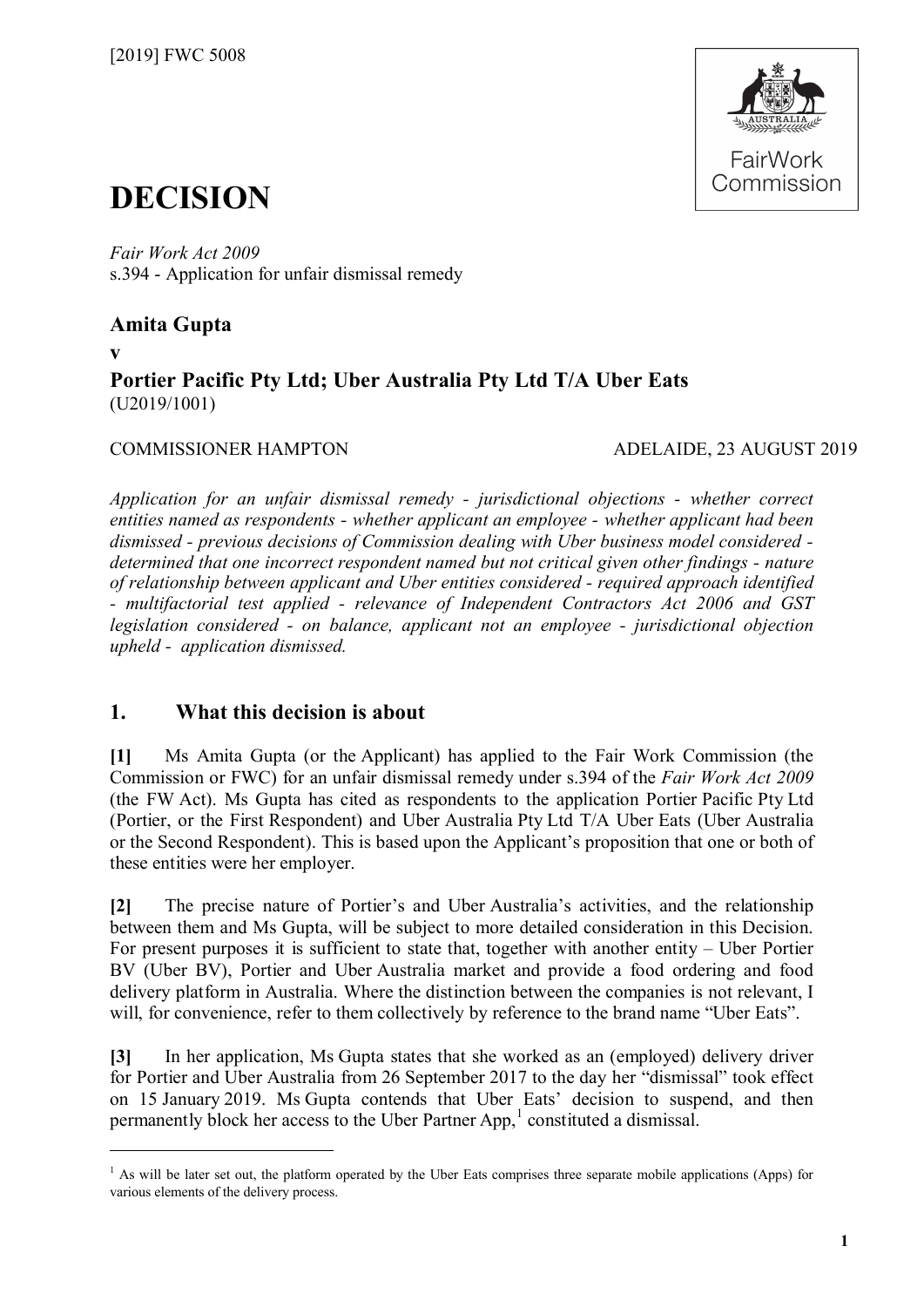**[4]** Uber Eats oppose the application and have raised three jurisdictional matters. Those being; that the Applicant had no relationship with Uber Australia and that irrespective of any other outcome, the application against that entity should be dismissed (**the identification of the correct respondents**); that the Applicant was not an employee within the meaning of the FW Act (the **nature of the relationship**); and that the Applicant was not dismissed within the meaning of the FW Act (the **dismissal issue**). In practical terms, the dismissal issue is based upon the proposition that Ms Gupta was not an employee who could be subject to a relevant dismissal. As a result, I will not deal separately with that aspect.

**[5]** It is not in dispute that in order for Ms Gupta to make and advance this application, she must have been an employee within the meaning of the FW Act. This arises from, amongst other sources, the requirement in s.382 that in order to be protected from unfair dismissal, the person (the applicant) must be an employee who has served at least the minimum employment period. Under s.380 the terms "employee" and "employer" are defined by reference to the concepts of national system employee and national system employer as defined in s.13 and s.14 respectively.

**[6]** Relevantly for present purposes, employee has its normal meaning which imports the common law test as to what constitutes an employee and employment. $<sup>2</sup>$  $<sup>2</sup>$  $<sup>2</sup>$ </sup>

**[7]** In this matter Ms Gupta has been represented by her husband, Mr Santosh Gupta. Both Ms and Mr Gupta are Hindi speakers and an Interpreter assisted Ms Gupta with giving evidence in these proceedings. Mr Gupta fully participated in proceedings without requiring or requesting any access to the Interpreter provided by the Commission. I also observe that in practical terms, Mr Gupta largely undertook the activities associated with Ms Gupta's arrangements with Uber Eats in conjunction with the Applicant. Further, Mr Gupta undertook the Uber Eats registration processes on her behalf and drove the vehicle involved on most occasions.[3](#page-1-1)

**[8]** After conducting a conference with the parties on 4 April 2019, and considering the jurisdictional questions to be considered and the evidence involved, I determined that a hearing would be the most effective and efficient way to resolve this matter.<sup>[4](#page-1-2)</sup>

**[9]** For reasons provided separately to the parties by email, permission was given to the First and Second Respondents to be represented by a Lawyer under s.596 of the FW Act.

**[10]** This decision deals with the relevance of Uber Australia and the nature of the relationship issues that go to the jurisdiction of the Commission to hear and determine the substantive unfair dismissal application.

## **2. Previous decisions of the Commission dealing with the Uber business model**

<span id="page-1-0"></span><sup>2</sup> *Kaseris v Rasier Pacific V.O.F* [2017] FWC 6610 at [46].

<span id="page-1-2"></span><span id="page-1-1"></span><sup>&</sup>lt;sup>3</sup> Another relative also drove the vehicle on some occasions.

 $4$  Section 399(1) of the FW Act.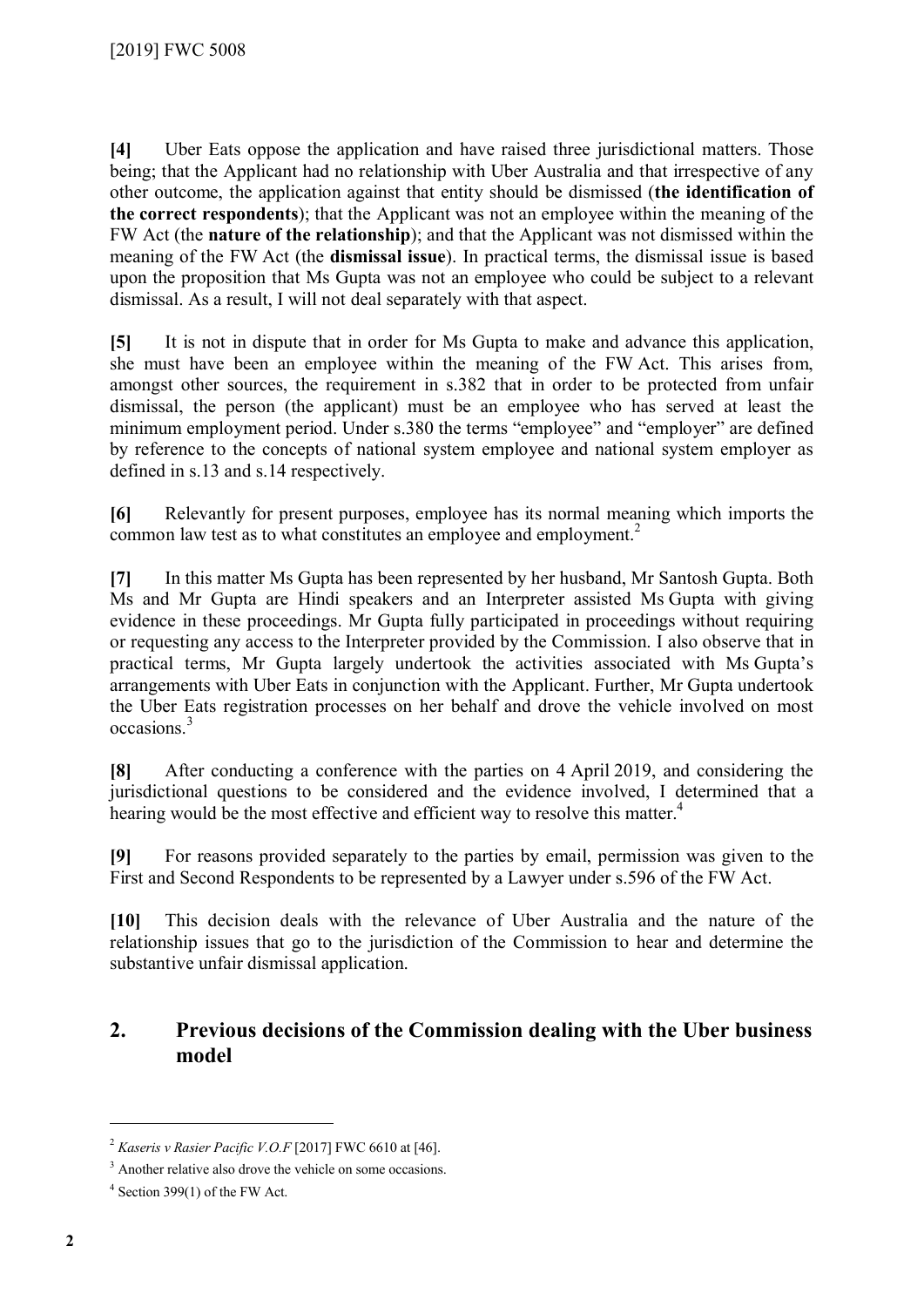**[11]** The Commission has dealt with the application of what might be described as the "Uber" business model in three unfair dismissal decisions that have been referred to in the submissions of the parties. Each of these decisions concern whether the relevant applicants were employees in the context of the Uber passenger transport business model, rather than that applying to Uber Eats. However, each remains relevant and it is convenient to summarise these before outlining and dealing with the evidence and considerations that arise in this particular matter.

**[12]** In *Kaseris v Rasier Pacific V.O.F*[5](#page-2-0) (*Kaseris*), Gostencnik DP undertook a detailed analysis of the Uber passenger business model and I do not propose to repeat that analysis here. Relevantly for this matter, the Deputy President observed that (amongst other things) the Uber business model was founded on software developed by Uber to facilitate the connection of drivers with members of the public seeking transportation services via lead generation applications and that this model operated across two smartphone applications - a "Rider App" (for those seeking transportation services) and a "Partner App" (for those seeking to supply transportation services).[6](#page-2-1) Mr Kaseris filed his unfair dismissal application after his account in the "Partner App" was deactivated. Ultimately, the Deputy President found that Mr Kaseris was not an employee. Without detracting from the Deputy President's comprehensive discussion of the application of the legislative framework and the common law approach, it is appropriate to highlight that a critical element contributing to the Deputy President's decision was that the work-wages bargain, a fundamental element of an employment relationship, was absent. [7](#page-2-2) The bargain was described as follows:

**"[48]** For there to exist an employment relationship, certain fundamental elements must be present. A contract of employment is, at its essence, a work-wages bargain, so that the "irreducible minimum of mutual obligation" necessary to create such a contract is an obligation on the one side to perform the work or services that may reasonably be demanded under the contract, and on the other side to pay for such work or services." (citations omitted)

**[13]** In *Kaseris*, the Deputy President also applied a multifactorial assessment endorsed by the Full Bench of the then Fair Work Australia in *Jiang Shen Cai trading as French Accent v*  Michael Anthony Do Rozario<sup>[8](#page-2-3)</sup> (*French Accent*) and found that the preponderance of these also militated against the existence of an employment relationship.

[14] In *Pallage v Rasier Pacific Pty Ltd<sup>[9](#page-2-4)</sup> (Pallage)* Wilson C dealt with the same Uber passenger transport business model as considered in *Kaseris* in the context of an unfair dismissal application made after the user of the "Partner App" had their account deactivated. Similarly to *Kaseris*, the Commissioner considered the nature of the work performed and the manner in which that work was being undertaken. Wilson C also applied the multifactorial approach of *French Accent* in determining the matter and ultimately found that while some

<span id="page-2-0"></span><sup>5</sup> [2017] FWC 6610.

<span id="page-2-2"></span><span id="page-2-1"></span><sup>6</sup> *Kaseris* at [1], [4]-[6].

<sup>7</sup> *Kaseris* at [51].

<span id="page-2-3"></span> $8$  [2011] FWAFB 8307. The indicia and required approach endorsed by the Full Bench are comprehensively discussed later in this decision.

<span id="page-2-4"></span><sup>&</sup>lt;sup>9</sup> [2018] FWC 2579.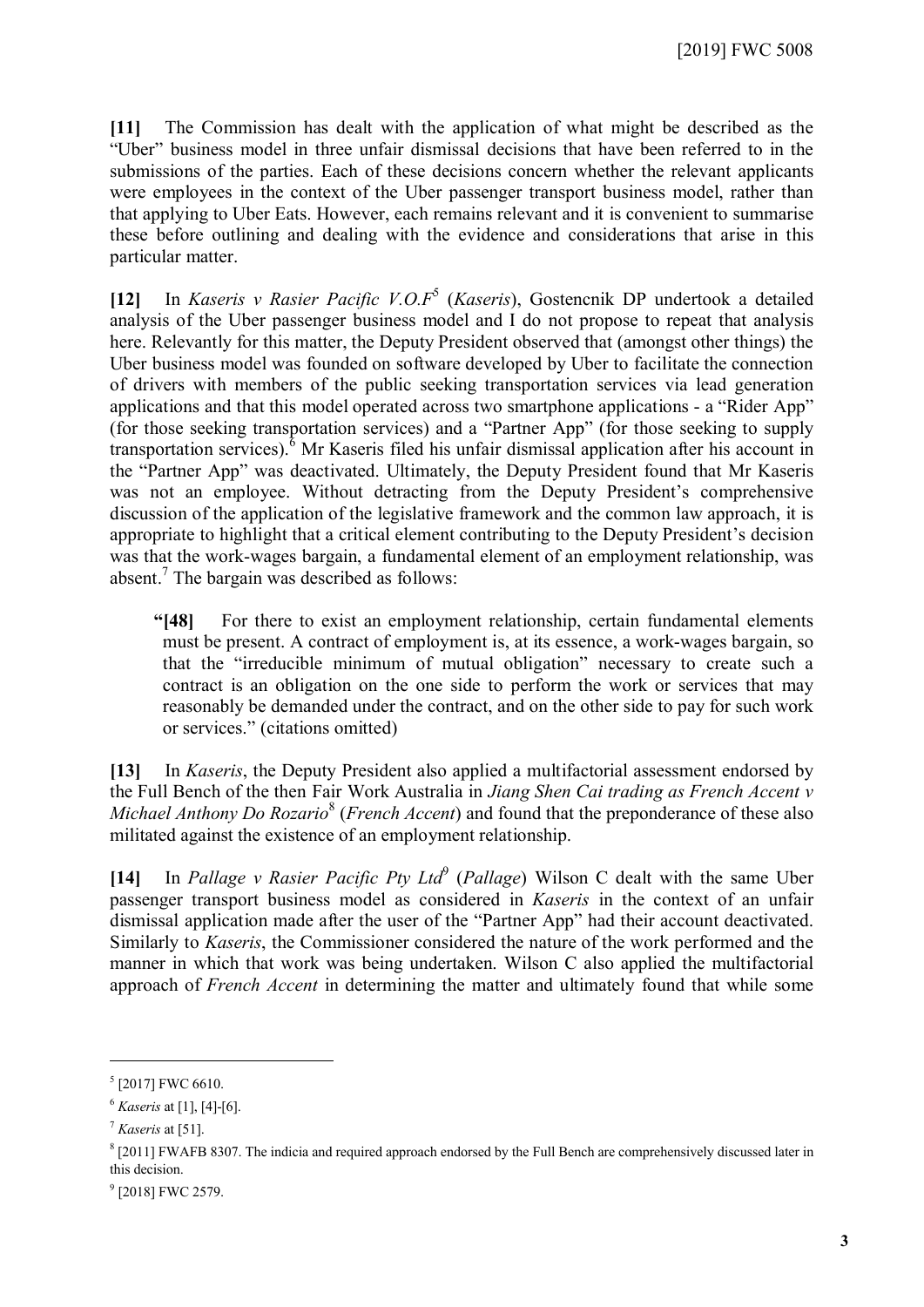indicia appeared more consistent with an employment relationship, the weight of the indicia suggested Mr Pallage was not an employee.<sup>[10](#page-3-0)</sup>

**[15]** The recent decision of Bissett C in *Suliman v Rasier Pacific Pty Ltd*[11](#page-3-1) (*Suliman*) dealt with the same issues in a similar context and adopted the approach evident in *Kaseris*. Mr Suliman attempted to distinguish *Kaseris* and its reliance on the non-existence of the work-wages bargain by suggesting the bargain was a characteristic (only) of permanent employment. Mr Suliman submitted that the relationship between Uber and a Driver is more akin to casual employment.<sup>[12](#page-3-2)</sup> This approach was rejected by Bissett C, who found that the work-wages bargain was not confined to the attendance of work, but that it also included the compulsion to carry out work as directed while in attendance.<sup>[13](#page-3-3)</sup> This position was succinctly summarised by the Commissioner at [38]:

"The option to attend work is not the totality of the work-wages bargain – it is that in attending work there is a requirement to provide the services for which the casual employee is engaged and seeks to be paid. The Uber Driver differs from a casual employee as the Driver, having attended "work" (by logging on) is not required to offer any service."

**[16]** In general terms, the evidence in this matter reveals that the Uber Eats business model and arrangements are consistent with the Uber (passenger transport) business model considered in the above matters; with some differences that emerge from the fact that this case involves the delivery of food rather than the transportation of passengers. Further, in the present application, there is an additional party to the arrangements through a further agreement, being a contract between Uber Eats and the restaurants which accept the orders and produce the food that is to be delivered.

**[17]** Although not dealing with the Uber business model, the parties also made reference to the decision of the Commission regarding the Foodora (food delivery) platform previously operating in Australia. In *Klooger v Foodora Australia Pty Ltd*, [14](#page-3-4) (*Klooger*) Cambridge C, having applied the multifactorial test, found Mr Klooger was not an independent contractor, as asserted by the Respondent, but rather was an employee of Foodora.<sup>[15](#page-3-5)</sup> While I do not propose to summarise the Commissioner's comprehensive application of the multifactorial test, key elements in his conclusion appear to include that Mr Klooger was offered shifts of work as a bicycle food courier and was engaged on this basis, the capacity of control this shift arrangement allowed to Foodora, and that Mr Klooger was presented to the world as a part of Foodora's business through both branded attire and equipment utilised, as well as through statements on Foodora's website.

**[18]** I observe that there are some significant differences between the arrangements being considered in *Klooger* and those applying in this matter.

 $\overline{a}$ 

<span id="page-3-4"></span><sup>14</sup> [2018] FWC 6836.

<span id="page-3-0"></span><sup>10</sup> *Pallage* at [53].

<span id="page-3-1"></span><sup>&</sup>lt;sup>11</sup> [2019] FWC 4807.

<span id="page-3-2"></span><sup>12</sup> *Suliman* at [33]-[35].

<span id="page-3-3"></span><sup>13</sup> *Suliman* at [37]-[40].

<span id="page-3-5"></span><sup>15</sup> *Klooger* at [102].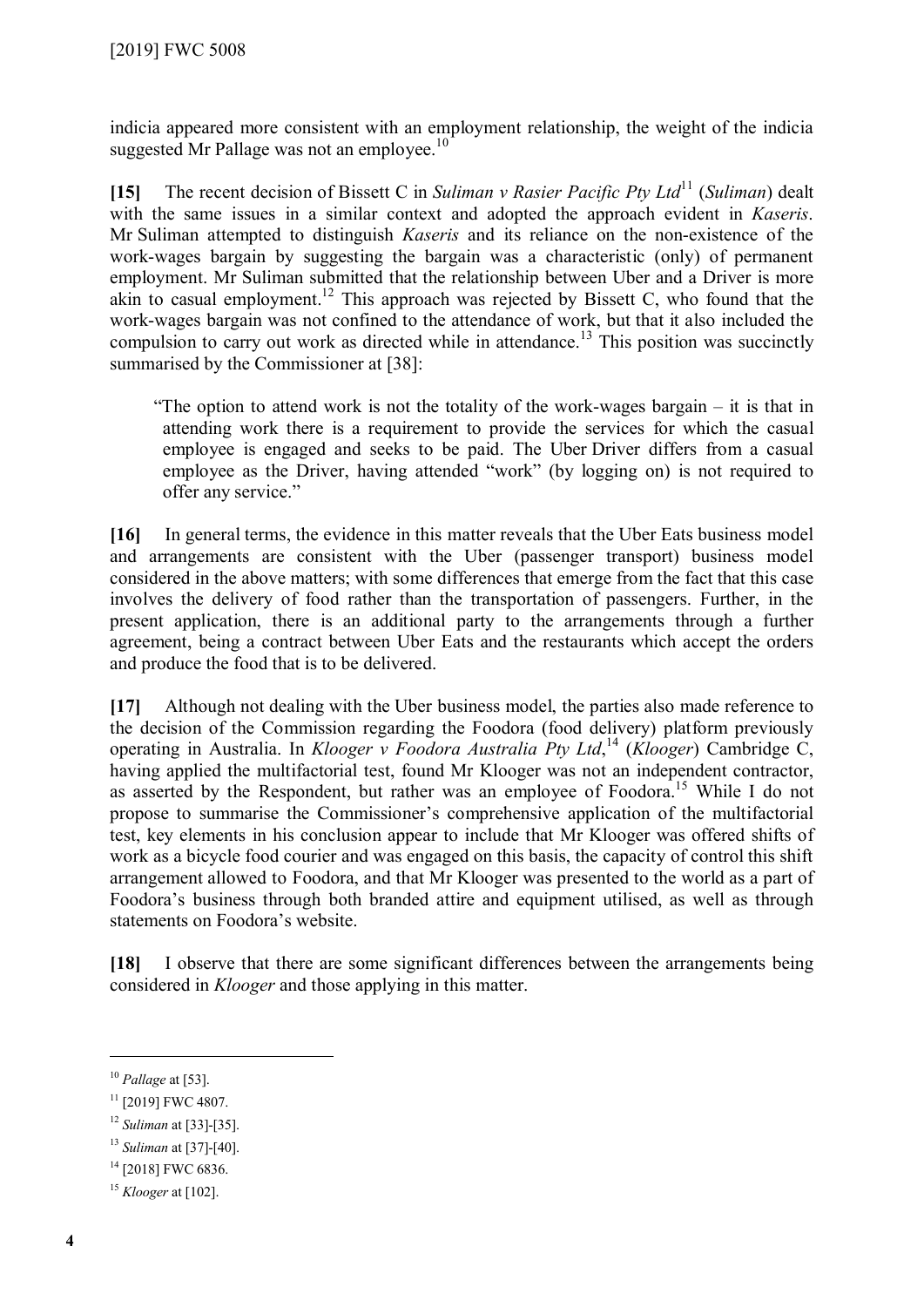## **3. The position of the parties and their evidence**

**[19]** Before dealing with the legislative framework and required approach in determining whether Ms Gupta was an employee it is convenient to outline the cases presented by the parties.

## **3.1 Ms Gupta**

**[20]** Ms Gupta and Mr Gupta filed individual statements which were a mixture of witness material and submissions. Mr Gupta's statement, in particular, comprised what was later confirmed to be the substantive submissions made on behalf of the Applicant. I deal later with the implications of this conflation. A large proportion of the material filed on behalf of Ms Gupta addressed perceived 'unfairness' in the payment model operating under the Services Agreement entered into by the parties.

**[21]** The substance of the position advanced on behalf of Ms Gupta may be summarised as follows:

- Ms Gupta (and Mr Gupta) suffer from several disabilities and delivery work was suggested by a health professional to aid recovery;
- Ms Gupta registered as an Uber Eats delivery driver with the assistance of Mr Gupta;
- Ms Gupta and her husband completed over 2.200 deliveries using the platform:
- Concerns arose regarding payment rates and ongoing vehicle registration requirements;
- The terms of the Services Agreement are unfair and represent control being exercised by Uber Eats; and
- The relationship was one of employment.

**[22]** In terms of the features of the relationship relied upon as supporting the existence of an employment relationship, Ms Gupta contended, in effect, that:

- Ms Gupta was required to open an Uber account, have a registered vehicle, and have that vehicle insured in her name as an individual;
- Ms Gupta was supplied with an insulated bag by Uber at no cost and was expected to use the bag despite the fact that it was not fit for purpose;
- Training was provided to her by Uber;
- The Uber navigation app, did not always provide the best or fairest route to do the delivery but was used to calculate the payment based upon its assessment of the shortest route despite the road closures/work and other factors that might cause delay or extra distance;
- The delivery fee is less than that adopted by the Australian Taxation Office (for claiming mileage deductions for the use of a private vehicle);
- The work was unskilled:
- Ms Gupta was not required to have, and was not entitled to hold, an ABN;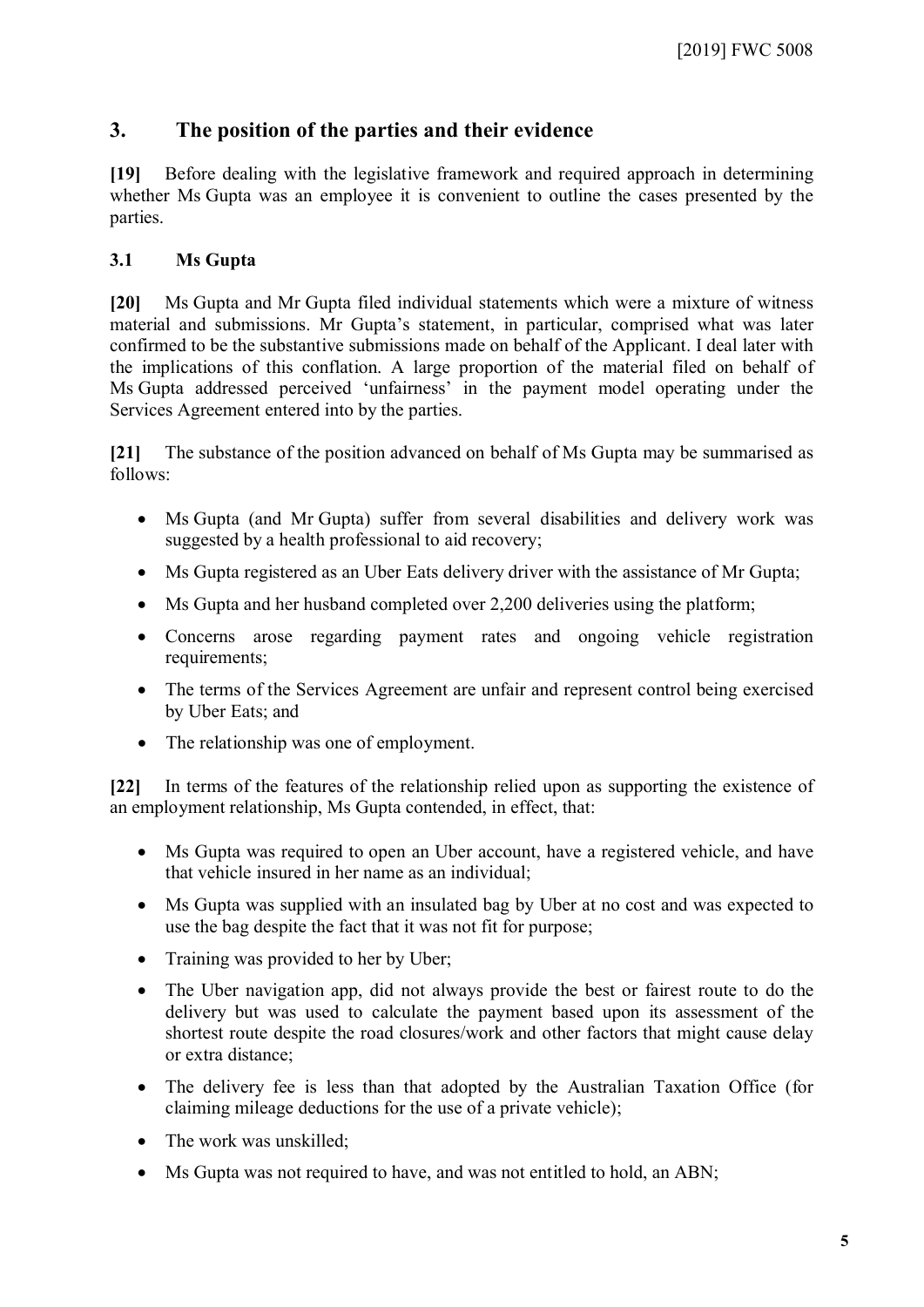- Uber controlled the work and also used its ratings systems (based upon Restaurant and Customer feedback) to exert more control;
- Uber took the risk associated with the delivery work as Ms Gupta was not required to hold indemnity insurance;
- Ms Gupta did not supply any specialist equipment:
- The need to continually prove the registration of the vehicle was unreasonable control;
- Ms Gupta could not subcontract the work and was required to undertake it personally; and
- Ms Gupta was required to accept jobs as a failure to do so would result in ratings falling below 85% and the risk that access to the App would be cancelled.

**[23]** Ms Gupta also contends that the relationship should be considered to be employment due to the operation of some other laws. In effect, she contends that:

- The contract (Services Agreement) was unfair within the meaning of s.9 of the *Independent Contractors Act 2006* as it provides for remuneration at a rate that is, or is likely to be, less than the rate of remuneration for an employee performing similar work; and
- Under s.9-20 of the *A New Tax System (Goods and Services Tax) Act 1999*, Ms Gupta could not be considered to be conducting a business because she had no reasonable expectation of profit or gain given the payments made under the Uber Eats model that did not reflect the hours of work represented by the time when logged onto the App.

## **3.2 Uber Eats**

**[24]** Uber Eats filed written submissions addressing the jurisdictional issues and provided a witness statement of Mr Luke Mulholland, Uber Eats State Manager for Western Australia and South Australia.

**[25]** The general propositions underlying Uber Eats' position may be summarised as follows:

- Ms Gupta was a party to a tripartite Services Agreement between her, Uber BV and Portier from 19 September 2017 to 14 January 2019;
- Ms Gupta had no relationship with Uber Australia;
- Uber Eats is a "technology business" that provides "lead-generation" software;
- Ms Gupta was not an employee of Uber BV or Portier;
- Ms Gupta was a "Delivery-Partner" who intermittently used Uber software, a mobile phone App, to receive requests for food delivery services on behalf of the restaurants from September 2017 to January 2019;
- Ms Gupta was under no obligation to sign-on to the App, or when logged on, to accept any delivery request;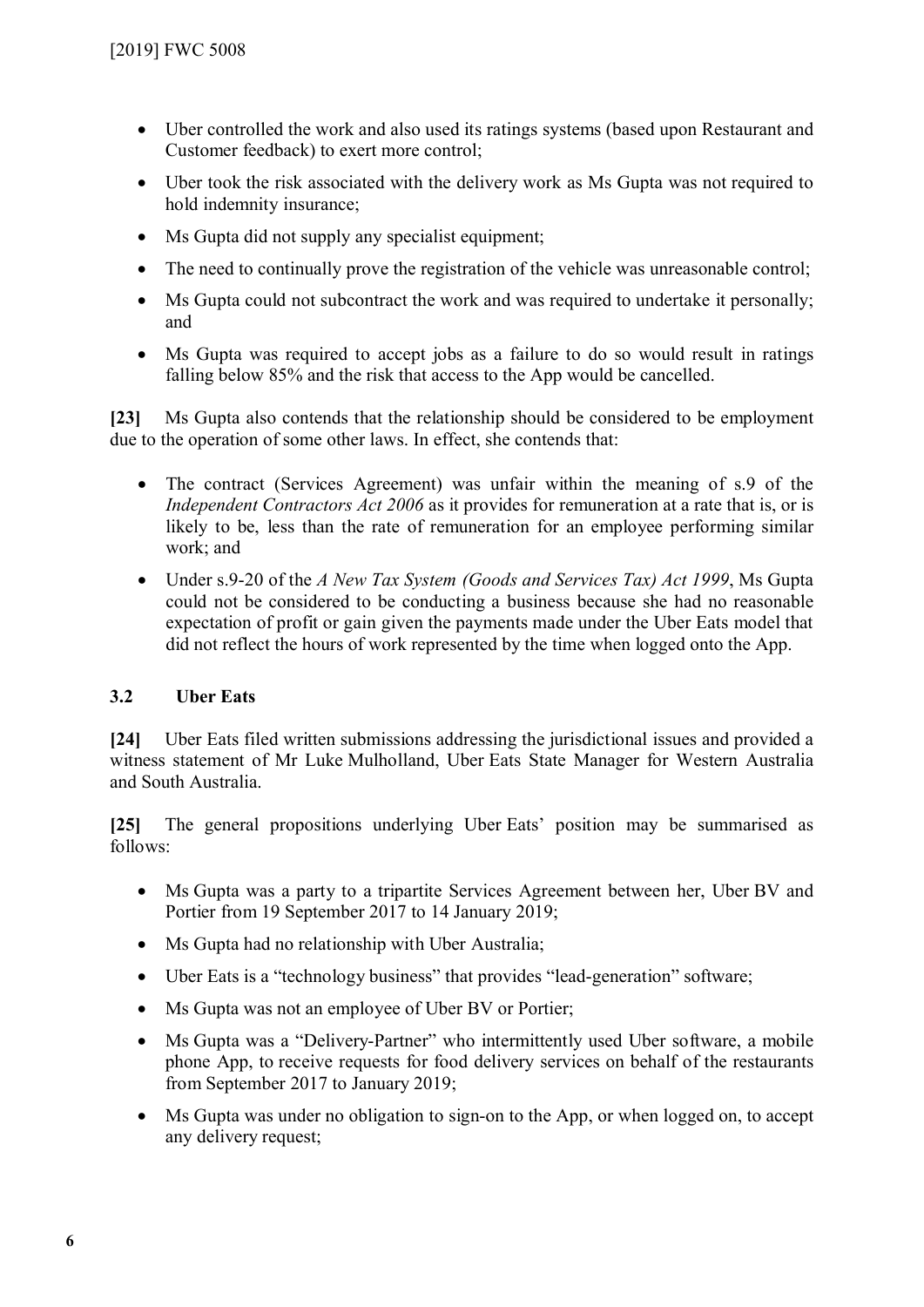- Ms Gupta paid Portier a service fee and Uber Eats did not pay Ms Gupta but rather acted as a limited payment collection agent to permit the Restaurant to pay the Applicant;
- There was no "work-wages" bargain between Ms Gupta and Uber Eats;
- The terms of the Services Agreement defined the relationship as being a business relationship – not one of employment – and this should be given effect to if any ambiguity as to the nature of the relationship exists;
- In any event the various indicia of the relationship do not lead to a conclusion of employment;
- The decisions in *Kaseris*, *Pallage* and *Suliman* were indistinguishable and directly relevant and should be applied as a matter of comity;
- In January 2019 Ms Gupta's access to the Uber software as a Delivery-Partner was removed, ending the relationship between Ms Gupta and Portier and Uber BV;
- As Ms Gupta was not an employee the removal of access as a Delivery-Partner did not constitute a termination of employment; and
- As Ms Gupta was not an employee, she was not protected from unfair dismissal in any event.

## **4. Observations on the evidence**

**[26]** Despite the fact that Ms Gupta is the applicant in this matter, her husband and representative Mr Gupta filed the more comprehensive witness statement and was the primary person giving evidence. Given Mr Gupta's position as both a deponent and representative it was agreed that Mr Gupta would give his evidence before Ms Gupta did so. Ms Gupta remained in the hearing room during Mr Gupta's evidence. I admitted Mr Gupta's statement on the basis that those elements that were in the nature of submissions would be treated as such, rather than as evidence of any facts. I found the evidence of Mr Gupta to be generally reliable however his recall of some events was not clear and he had a tendency to let his subjective views as to the fairness of the arrangements influence his evidence.

**[27]** Given the comprehensive nature of Mr Gupta's evidence, and the thorough crossexamination of that evidence, by agreement between the parties the challenge to Mr Gupta's evidence was also taken to challenge those parts of Ms Gupta's statement that were in the same terms.

**[28]** Ms Gupta's evidence was brief and she was assisted in parts by the Interpreter. Subject to the same reservations regarding conflated submissions and statements, Ms Gupta's statement was accepted as evidence.

**[29]** Mr Mulholland's evidence was generally objective and convincing as to the operation of the Uber Eats business model and the facts of the arrangements.

**[30]** There are some limited factual disputes and I have resolved these having regard to the objective evidence before the Commission and my view of the witness evidence.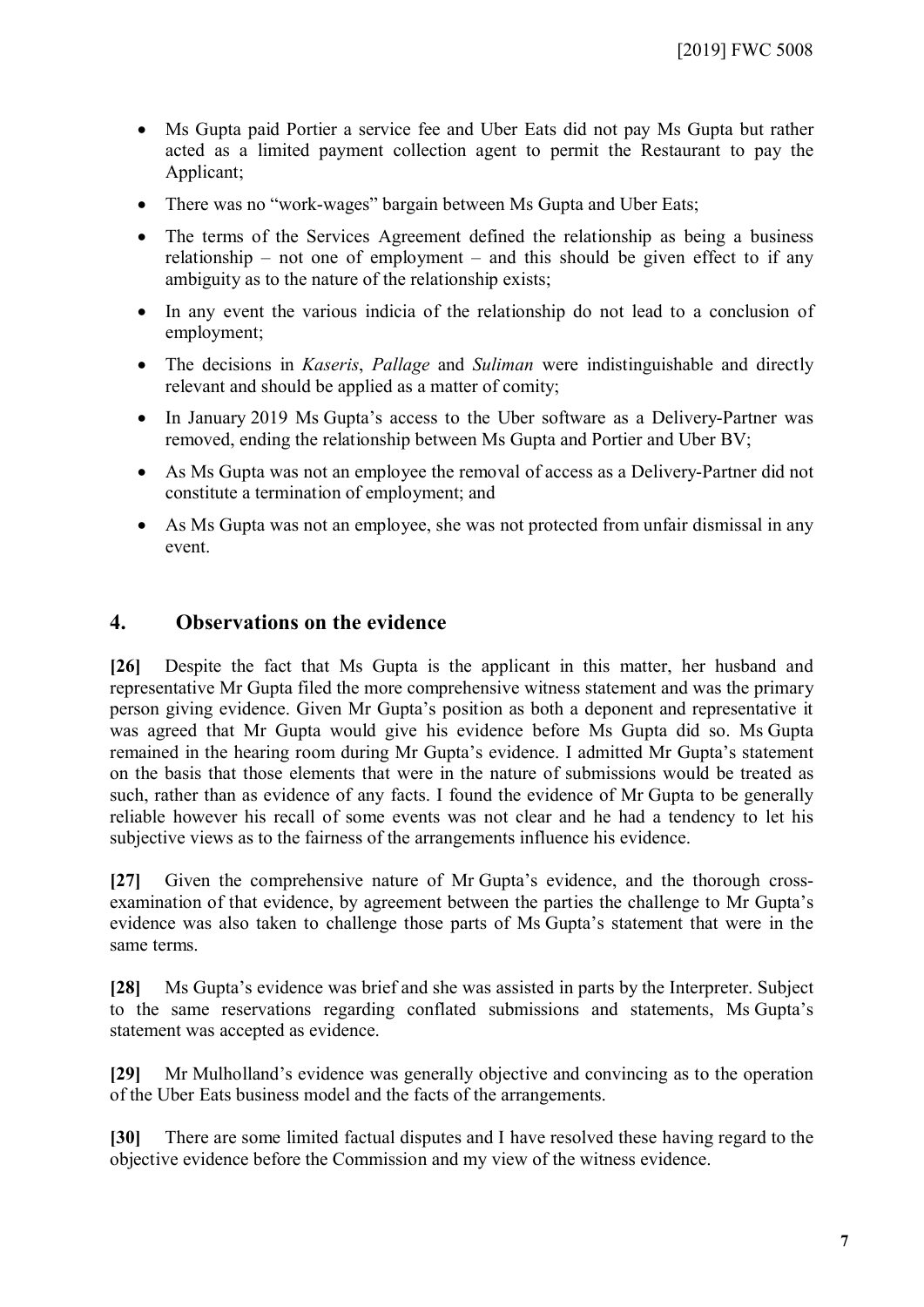**[31]** I also observe that as part of the materials relied upon by Ms Gupta were some comparisons undertaken between the payments made to Ms Gupta and the wages that she would have been paid if she was an employee. Importantly, although the full parameters of these calculations were not disclosed, they appear to assume that all times when Ms Gupta had activated the Partner App were treated as being hours worked. I will return to the utility of this material but note that given the nature of the relationship, both in legal and practical terms, and the absence of obligations upon Ms Gupta when signed on, I do not consider that this element of the comparison is reasonable or of direct assistance.

## **5. Identification of the correct respondents**

**[32]** It is appropriate to determine whether both Respondents are properly parties to the matter.

**[33]** The original application made to the Commission, in effect, cited Uber Australia and Portier. In the Form F3 response provided on behalf of the respondents, Uber Eats indicated, in effect, that any relationship with Ms Gupta involved (only) Portier and Uber BV. During a subsequent directions conference, Ms Gupta confirmed that she intended to proceed against the present respondents.

**[34]** The evidence reveals that the role played by various entities that make up Uber Eats is as follows:

- Uber Australia A private company registered in Australia providing marketing and support service to the other Uber entities. It is not a party to the Services Agreement with Ms Gupta or with the restaurants whose products are delivered.
- Portier A private company registered in Australia. It is a payment collection agent that invoices restaurants and transfers payments to the "Delivery-Partners" (in this case the Applicant), charging a fee to both parties based upon information provided by Uber BV. Portier was a named party to the Services Agreement with Ms Gupta.
- Uber BV A company registered in the Netherlands. The provider of the various Apps used by the public, the restaurants and the Delivery-Partners that allow food to be ordered by the public, produced on order by participating restaurants and delivered by the Delivery-Partners. It is also the controller of the data entered into and produced by those Apps. Uber BV was a named party to the Services Agreement with Ms Gupta.

**[35]** Ms Gupta confirmed during submissions that the decision to cite Uber Australia was because Uber BV was registered in the Netherlands. It is apparent to me that the Applicant may have been unaware of the capacity to take proceedings against a foreign company. In any event, there is no proper basis for the Commission to find that Uber Australia is a party to the relationship with Ms Gupta and accordingly, is not properly cited as a respondent.

**[36]** The relationship reflected in the Services Agreement is between Ms Gupta, Uber BV and Portier. Given the arrangements in place, if any of the Uber Eats entities were to be the employer of Ms Gupta, Uber BV would probably be the relevant party. I also observe that the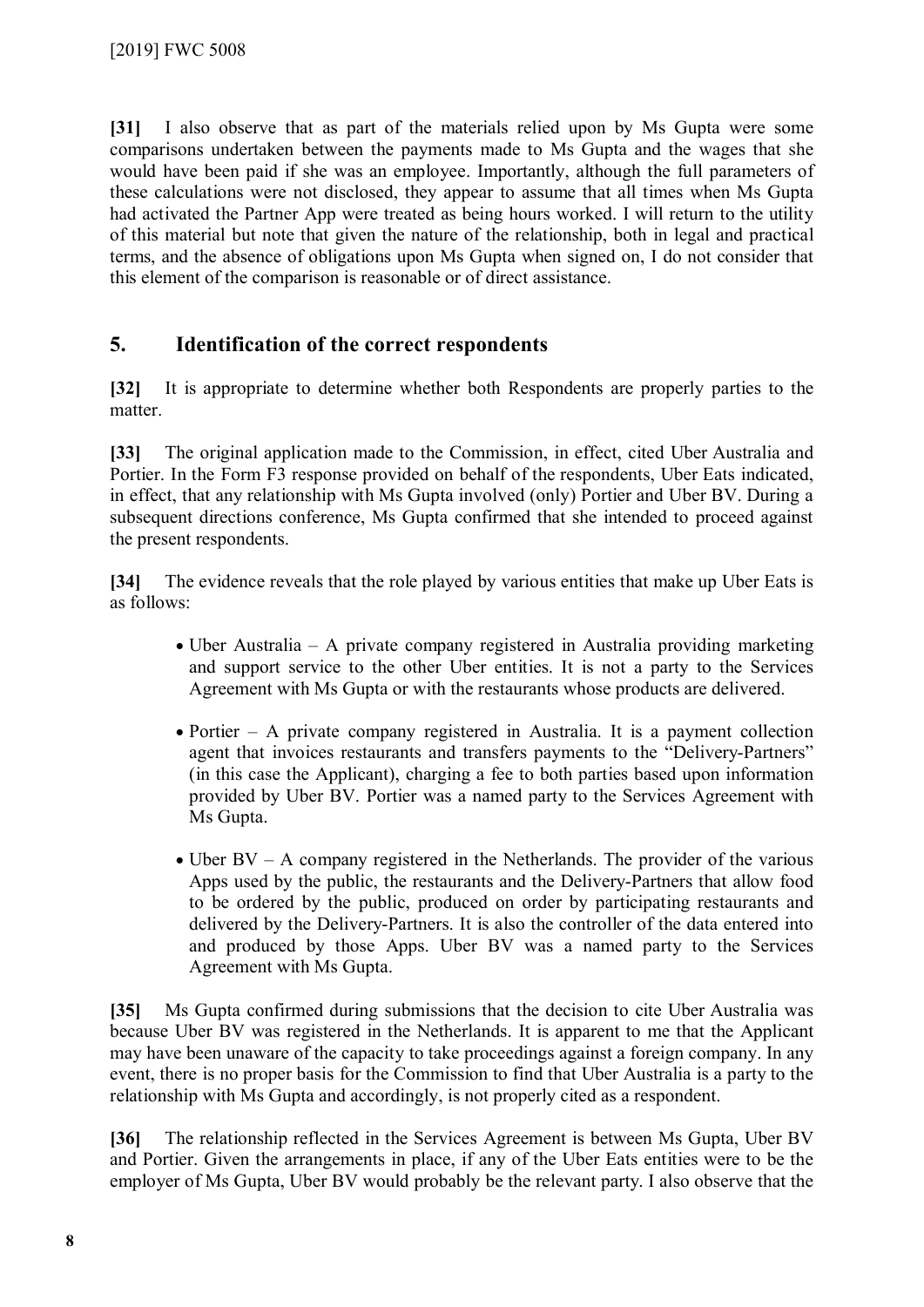fact of Portier undertaking the payment agent role would not, in my view, detract from that position. Portier is acting as an agent, or portal, for all parties.

**[37]** However, given my findings to follow, there is no utility in considering whether, assuming it could now be done, the application should be amended to cite Uber BV as a respondent.

## **6. The required approach to the nature of the relationship**

**[38]** Each of the "Uber" decisions of the Commission set out earlier adopted the summary of the general approach to distinguishing between employees and independent contractors as utilised by the Full Bench in *French Accent*. [16](#page-8-0) I respectfully agree and adopt that approach. For convenience, that summary is in the following terms:

- **"[30]** The general law approach to distinguishing between employees and independent contractors may be summarised as follows:
- (1) In determining whether a worker is an employee or an independent contractor the ultimate question is whether the worker is the servant of another in that other's business, or whether the worker carries on a trade or business of his or her own behalf: that is, whether, viewed as a practical matter, the putative worker could be said to be conducting a business of his or her own of which the work in question forms part? This question is concerned with the objective character of the relationship. It is answered by considering the terms of the contract and the totality of the relationship.
- (2) The nature of the work performed and the manner in which it is performed must always be considered. This will always be relevant to the identification of relevant indicia and the relative weight to be assigned to various indicia and may often be relevant to the construction of ambiguous terms in the contract.
- (3) The terms and terminology of the contract are always important. However, the parties cannot alter the true nature of their relationship by putting a different label on it. In particular, an express term that the worker is an independent contractor cannot take effect according to its terms if it contradicts the effect of the terms of the contract as a whole: the parties cannot deem the relationship between themselves to be something it is not. Similarly, subsequent conduct of the parties may demonstrate that relationship has a character contrary to the terms of the contract.
- (4) Consideration should then be given to the various indicia identified in *Stevens v Brodribb Sawmilling Co Pty Ltd* and the other authorities as are relevant in the particular context. For ease of reference the following is a list of indicia identified in the authorities:

<span id="page-8-0"></span><sup>16</sup> [2011] FWAFB 8307.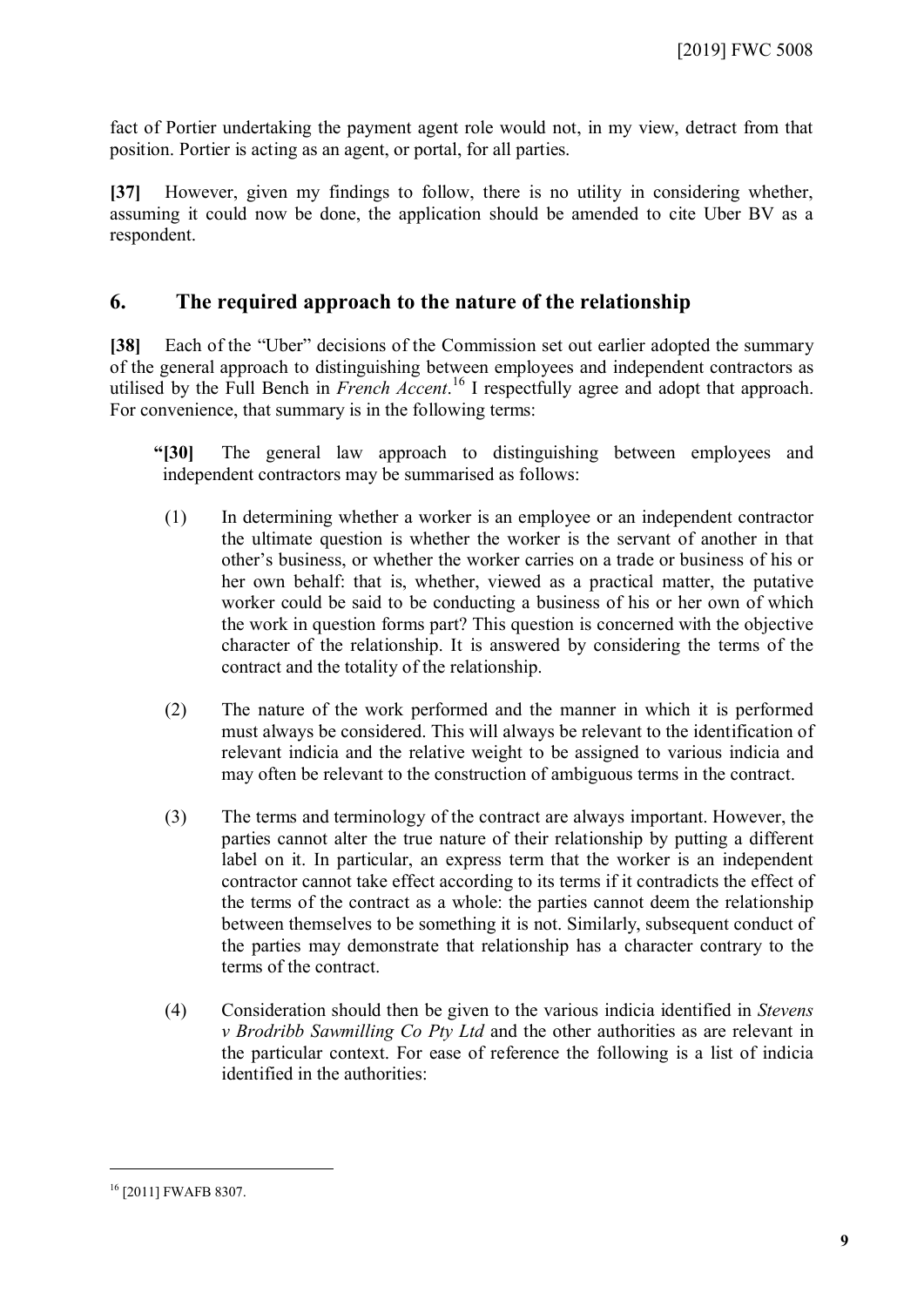● *Whether the putative employer exercises, or has the right to exercise, control over the manner in which work is performed, place or work, hours of work and the like.*

Control of this sort is indicative of a relationship of employment. The absence of such control or the right to exercise control is indicative of an independent contract. While control of this sort is a significant factor it is not by itself determinative. In particular, the absence of control over the way in which work is performed is not a strong indicator that a worker is an independent contractor where the work involves a high degree of skill and expertise. On the other hand, where there is a high level of control over the way in which work is performed and the worker is presented to the world at large as a representative of the business then this weighs significantly in favour of the worker being an employee.

"The question is not whether in practice the work was in fact done subject to a direction and control exercised by an actual supervision or whether an actual supervision was possible but whether ultimate authority over the man in the performance of his work resided in the employer so that he was subject to the latter's order and directions." "[B]ut in some circumstances it may even be a mistake to treat as decisive a reservation of control over the manner in which work is performed for another. That was made clear in *Queensland Stations Pty. Ltd v Federal Commissioner of Taxation*, a case involving a droving contract in which Dixon J observed that the reservation of a right to direct or superintend the performance of the task cannot transform into a contract of service what in essence is an independent contract."

● *Whether the worker performs work for others (or has a genuine and practical entitlement to do so).*

The right to the exclusive services of the person engaged is characteristic of the employment relationship. On the other hand, working for others (or the genuine and practical entitlement to do so) suggests an independent contract.

*● Whether the worker has a separate place of work and or advertises his or her services to the world at large.*

● *Whether the worker provides and maintains significant tools or equipment.*

Where the worker's investment in capital equipment is substantial and a substantial degree of skill or training is required to use or operate that equipment the worker will be an independent contractor in the absence of overwhelming indications to the contrary.

● *Whether the work can be delegated or subcontracted.*

If the worker is contractually entitled to delegate the work to others (without reference to the putative employer) then this is a strong indicator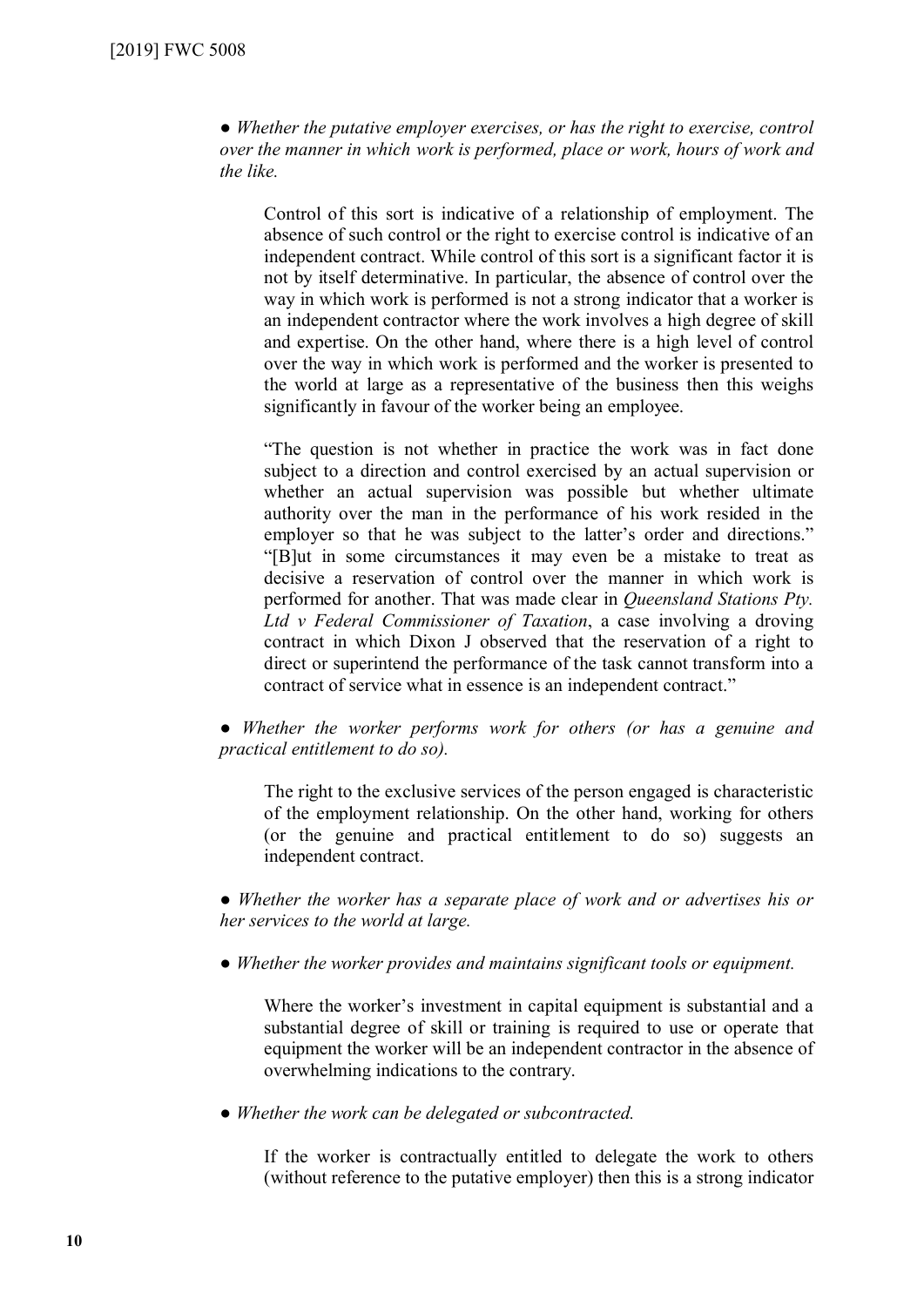that the worker is an independent contractor. This is because a contract of service (as distinct from a contract for services) is personal in nature: it is a contract for the supply of the services of the worker personally.

● *Whether the putative employer has the right to suspend or dismiss the person engaged.* 

● *Whether the putative employer presents the worker to the world at large as an emanation of the business.* 

Typically, this will arise because the worker is required to wear the livery of the putative employer.

● *Whether income tax is deducted from remuneration paid to the worker.*

● *Whether the worker is remunerated by periodic wage or salary or by reference to completion of tasks.*

Employees tend to be paid a periodic wage or salary. Independent contractors tend to be paid by reference to completion of tasks. Obviously, in the modern economy this distinction has reduced relevance.

● *Whether the worker is provided with paid holidays or sick leave.*

● *Whether the work involves a profession, trade or distinct calling on the part of the person engaged.*

Such persons tend to be engaged as independent contractors rather than as employees.

● *Whether the worker creates goodwill or saleable assets in the course of his or her work.*

● *Whether the worker spends a significant portion of his remuneration on business expenses.*

It should be borne in mind that no list of indicia is to be regarded as comprehensive or exhaustive and the weight to be given to particular indicia will vary according to the circumstances. Features of the relationship in a particular case which do not appear in this list may nevertheless be relevant to a determination of the ultimate question.

(5) Where a consideration of the indicia (in the context of the nature of the work performed and the terms of the contract) points one way or overwhelmingly one way so as to yield a clear result, the determination should be in accordance with that result. However, a consideration of the indicia is not a mechanical exercise of running through items on a check list to see whether they are present in, or absent from, a given situation. The object of the exercise is to paint a picture of the relationship from the accumulation of detail. The overall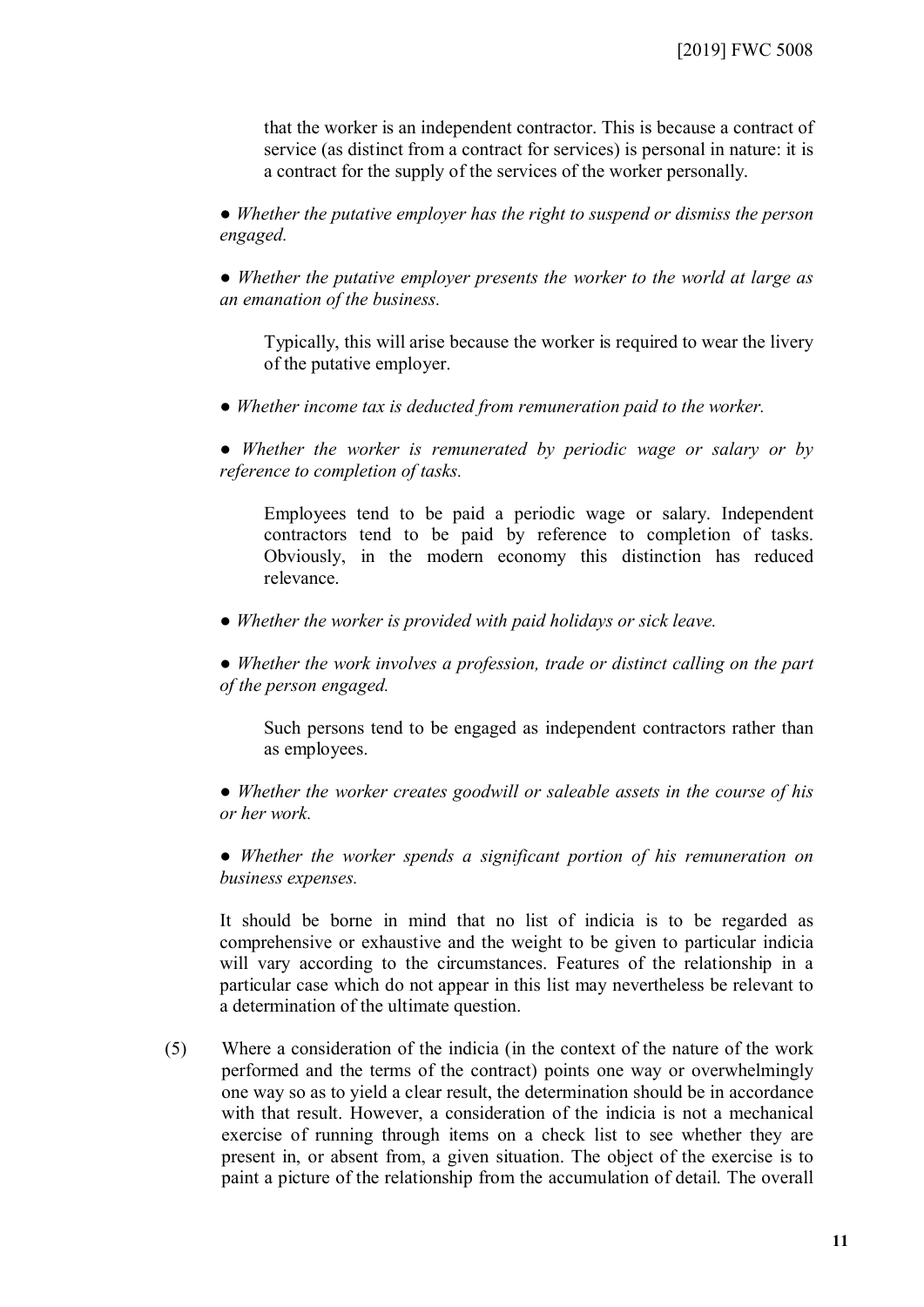effect can only be appreciated by standing back from the detailed picture which has been painted, by viewing it from a distance and by making an informed, considered, qualitative appreciation of the whole. It is a matter of the overall effect of the detail, which is not necessarily the same as the sum total of the individual details. Not all details are of equal weight or importance in any given situation. The details may also vary in importance from one situation to another. The ultimate question remains as stated in (1) above. If, having approached the matter in that way, the relationship remains ambiguous, such that the ultimate question cannot be answered with satisfaction one way or the other, then the parties can remove that ambiguity a term that declares the relationship to have one character or the other.

(6) If the result is still uncertain then the determination should be guided by "matters which are expressive of the fundamental concerns underlying the doctrine of vicarious liability" including the "notions" referred to in paragraphs [41] and [42] of *Hollis v Vabu*."<sup>[17](#page-11-0)</sup> (citations omitted)

**[39]** The reference to the extracts from *Hollis v Vabu*[18](#page-11-1) above, is as follows (footnotes omitted):

- "[41] In *Bazley v Curry*, the Supreme Court of Canada saw two fundamental or major concerns as underlying the imposition of vicarious liability. The first is the provision of a just and practical remedy for the harm suffered as a result of the wrongs committed in the course of the conduct of the defendant's enterprise. The second is the deterrence of future harm, by the incentive given to employers to reduce the risk of accident, even where there has been no negligence in the legal sense in the particular case giving rise to the claim.
	- [42] In general, under contemporary Australian conditions, the conduct by the defendant of an enterprise in which persons are identified as representing that enterprise should carry an obligation to third persons to bear the cost of injury or damage to them which may fairly be said to be characteristic of the conduct of that enterprise. In delivering the judgment of the Supreme Court of Canada in *Bazley v Curry*, McLachlin J said of such cases that "the employer's enterprise [has] created the risk that produced the tortious act" and the employer must bear responsibility for it. McLachlin J termed this risk "enterprise risk" and said that "where the employee's conduct is closely tied to a risk that the employer's enterprise has placed in the community, the employer may justly be held vicariously liable for the employee's wrong". Earlier, in *Ira S Bushey & Sons*, *Inc v United States*, Judge Friendly had said that the doctrine of respondeat superior rests:

"in a deeply rooted sentiment that a business enterprise cannot justly disclaim responsibility for accidents which may fairly be said to be characteristic of its activities"."<sup>[19](#page-11-2)</sup>

<span id="page-11-0"></span><sup>17</sup> [2011] FWAFB 8307 at [30].

<span id="page-11-1"></span><sup>18</sup> *Hollis v Vabu* (2001) 207 CLR 21.

<span id="page-11-2"></span><sup>19</sup> Per Gleeson CJ, Gaudron, Gummow, Kirby and Hayne JJ.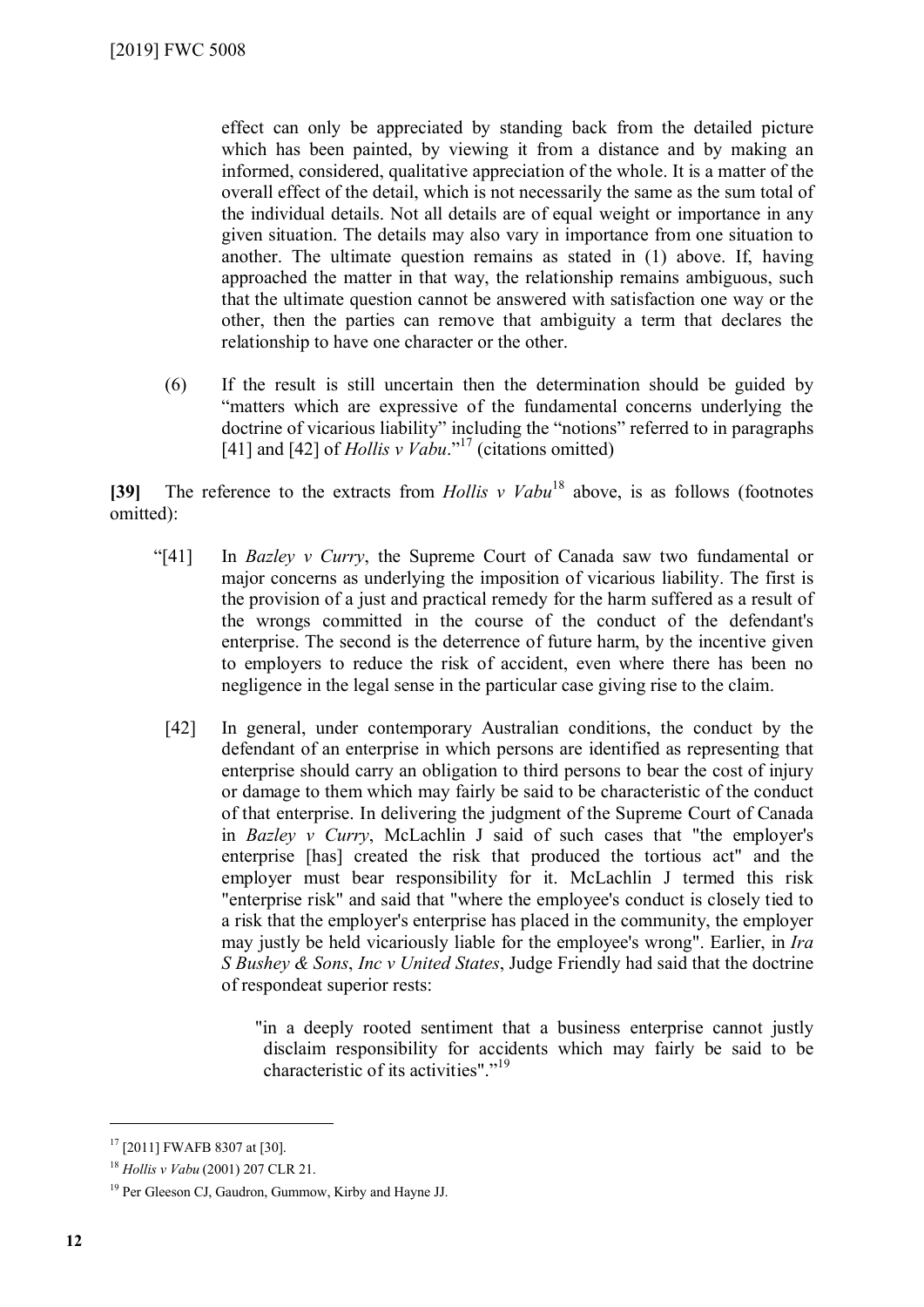**[40]** I also note that the plurality of the High Court illustrated the import of its approach as follows:

"[47] In classifying the bicycle couriers as independent contractors, the Court of Appeal fell into error in making too much of the circumstances that the bicycle couriers owned their own bicycles, bore the expenses of running them and supplied many of their own accessories. Viewed as a practical matter, the bicycle couriers were not running their own business or enterprise, nor did they have independence in the conduct of their operations. A different conclusion might, for example, be appropriate where the investment in capital equipment was more significant, and greater skill and training were required to operate it. The case does not deal with situations of that character. The concern here is with the bicycle couriers engaged on Vabu's business. A consideration of the nature of their engagement, as evidenced by the documents to which reference has been made and by the work practices imposed by Vabu, indicates that they were employees."<sup>[20](#page-12-0)</sup>

**[41]** As a result, the Commission is obliged to consider the totality of the relationship having regard to various indicia that might shed light on the true nature of the relationship.<sup>[21](#page-12-1)</sup>

**[42]** The Full Bench in *French Accent* also provided some important context for the present matter in the following terms:

"**[24]** The benefits and protections enjoyed by employees may be seen as reflecting a social consensus, expressed in legislation, that workers who are properly characterised as employees *should* have the benefits and protections of superannuation, workers' compensation insurance, sick leave, annual leave and award entitlements (and it is not to the point that other protections, for example unfair dismissal protection, have been more contentious in recent years).

**[25]** The FW Act imposes obligations on employers in relation to their "employees" and confers benefits and rights on "employees" without defining when a worker is an employee as distinct from an independent contractor. The definition of "employee" leaves it to the general law to supply that distinction. The nature of the established general law approach to distinguishing between employees and independent contractors may be seen as contributing to the problem precisely because the nature of the general law test is such that it does not admit a clear answer in every case. Once one adopts the position, as the general law has done, that the distinction is rooted in the objective *character* of the work relationship two things follow. First, the infinite variety of human affairs means that work relationships present as a spectrum, some of which are clearly relationships of employment and others of which are clearly relationships of independent contract but some of which are less clear cut. Secondly, that character of a work relationship is what it is and cannot be changed simply because the parties agree to label it differently (unless, of course, the relationship is sufficiently ambiguous that a clear determination is not possible, the situation

<span id="page-12-0"></span><sup>20</sup>*Hollis v Vabu* (2001) 207 CLR 21.

<span id="page-12-1"></span><sup>21</sup> See also *On Call Interpreters and Translators Agency Pty Ltd v Commissioner of Taxation (No 3)* [2011] FCA 366 [(2011) 206 IR 252 per Bromberg J for a further discussion of the 'ultimate question' cited in *French Accent* at [30].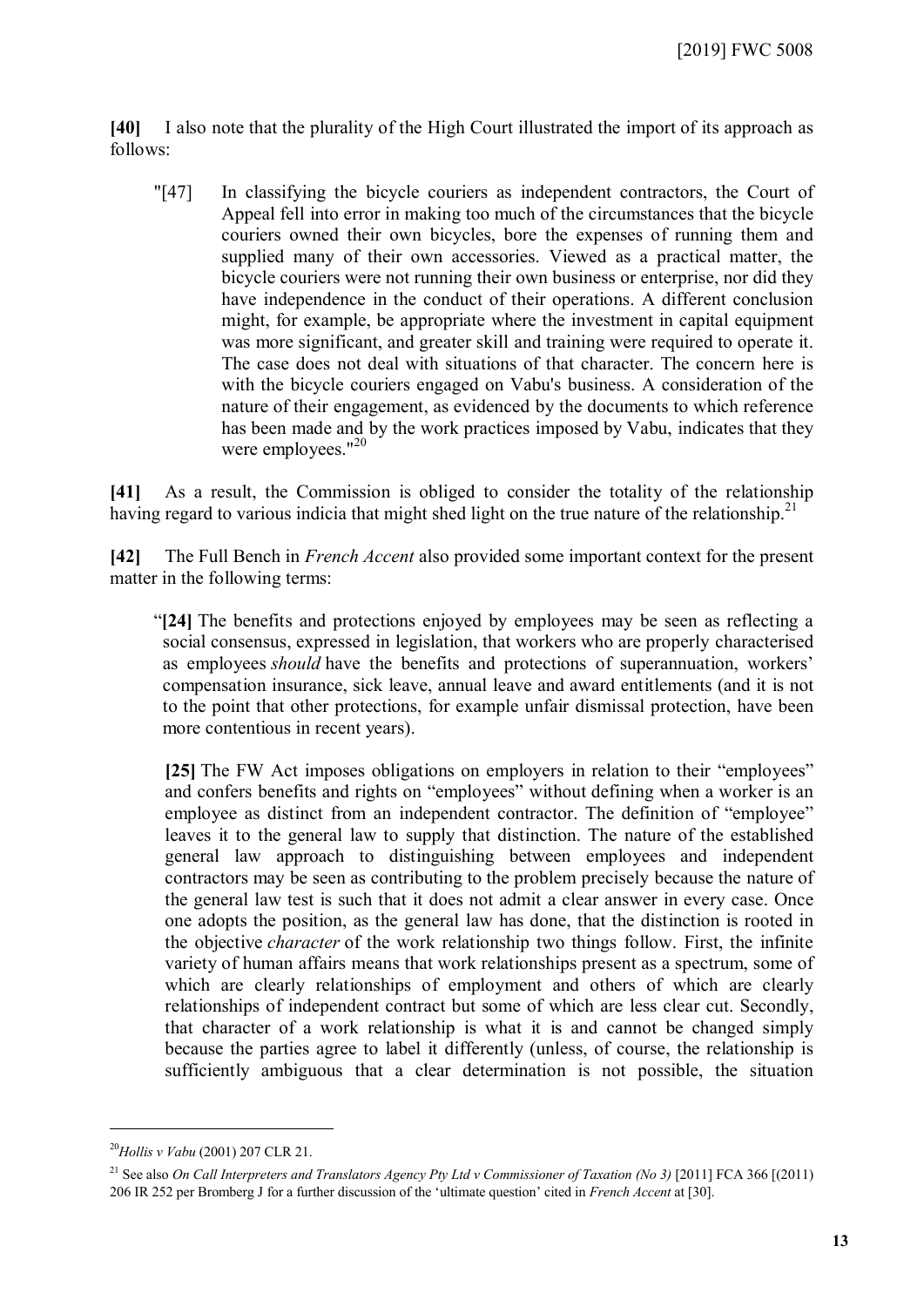addressed by the *Massey* Proposition). That is a matter clearly recognised by the courts and tribunals.

**[26]** Moreover, the nature of the ultimate question is such that in any given case that is not clear cut, reasonable judicial minds may differ as to the correct answer in any given case. This was explicitly recognised in *Roy Morgan*. This necessarily means that there is an area of uncertainty for businesses that wish to engage only on the basis of independent contract and not on the basis of employment. Any change to the present approach is a matter for the legislature. Our duty is to continue to apply the established general law approach until legislation or the High Court requires otherwise."(emphasis in original)

## **7. Consideration**

**[43]** Whether Ms Gupta was an employee for the purpose of her application for an unfair dismissal remedy made under s.394 of the FW Act is one of jurisdictional fact. It is convenient to discuss the general framework for the relationship, before turning to the relevant indicia and the overall assessment of the nature of the relationship.

### **7.1 The general factual framework**

### **How the Uber Eats model works**

**[44]** There are four operative parties in the arrangements that lead to the delivery of food under the Uber Eats model; namely, Uber Eats - which provides the system that connects all of the other parties, the final customer - who orders and receives the food (called the "Eater" in the respondents' evidence), the restaurants – which receives the order and prepares the food (called "Restaurant-Partners" in the respondents' evidence), and the person (called the "Delivery-Partner" in the respondents' evidence)<sup>[22](#page-13-0)</sup> who picks up the food from the restaurants and delivers it to the final customer. Ms Gupta was a Delivery-Partner.

**[45]** The Uber Eats technology operates across three software applications:

- Two of the smartphone applications are available to download from the Apple Store or the Google Play Store (depending upon the operating system), being:
	- The "Eats App" for people who would like food delivered to them; and
	- The "Uber Driver" or "Partner App" for individuals who wish to provide food delivery services.
- The Eats App and the Partner App can be downloaded free of charge by any individual, at any time. An individual must have an account to be able to use either application. An individual can download either of the applications and/or create an account in each application and then never use the Eats App or Partner App or the account(s).

<span id="page-13-0"></span><sup>&</sup>lt;sup>22</sup> I have used the terms adopted by Uber Eats for convenience without adopting any implications that may be intended as to the nature of their relationships.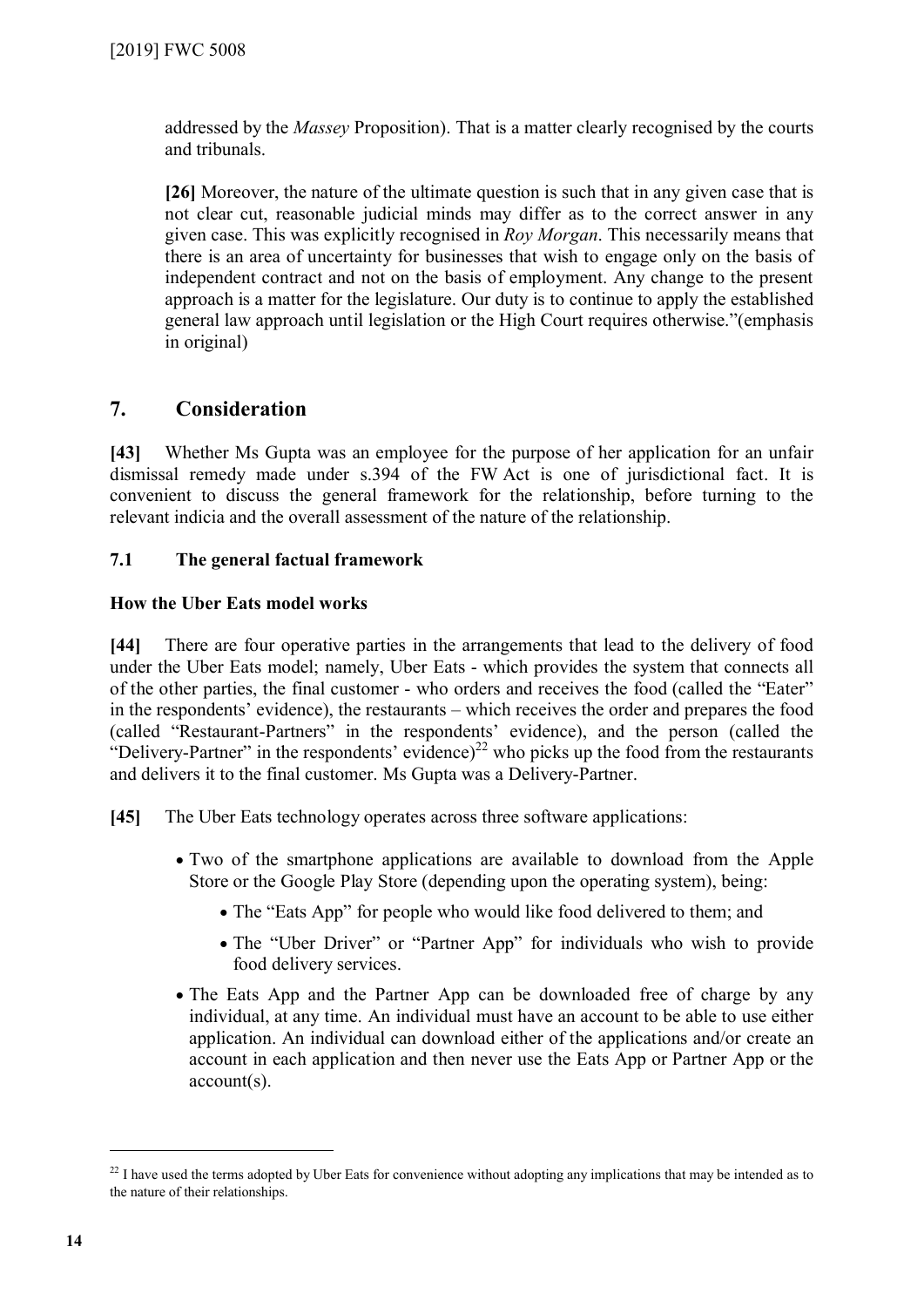The third application is provided to restaurants that utilise the "Uber Eats" platform to engage Delivery-Partners to perform delivery services (the "Restaurant App"). Restaurants also use the "Uber Eats" platform to advertise and sell food to Eaters via the Eats App. Restaurants can access the Restaurant App after they sign a services agreement and pay an activation fee.

**[46]** To place an order for food through the Eats App, an Eater must have an account in the Eats App. Creating that account requires the individual to download the Eats App to their smartphone and then provide their name, contact details and payment (account) details. Once they have created an account, the Eater must then accept terms and conditions with Uber B.V.. After accepting those terms and conditions, the Eater is able to use the Eats App.

**[47]** To place an order, the Eater opens the Eats App, provides their location for delivery, and a list of Restaurants that are currently accepting orders for delivery to the Eater's area is displayed. Once the Eater selects a Restaurant, they choose items from the menu made available by the Restaurant. The Eater is given the total cost of the meal, delivery fee, the estimated time of arrival of their order and they may then place their order with the Restaurant.

**[48]** Once a Restaurant accepts an order from an Eater, the Uber Eats platform attempts to connect the Restaurant with a nearby Delivery-Partner who may choose to accept the Restaurant's delivery request. If no Delivery-Partner accepts the Restaurant delivery request, the request will lapse and not be fulfilled.

**[49]** In order to use the Partner App to be eligible to receive delivery requests from Restaurants, an individual Delivery-Partner needs to complete certain steps. The process currently involves the following steps:

- The individual must have an account in the Partner App. That account can be created either online (at www.uber.com) or within the Partner App (after it has been downloaded to a smartphone).
- The individual must choose whether they will deliver by car, motorbike or bicycle.
- The individual must provide or apply for documents that confirm:
	- (i) their right to work in Australia;
	- (ii) their criminal and police history; and
	- (iii) for individuals who use a car or motorbike, that they have a valid and current driver's licence, vehicle registration and current vehicle insurance policy.
- The individual also submits proof of identity documents and a profile photo.

**[50]** The final step before an individual is able to accept delivery requests via the Partner App is for them to accept the terms and conditions to use the Partner App contained in the Services Agreement.

**[51]** When a delivery request is made by a Restaurant, that request is sent to a Delivery-Partner who is logged into the Partner App within the general area. The delivery request is communicated to a Delivery-Partner as a notification within the Partner App. That notification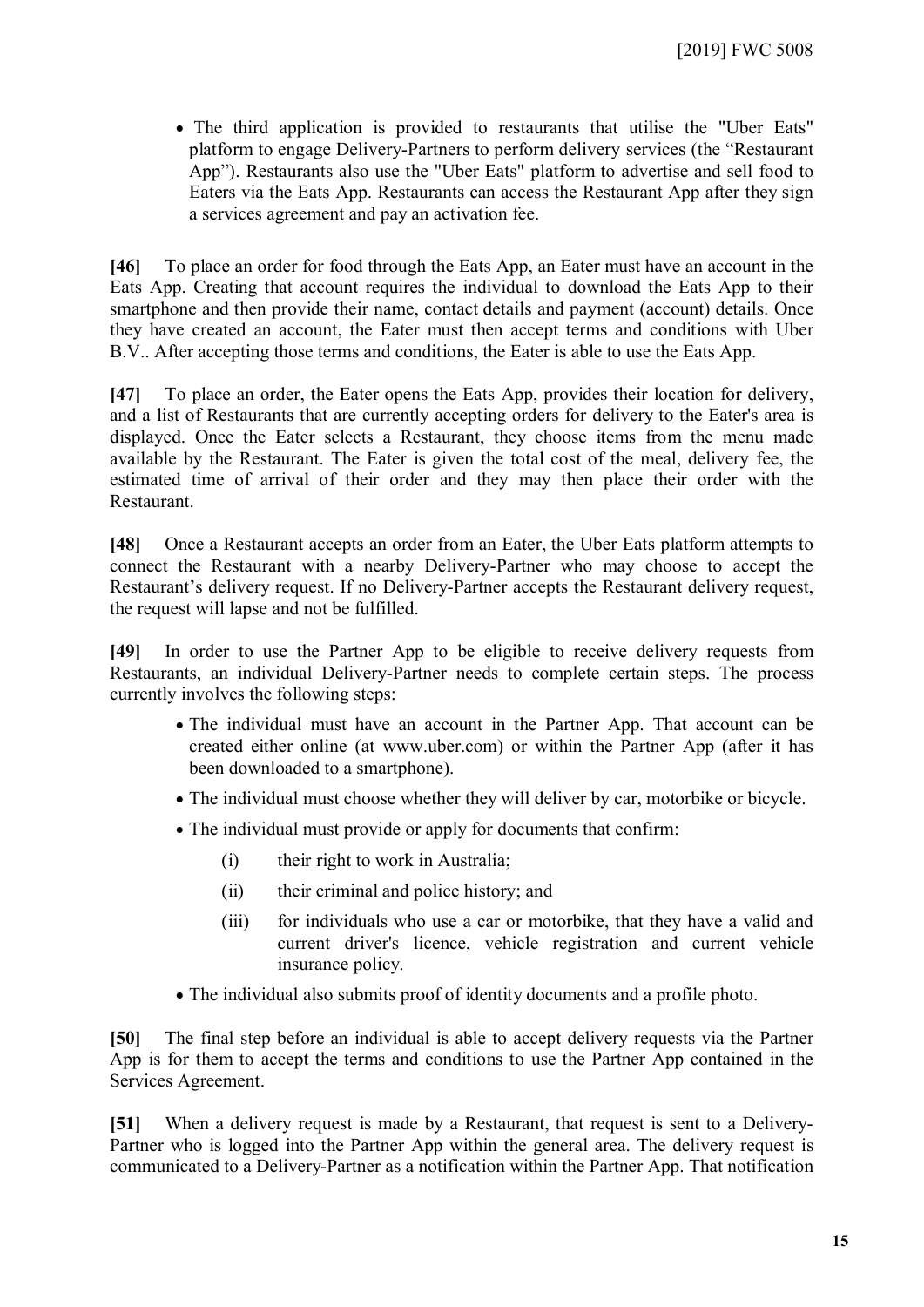includes a map with the general location of the Restaurant-Partner and an estimate of the time required to travel to the pick-up location.

**[52]** A Delivery-Partner who receives the delivery request can accept or ignore the request, or select 'decline' to reject the request. If the Delivery-Partner:

- accepts the trip request the Partner App will display the Restaurant name and address and any pick-up instructions, as well as the kilometre distance and how many minutes away the pick-up location is;
- ignores the request the request will lapse after approximately 15-30 seconds and the Delivery-Partner is able to receive other delivery requests;
- selects 'decline' the request will be rejected and the Delivery-Partner is able to receive other delivery requests.<sup>[23](#page-15-0)</sup>

**[53]** If the Delivery-Partner ignores three requests in a row, they are automatically logged off of the Partner App. The Delivery-Partner may however immediately log back on and it is evident that this is designed to inform the system whether the Delivery-Partners that are logged on are actively seeking the work or are simply logged on without that intention.

**[54]** If the Delivery-Partner accepts the delivery request, they are free to cancel the request without consequence until they have collected the food. This includes the capacity to cancel after the additional information is provided following the initial acceptance.

**[55]** At least in theory, a Delivery-Partner is also free to cancel the order after they have collected the food; however this may raise issues of fraud.

**[56]** Once a Delivery-Partner has accepted a delivery request, they ride or drive to the Restaurant-Partner's location to collect the order. Once the Delivery-Partner arrives at the Restaurant-Partner's location and has collected the order, they confirm the start of the delivery in the Partner App. When a delivery is started in the Partner App, the App displays the Eater's address, the kilometre distance of travel and estimated time of arrival, as well as a map of a suggested delivery route.

**[57]** After the order is collected from the Restaurant, the Restaurant can rate the pick-up by the Delivery-Partner by selecting thumbs up or thumbs down via the Restaurant App. If the Restaurant-Partner selects "thumbs down", they can also select from a number of pre-defined tags which describe the reason for the rating provided to the Delivery-Partner.

**[58]** The Delivery-Partner then delivers the order to the Eater's location. The Delivery-Partner can take the route suggested in the Partner App, or can take their own route to the Eater's location. The delivery fee is however calculated by reference to the suggested route.

**[59]** Once the Delivery-Partner arrives at the Eater's location and delivers the order, they can then confirm that they have completed the delivery in the Partner App.

**[60]** The Delivery-Partner can "rate" the Restaurant and Eater by selecting a thumbs up or thumbs down. The Eater is also invited, via the Eats App, to rate the Restaurant, including the menu and to separately rate the Delivery-Partner by selecting a thumbs up or thumbs down. If

<span id="page-15-0"></span><sup>&</sup>lt;sup>23</sup> Where a request is not accepted, it would then be offered to another active (logged-on) Delivery-Partner in the area.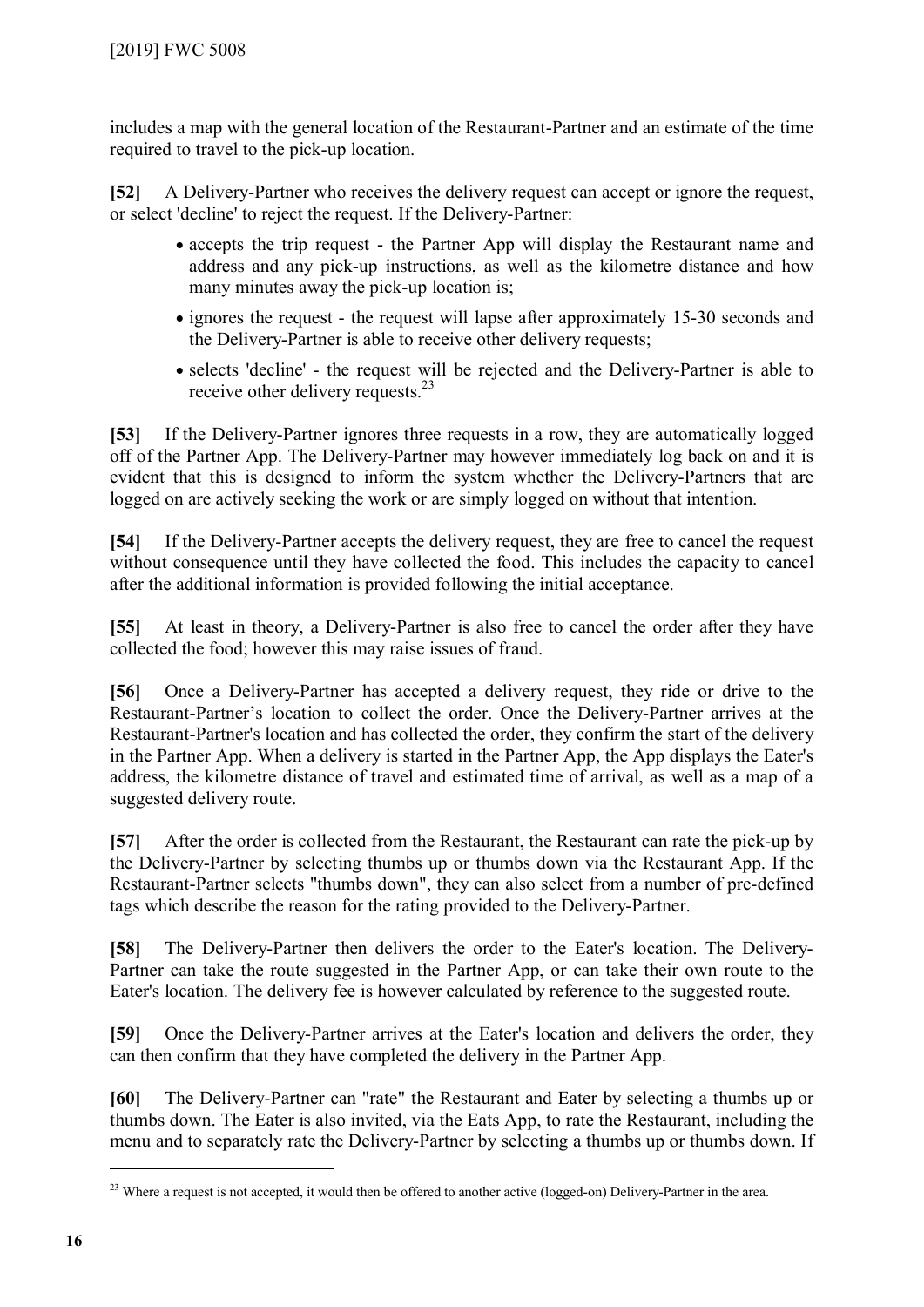the Eater selects "thumbs down" in relation to a Delivery Partner, they can then also select from a number of pre-defined tags to describe the reason for the rating. In addition, Eaters may tip the Delivery-Partner.

**[61]** If a Delivery-Partner has the Partner App activated for a continuous period of 12 hours, the system, would in effect, log them off the system for a period (six hours). This appears to operate as a reasonable public safety feature to encourage Delivery-Partners to have some rest periods.

**[62]** Rating is not compulsory for any of the parties to the arrangement. However, in order to maintain the "user experience" of the Uber Eats platform, Delivery-Partners may lose access to their account with Uber Eats if their overall rating drops below 85%. In that regard, although Ms Gupta contended that there was a direct link between the rate of acceptance of delivery requests and the overall rating, the objective evidence does not support that position.

**[63]** At the completion of a delivery, the amount payable by the Eater to the Restaurant for food and delivery is charged by the Uber Eats platform and a receipt from the Restaurant to the Eater is generated.

**[64]** Delivery-Partners are paid a Delivery Fee for each delivery, nominally on behalf of the Restaurant, which is calculated based on a pick-up, drop-off and distance component. The Delivery Fee does not take into account actual time spent and the distance component is calculated using the most direct route, rather than the actual distance travelled by the Delivery-Partner. The Delivery Fee, and certain amounts that may be charged when a User cancels an order, are described as being a "recommended amount" with the Delivery-Partner free to negotiate a lesser amount with the relevant Restaurant and/or User concerned.<sup>[24](#page-16-0)</sup>

**[65]** The Uber Eats platform, in effect, invoices the Restaurant on behalf of the Delivery-Partner for the Delivery Fee, accepts payment from the Restaurant and pays it into the Delivery-Partner's nominated account, with the deduction of a service fee (by Portier) from the Delivery Fee otherwise due.

**[66]** There are optional incentive arrangements that may be offered to Delivery-Partners for referrals.

**[67]** In practical terms this model led to Ms Gupta undertaking in the order of 2,200 deliveries between September 2017 and January 2019. This also involved Ms Gupta being logged onto the Partner App for various times and periods; being logged on over multiple occasions on some days and not being logged on at all on other days; and accepting varying numbers of requests when logged on, including some occasions when she did not perform any deliveries when logged on. Further, Ms Gupta expressly rejected over 550 delivery requests and cancelled in the order of 240 delivery requests after having initially accepted the request.

**[68]** The payments due to Ms Gupta for the provision of the delivery services varied over time and were also dependent upon the number and circumstances of each delivery. This in turn was largely dependent upon the periods when the Partner App was activated, the number of requests that were made to Ms Gupta, and the number of those requests that were accepted by her.

<span id="page-16-0"></span> $24$  See 2.2 of the Services Agreement set out later in this Decision.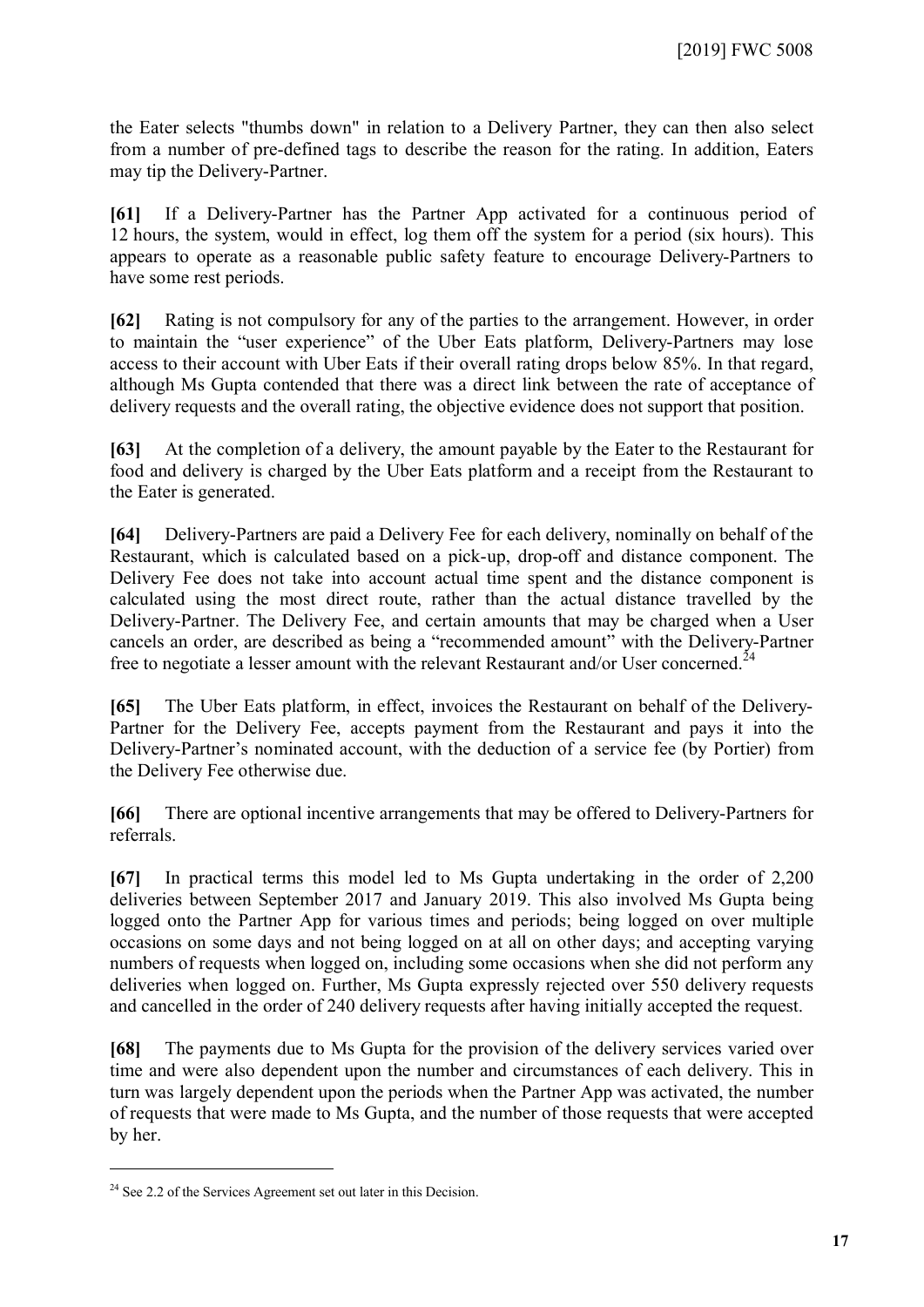**[69]** At the end of the arrangement, the payments included \$4.30 for a pick up, \$0.66 per kilometre for the distance travelled to make the delivery by reference to the "preferred route", and \$2.10 per delivery.

**[70]** There is limited objective information and metrics before the Commission about the extent of overall remuneration gained by Ms Gupta. There is also no specific evidence about whether Ms Gupta was actively seeking to perform deliveries during all periods when the Partner App was activated and this also makes the comparison of earnings and hours posited by the Applicant, rather problematic. I note in that respect that there is a significant difference between the time Ms Gupta spent "online" and the time that the App has recorded her as being "active".<sup>[25](#page-17-0)</sup> Based on the limited evidence, the precise import of that is not entirely clear. In addition, to the extent that weekly activities might be considered, on the limited examples provided by Ms Gupta, the Partner App was not activated (or at least there were no deliveries) on some days of the week. Further, there is no indication as to whether the limited materials provided are representative of Ms Gupta's experience more generally.

**[71]** The limited information that was provided<sup>[26](#page-17-1)</sup> reveals that for some periods, Ms Gupta appears to have undertaken, on at least one day, only 6 deliveries in a 12 hour period and received between \$171.78 (for 17 deliveries) and \$402.86 (for 44 deliveries) over a week. This must be understood with the above significant caveats in mind.

### **The Services Agreement**

**[72]** I have set out the role played by the various Uber Eats entities earlier in this decision. Ms Gupta entered into a written Services Agreement<sup>[27](#page-17-2)</sup> with Uber BV and Portier in September 2017. I observe that given the terminology used in the agreement, it appears to be in the same general terms as applying to the Uber passenger transport matters discussed earlier in this decision.

**[73]** The purpose of the Services Agreement is stated in the following terms:

"Portier Pacific will procure and facilitate the provision of the lead generation services, being on-demand intermediary and related services rendered via a digital technology application that enable independent providers of delivery services to seek, receive and fulfill on-demand requests for Delivery Services ("*Uber Services"*) to you, an independent provider of Delivery Services. Uber will license you the Provider App (as defined below). The Uber Services and Provider App enable you to seek, receive and fulfill requests for Delivery Services from authorized users of the Uber App (as defined below). In order to use the Uber Services and Provider App, you must agree to the terms and conditions that are set forth below. Upon your execution (electronic or otherwise) of this Agreement, you, Uber and Portier Pacific shall be bound by the terms and conditions set forth herein. References herein to "Uber Group" shall be taken as a reference to Uber, Portier Pacific and each of their Affiliates.

<span id="page-17-0"></span><sup>25</sup> Document 6B of Exhibit R1.

<span id="page-17-1"></span><sup>&</sup>lt;sup>26</sup> Attached to Exhibit A1.

<span id="page-17-2"></span><sup>&</sup>lt;sup>27</sup> Document 1 of Exhibit R1. I have used the version of the Services Agreement operating at the time of the conclusion of the relationship.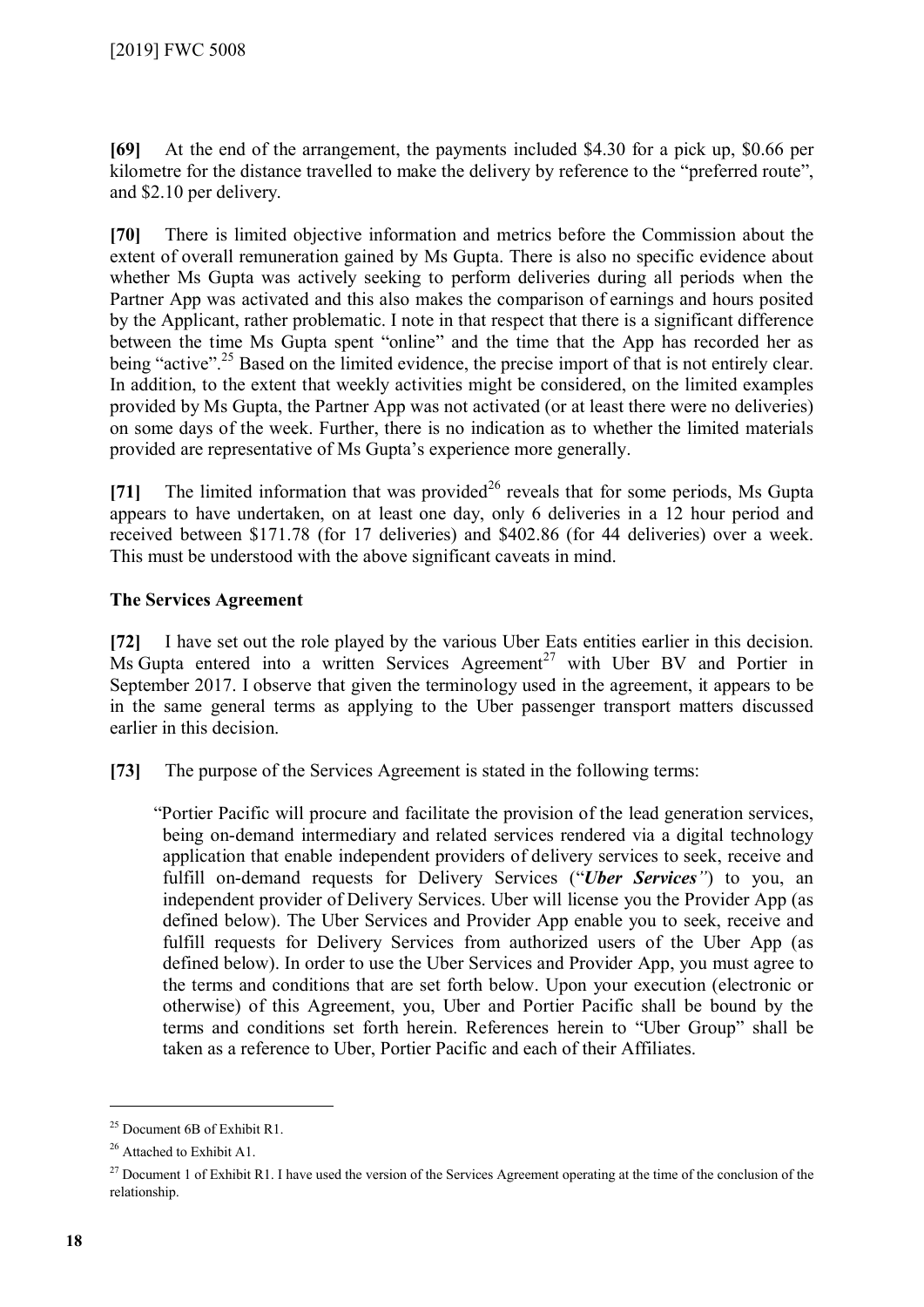If you receive services from an Affiliate of Portier Pacific (e.g. Rasier Pacific Pty Ltd) that enable you to seek, receive and fulfil requests for passenger transportation services from Users (as defined below), the services provided by Portier Pacific's Affiliate are separate and independent of the services provided by Portier Pacific under this Agreement and are subject to separate terms with Portier Pacific's Affiliate.

**You acknowledge and agree that Uber is a technology services provider and that neither Uber, Portier Pacific nor their Affiliates provide delivery services."** [28](#page-18-0) (emphasis in original)

**[74]** The Services Agreement describes the context for the use of the "Uber Services" in the following manner:

- "2.1 **Provision of Delivery Services**. When the Provider App is active, User requests for Delivery Services may appear to you via the Provider App if you are available and in the vicinity of the User. The User request may also specify the User's required deadline for your completion of the Delivery Services. If you accept a User's request for Delivery Services, you will be provided with certain User Information, Delivery Recipient Information, and User instructions via the Provider App, including (as applicable) the User's first name and the pickup and drop-off location of the applicable goods to be delivered. In order to enhance User satisfaction with the Provider App and your Delivery Services, it is recommended that you follow the User instructions for pickup and drop-off, including details of the location within the building address to pick-up/drop-off a package and waiting at least ten (10) minutes for a User or Delivery Recipient to appear at the requested pick-up or drop-off location. You acknowledge and agree that once you have accepted a User's request for Delivery Services, the Uber App may provide certain information about you to the User and Delivery Recipient, including your first name, contact information, photo and location, and as applicable, information about your Transportation Method. You shall not contact any Users or Delivery Recipients or use any User's personal information for any reason other than for the purposes of fulfilling Delivery Services. You acknowledge and agree that: (a) you shall be solely responsible for determining the most effective, efficient and safe manner to perform each instance of Delivery Services; and (b) except for the Uber Services , you shall provide all necessary equipment, tools and other materials, at your own expense, necessary to perform Delivery Services. Additionally, depending on the type of Delivery Services you are providing, you acknowledge that you may need to acquire third party inventory (*e.g.*, food in the case of *UberEATS*) from various locations from time to time in order to fulfill certain requests for Delivery Services. In order to provide Delivery Services, you may need to accept from time-to-time, certain additional terms, as set forth in an Addendum.
	- 2.2 **Your Relationship with Users and Delivery Recipients**. You acknowledge and agree that your provision of Delivery Services to Users creates a direct business relationship between you and the User, to which Uber, Portier Pacific

<span id="page-18-0"></span><sup>28</sup> Document 1 of Exhibit R1.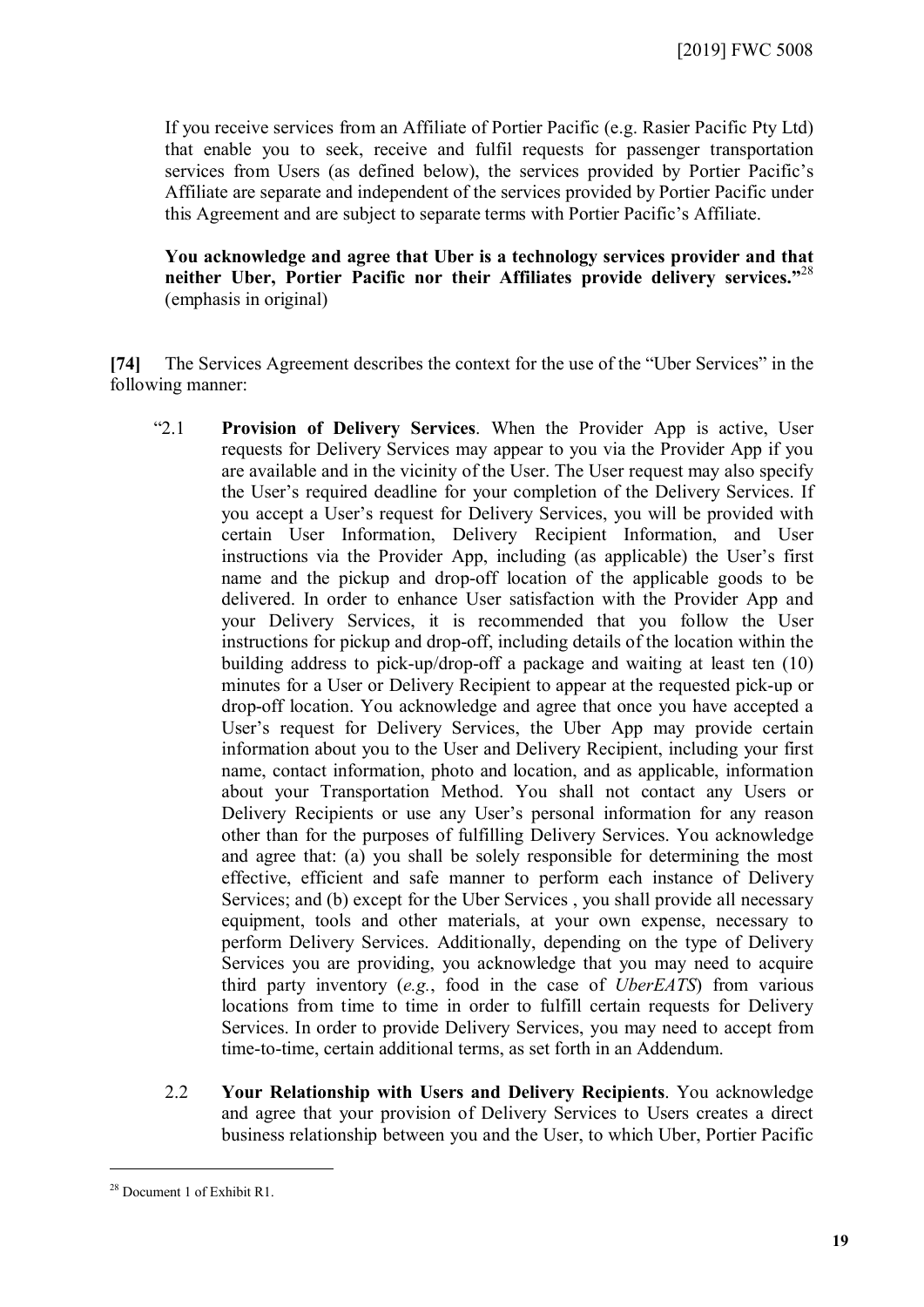and their Affiliates are not a party. Uber, Portier Pacific, and their Affiliates are not responsible or liable for the actions or inactions of a User or Delivery Recipient in relation to your activities or your Transportation Method. You shall have the sole responsibility for any obligations or liabilities to Users, Delivery Recipients or other third parties that arise from your provision of Delivery Services. You acknowledge and agree that you are solely responsible for taking such precautions as may be reasonable and proper (including maintaining adequate insurance that meets the requirements of all applicable laws) regarding any acts or omissions of a User, a Delivery Recipient or other third party.

2.3 **Your Relationship with Uber Group**. You acknowledge and agree that Portier Pacific's provision of the Uber Services creates a legal and direct business relationship between Portier Pacific and you. You also acknowledge and agree that Uber's licence to you of the Provider App creates a legal and direct business relationship between Uber and you. Neither Uber nor Portier Pacific shall be deemed to, direct or control you generally or in your performance under this Agreement specifically, including in connection with your provision of Delivery Services, your acts or omissions, or your operation and maintenance of your Transportation Method. Except as expressly set out herein, you retain the sole right to determine when, where, and for how long you will utilize the Provider App or the Uber Services. You retain the option, via the Provider App, to attempt to accept or to decline or ignore a User's request for Delivery Services via the Uber Services, or to cancel an accepted request for Delivery Services via the Provider App, subject to Uber's thencurrent policies (including the Community Guidelines located at …). You will not: (a) display Uber's, Portier Pacific's or any of their Affiliates' names, logos or colors on your Transportation Method; or (b) wear a uniform or any other clothing displaying Uber's, Portier Pacific's or any of their Affiliates' names, logos or colors. The foregoing does not apply if you and Uber or Portier Pacific (as applicable) have agreed otherwise or if so required by law. You acknowledge and agree that you have complete discretion to provide services or otherwise engage in any business or employment activities. For the sake of clarity, you understand that you retain the complete right to: (i) use other software application services in addition to the Uber Services and the Provider App; and (ii) engage in any occupation or business. Portier Pacific retains the right, at any time at its sole discretion, to restrict you from using the Uber Services in the event of a violation of this Agreement or any relevant Uber policy, your disparagement of Uber, Portier Pacific or any of their Affiliates, or your act or omission that causes harm to Uber's, Portier Pacific's or their Affiliates' brand, reputation or business as determined by Portier Pacific in its sole discretion. Portier Pacific also retains the right to restrict you from using the Uber Services for any other reason at the sole and reasonable discretion of Portier Pacific. Uber retains the right to, at any time at its sole discretion, deactivate or otherwise restrict you from accessing the Provider ID and/or Provider App, in the event of a violation of this Agreement, any relevant Uber policy, including the Community Guidelines or the Uber Privacy Policy (located at privacy.uber.com/policy/), your disparagement of Uber, Portier Pacific or any of their Affiliates, your act or omission that causes harm to Uber's Portier Pacific's or their Affiliates' brand, reputation or business as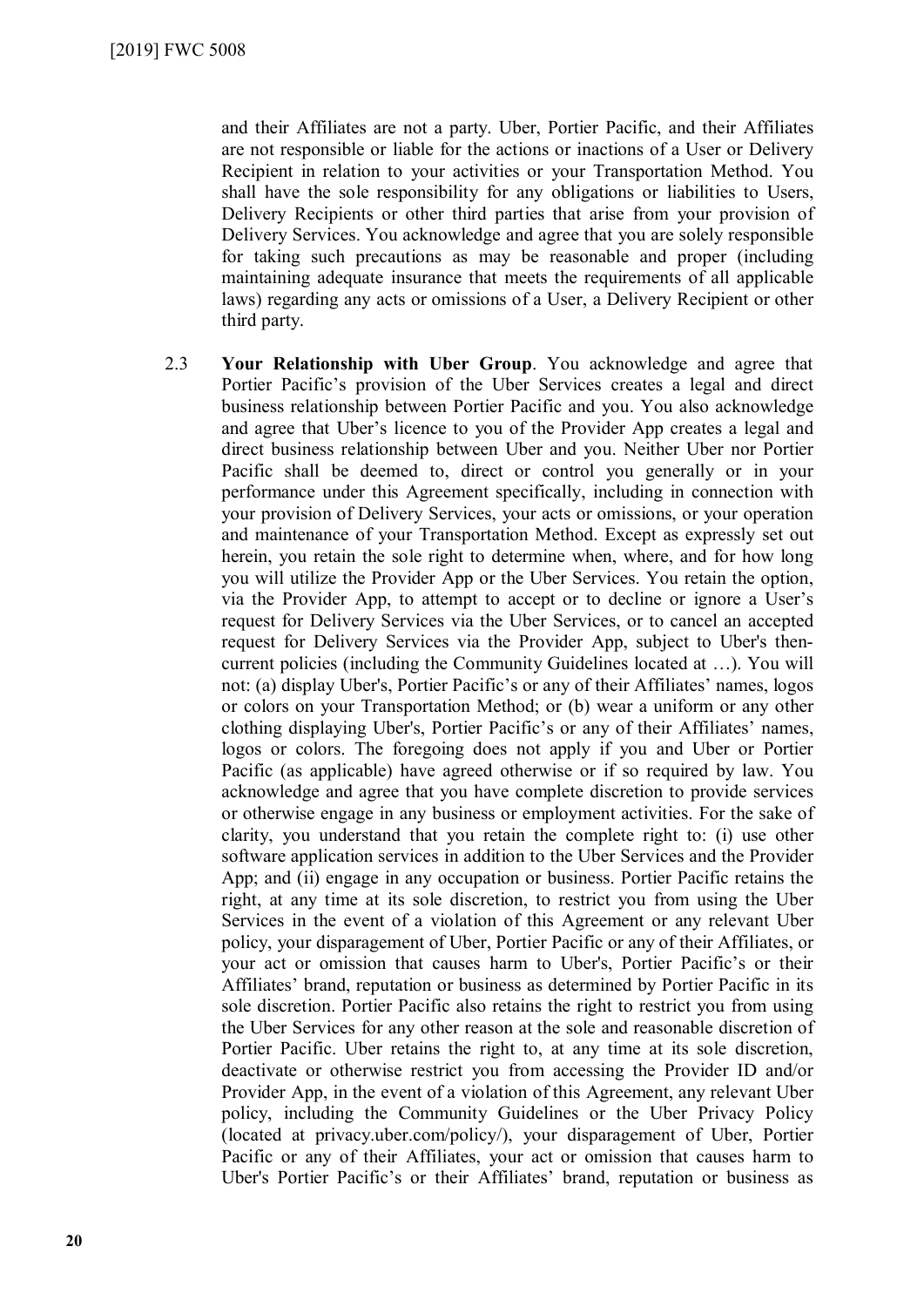determined by Uber in its sole discretion. Uber also retains the right to deactivate or otherwise restrict you from accessing the Provider ID and/or Provider App, for any other reason at the sole and reasonable discretion of Uber.

2.4 **Ratings**. You acknowledge and agree that: (a) after completion of an instance of Delivery Services, a User and/or Delivery Recipient may be prompted by the Uber App to provide a rating of you and such Delivery Services and, optionally, to provide comments or feedback about you and such Delivery Services; and (b) after providing Delivery Services, you will be prompted by the Provider App to provide a rating of the User and, optionally, to provide comments or feedback about the User. You shall provide your ratings and feedback in good faith. Uber, Portier Pacific and their Affiliates reserve the right to use, share and display your, User and Delivery Recipient ratings and comments in any manner in connection with the business of Uber, Portier Pacific and their Affiliates without attribution to you or your approval. You acknowledge and agree that Uber, Portier Pacific and their Affiliates are distributors (without any obligation to verify) and not publishers of User, Delivery Recipient and your ratings and comments, provided that Uber, Portier Pacific and their Affiliates reserve the right to edit or remove comments in the event that such comments include obscenities or other objectionable content, include an individual's name or other personal information, or violate any privacy laws, other applicable laws, or Uber's, Portier Pacific's or their Affiliates' content policies. There is no obligation on you, a User or a Delivery Recipient to provide ratings or comments nor is there any consequence for not providing a rating."<sup>[29](#page-20-0)</sup>

**[75]** The Operative terms of the Services Agreement largely reflect the elements of the Uber Eats model outlined earlier in this Decision and include the following obligations upon the Delivery-Partner:

- To hold and maintain a valid applicable (drivers) licence if the transportation method requires a licence, all permits and work entitlements to provide the delivery services in the location concerned, and the necessary citizenship, residency or visa status to work in Australia; $30<sup>30</sup>$  $30<sup>30</sup>$
- To provide the Delivery Services in a professional manner with due skill, care and diligence and to maintain high levels of professionalism, service and courtesy – supported by the right of Uber Eats to seek relevant information and to deactivate access to the Apps, if there is a failure on these or the above obligations; $31$  and
- To meet the then-current Portier requirements for a vehicle to provide the Delivery Services authorised by it for that use and to be properly authorised and licensed to use that vehicle for that purpose and that such be both suitable and maintained in a good operating condition consistent with any applicable industry safety and maintenance standards and in a clean and sanitary condition.<sup>[32](#page-20-3)</sup>

<span id="page-20-0"></span><sup>&</sup>lt;sup>29</sup> Document 1 of Exhibit R1.

<span id="page-20-1"></span> $30$  Clause 3.1.

<span id="page-20-2"></span> $31$  Clause 3.1.

<span id="page-20-3"></span> $32$  Clause 3.2.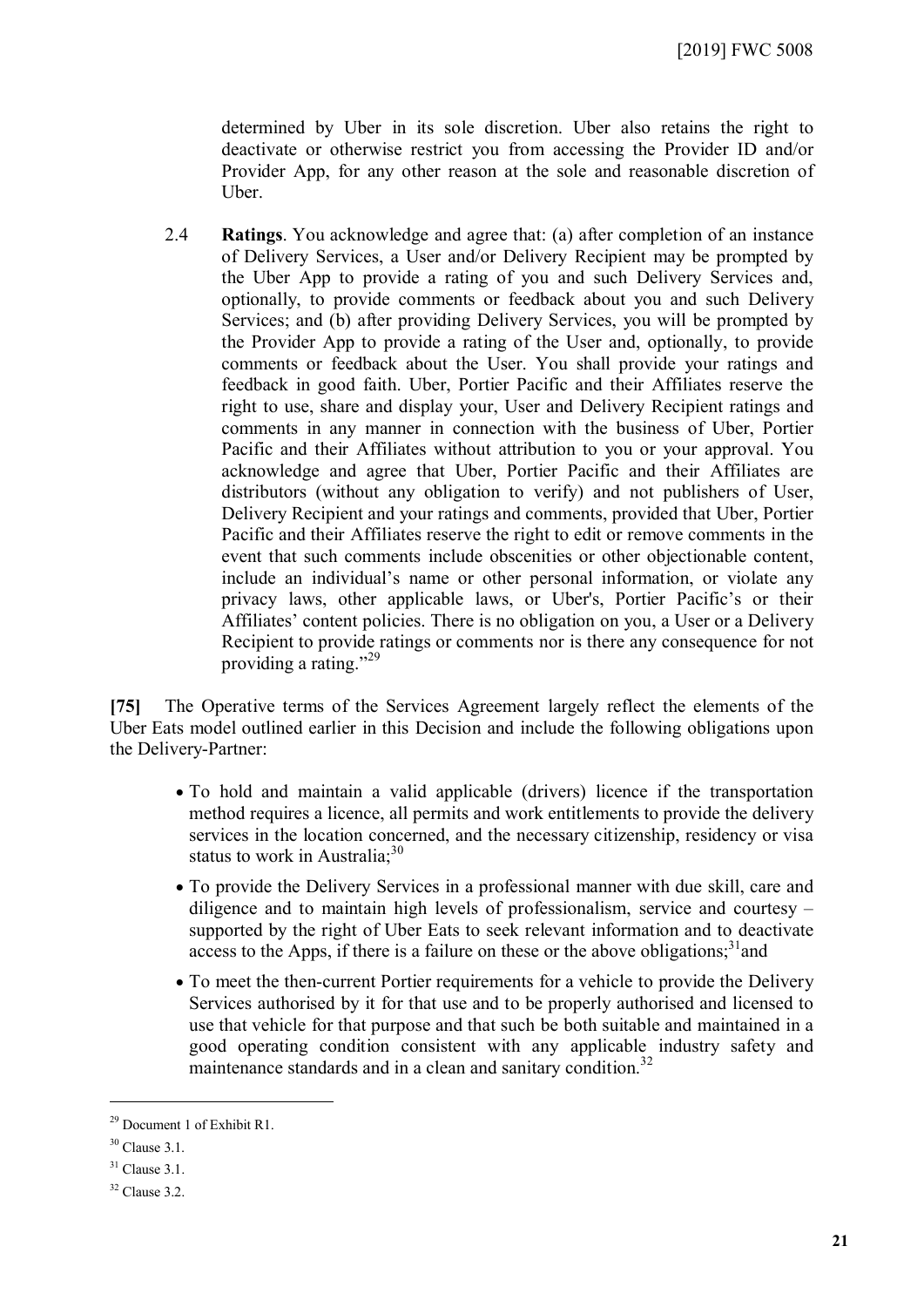- **[76]** The substantive financial term of the Services Agreement contemplates the following:
	- "4.1 **Delivery Fee Calculation and Your Payment**. You can charge a delivery fee for each instance of completed Delivery Services provided to a User that are obtained via the Uber Services (*"Delivery Fee"*), where such Delivery Fee is, as applicable (a) calculated based upon a base delivery fee amount plus distance (as determined by Portier Pacific) and/or time amounts; or (b) a flat fee, each as detailed at http://ubermovement.com/ for the applicable Territory ("*Delivery Fee Calculation*"). Distance and time amounts may be based on the expected, not actual, trip distance and duration as reasonably determined by Uber. You acknowledge that the Delivery Fee is the only payment you will receive in consideration for your provision of Delivery Services to a User and that neither the Delivery Fee nor the Delivery Fee Calculation includes any gratuity. You can also charge Users for any Tolls, taxes and/or fees incurred during the provision of Delivery Services, if applicable, whether charged by a third party or Portier Pacific. You: (i) appoint Portier Pacific as your limited payment collection agent solely for the purpose of accepting the Delivery Fee, applicable Tolls and, depending on the region and/or if requested by you, applicable taxes and fees from the User on your behalf via the payment processing functionality facilitated by the Uber Services that are related to your provision of Delivery Services; and (ii) agree that payments made by Users to Portier Pacific shall be considered the same as payment made directly by Users to you. In addition, the parties acknowledge and agree that as between you and Portier Pacific, the Delivery Fee is a recommended amount, and the primary purpose of the pre-arranged Delivery Fee is to act as the default amount in the event you do not negotiate a different Delivery Fee. You shall always have the right to: (i) charge a delivery fee that is less than the pre-arranged Delivery Fee, a "*Negotiated Delivery Fee*"). Portier Pacific shall consider all such requests from you in good faith. Portier Pacific agrees to remit, or cause to be remitted, to you on at least a weekly basis: (a) the Delivery Fee less the applicable Service Fee and other fees charged by Portier Pacific; (b) the Tolls; (c) any incentive payments; and (d) depending on the region, certain taxes and ancillary fees (where applicable). If you have separately agreed that other amounts may be deducted from the Delivery Fee prior to remittance to you (*e.g.*, vehicle financing payments, lease payments, government fees and charges, etc.), the order of any such deductions from the Delivery Fee is to be determined exclusively by Portier Pacific (as between you and Portier Pacific)."<sup>[33](#page-21-0)</sup>
- [77] The Services Agreement<sup>[34](#page-21-1)</sup> also contemplates that:
	- Portier reserves the right to change the Delivery Fee calculation upon notice and any use of the services after that time will be deemed to be consent to the change;
	- Portier may adjust the Delivery Fee in certain circumstances including where the Delivery-Partner took an inefficient route or failed to properly note the end of the delivery in the App, technical error on its part, where the Delivery Fee was charged

<span id="page-21-1"></span><span id="page-21-0"></span><sup>33</sup> Document 1 of Exhibit R1.

 $34$  At clause 4.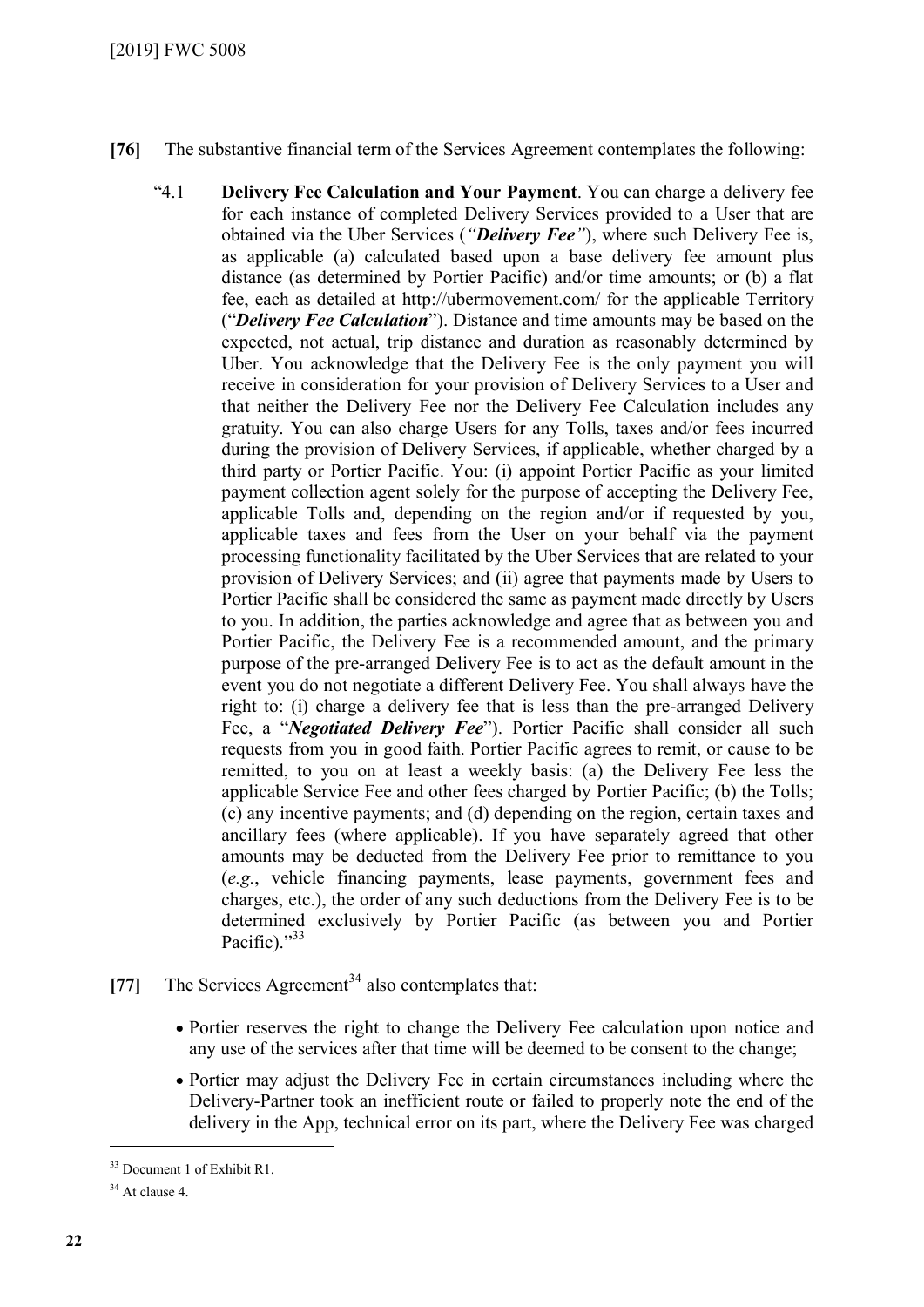but the delivery was not made or a user complaint provided that it does so in a reasonable manner; and

 The Uber Services not provide the capacity (requirement) for gratuities (tips) to be provided as the Delivery Fees are full payment for the Delivery Service, however if a User pays a gratuity to Portier (to accept on the Delivery-Partner's behalf) that amount will be forwarded to the Delivery-Partner without deduction and the Delivery-Partner has the right to collect and keep all cash gratuities.

**[78]** The Service Fee payable **by** the Delivery-Partner **to** Portier is provided in the following manner:

- "4.5 **Service Fee**. In consideration of Portier Pacific's provision of the Uber Services to you, you agree to pay Portier Pacific a service fee on a per Delivery Services transaction basis, which as at 1 December 2017 is calculated as a percentage of the Delivery Fee determined by the Delivery Fee Calculation (regardless of any Negotiated Delivery Fee) ("*Service Fee*"). Portier Pacific will provide you with notice via email or via the Provider App, of the Service Fee that applies to each Delivery Service that you provide. You acknowledge that, unless regulations applicable to your Territory require otherwise, taxes (in particular GST) will be calculated and charged on the Delivery Fee, and Portier Pacific shall calculate the Service Fee on an amount equal to the Delivery Fee Calculation plus the amount of such taxes (in particular GST) that would be calculated on the amount of the Delivery Fee. You acknowledge and agree that Portier Pacific may adjust: (i) the Service Fee; or (ii) introduce a new model to determine the Service Fee payable to you. Portier Pacific will provide you with at least 14 days' notice in the event of an increase to the Service Fee under (i) above or the introduction of a new Service Fee model under (ii) above. If either of these occurs, you have the right to terminate the Agreement immediately, without notice. Continued use of the Uber Services after any such change in the Service Fee calculation shall constitute your consent to such change."<sup>[35](#page-22-0)</sup>
- **[79]** In relation to taxes, the Services Agreement provides as follows:
	- "4.9 **Taxes**. You acknowledge and agree that you are required to: (a) complete all tax registration obligations and calculate and remit all tax liabilities related to your provision of Delivery Services as required by applicable law; and (b) provide Portier Pacific with all relevant tax information requested of you by Uber, Portier Pacific and/or each of their Affiliates (including, a valid Australian Business Number (ABN) and/or Goods and Services Tax (GST) registration number under which you provide Delivery Services, if obtaining such a valid ABN and/or GST registration number is required of you by applicable law). You further acknowledge and agree that you are responsible for taxes on your own earnings arising from your provision of Delivery Services, including income tax and GST. Notwithstanding anything to the contrary in this Agreement, Portier Pacific may in its reasonable discretion based on applicable tax and regulatory considerations, or as required under the law, collect and remit taxes resulting from your provision of Delivery Services

<span id="page-22-0"></span><sup>35</sup> Document 1 of Exhibit R1.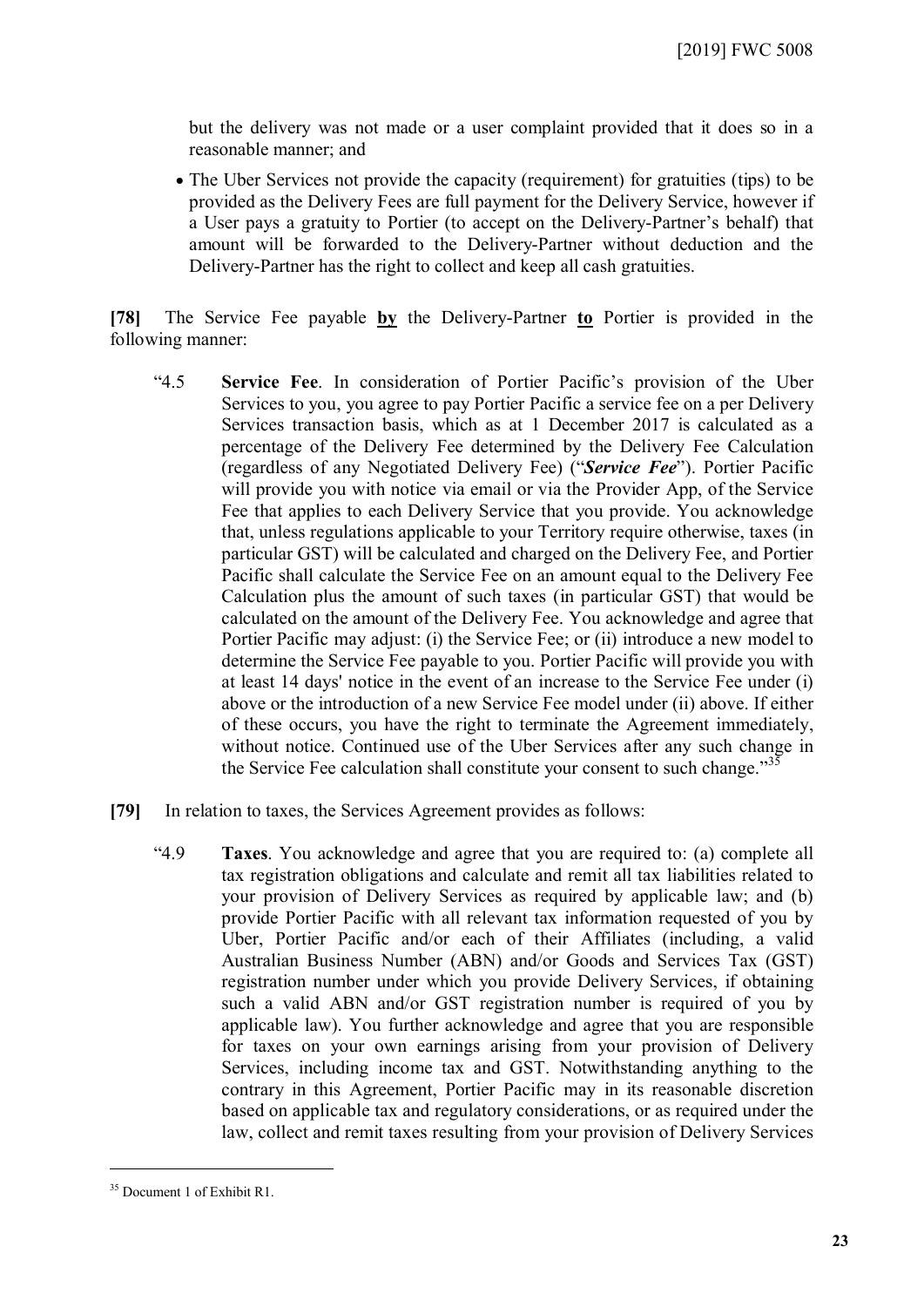and/or provide any of the relevant tax information you have provided pursuant to the requirement mentioned in this clause 4.9, directly to the applicable governmental tax authorities on your behalf or otherwise.

- 4.10 **GST.** Unless expressly stated otherwise in this Agreement, all amounts payable or consideration to be provided under this Agreement by you to Portier Pacific are exclusive of GST. If GST is payable on any supply by Portier Pacific made under this Agreement, for which the consideration is not expressly stated to include GST, you agree to pay Portier Pacific an additional amount equal to the GST at the same time that the consideration for the supply, or the first part of the consideration for the supply (as the case may be), is to be provided. In this Agreement, GST that is payable by Portier Pacific includes GST that is payable by the representative member of Portier Pacific's GST group.
- 4.11 **GST Law.** The parties agree that, for the purposes of the GST law, Portier Pacific supplies to you the Uber Services in sole consideration for the Service Fee. In addition, Uber supplies to you a licence to use the Provider App under clause 5 for no consideration." [36](#page-23-0)
- **[80]** As to the insurance terms, the Services Agreement states the following:
	- "8.1 You agree that before entering into this Agreement you will obtain the coverage required by clause 8.2 below at your sole cost and expense. You agree to review the terms and conditions of such coverage to ensure that it provides the amounts of coverage required by clause 8.2 while you are using a motor vehicle to provide Delivery Services. As between you, Uber and Portier Pacific, it is your sole responsibility to inform your insurer of the use of your motor vehicle while providing Delivery Services.
		- 8.2 You agree to maintain during the term of this Agreement motor vehicle liability insurance on all vehicles which you operate under this Agreement at insurance levels that satisfy the minimum requirements to operate a private vehicle on the public roads within the Territory, as well as any other minimum motor vehicle liability insurance cover which Portier Pacific requests you hold. You must be the policyholder or a individually rated driver, for which a premium is charged or calculated, on the insurance policy required in this clause 8.2 at all times. You agree to provide Portier Pacific with a copy of the insurance policy, policy declarations, proof of insurance identification card and proof of premium payment for the insurance policy required in this clause 8.2 upon request. Furthermore, you must provide Portier Pacific with written notice of cancellation of any insurance policy required by Portier Pacific. Uber and Portier Pacific shall have no right to control your selection or maintenance of your policy.
		- 8.3 You agree that you are not an employee, independent contractor, a worker or a deemed worker of Uber and/or Portier Pacific for the purposes of Australian workers compensation laws and therefore acknowledge that Uber and/or

<span id="page-23-0"></span><sup>36</sup> Document 1 in Exhibit R1.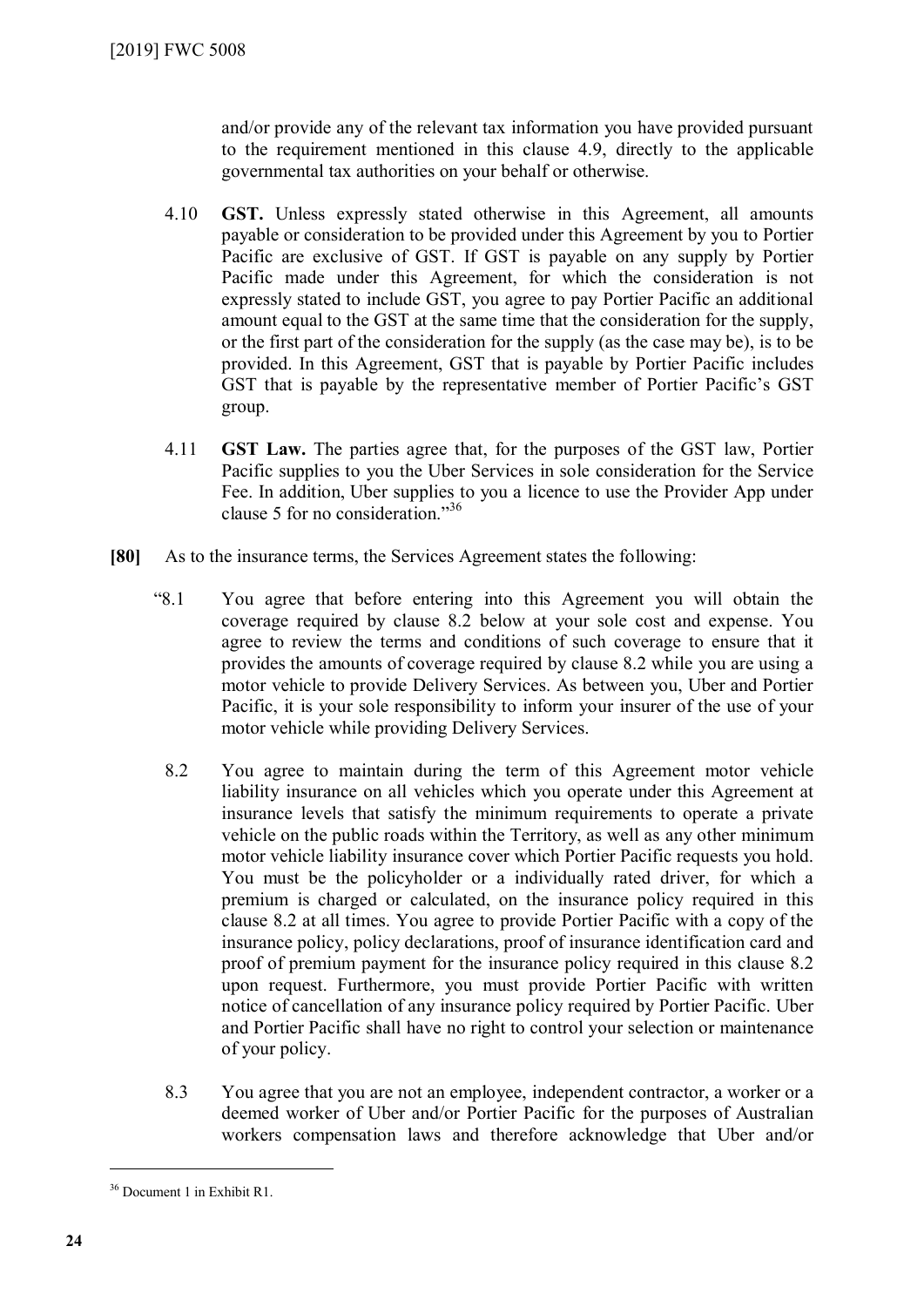Portier Pacific does not, and is not required to, maintain or provide you with workers' compensation insurance or maintain other occupational accident injury insurance on your behalf. You agree to maintain at your cost during the term of this Agreement workers' compensation insurance or other occupational accident injury insurance (or the local equivalent) as required by any applicable law in the Territory (provided that the foregoing shall have no impact on the mutual understanding between you, Uber and Portier Pacific that you are a self-employed individual (including from a labour and social security perspective) and otherwise comply with all statutory workers compensation requirements. If permitted by applicable law, you may choose to insure yourself against industrial injuries by maintaining occupational accident insurance in place of workers' compensation insurance. Furthermore, if permitted by applicable law, you may choose not to insure yourself against industrial injuries at all, but do so at your own risk.

- 8.4 You understand and acknowledge that your private motor vehicle insurance policy, including any insurance coverage held via a commercial arrangement you have with a vehicle rental or leasing provider, may not afford liability, comprehensive, collision, medical payments, first or third party no fault personal injury protection, uninsured motorist, underinsured motorist or other coverage for any Delivery Services you provide pursuant to this Agreement. If you have any questions or concerns about the scope or applicability of your own insurance coverage, it is your responsibility, not Uber's or Portier Pacific's, to resolve them with your insurer(s).
- 8.5 Portier Pacific may maintain during the term of this Agreement motor vehicle insurance related to your provision of Delivery Services as determined by Portier Pacific in its reasonable discretion, provided that Portier Pacific and its Affiliates are not required to provide you with any specific insurance coverage for any loss to you or your motor vehicle. Should Portier Pacific procure insurance related to your provision of Delivery Services, Portier Pacific may cancel such coverage at its sole discretion at any time. You are required to promptly notify Portier Pacific of any accidents that occur while providing Delivery Services and to cooperate and provide all necessary information related thereto." [37](#page-24-0)

**[81]** As to the termination arrangements, clause 12 of the Services Agreement provides, in effect, as follows:

- The agreement commences when executed and continues until terminated in accordance with the provision;
- Either party may terminate the agreement, without cause upon 30 day's prior notice, without notice for a material breach or other events including insolvency, bankruptcy or a party requesting suspension of payments;
- Uber Eats may restrict access to the Apps in the event that the Delivery-Partner no longer qualifies to provide the Delivery Services; and

<span id="page-24-0"></span><sup>37</sup> Document 1 of Exhibit R1.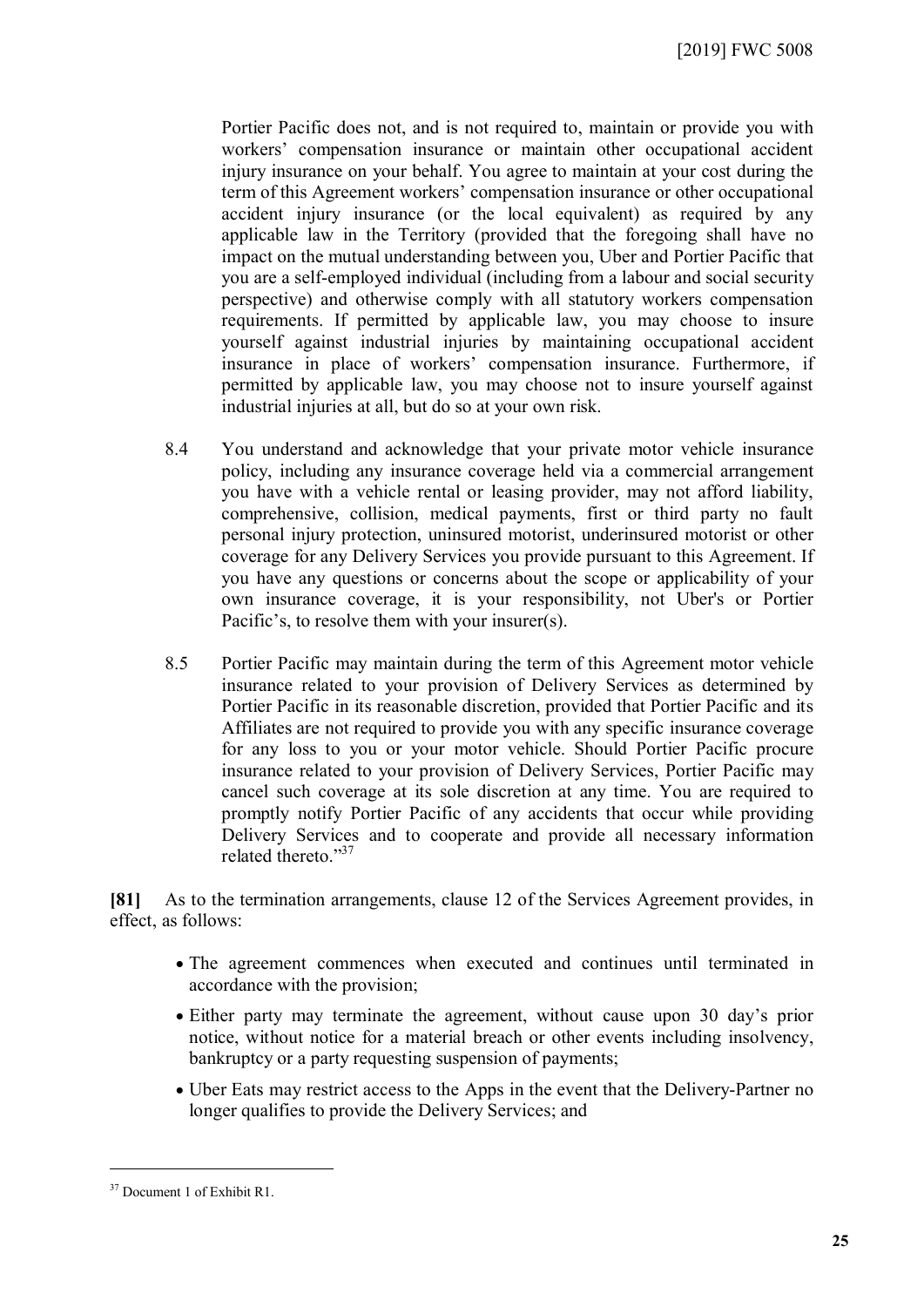Upon termination the Delivery-Partner must delete and fully remove the Partner App from their mobile device.

**[82]** The relationship between the parties is described in clause 13 of the Services Agreement in the following terms:

- "13.1 Portier Pacific is acting as the limited payment collection agent solely for the purpose of collecting payment from Users on your behalf, except as otherwise expressly provided herein. This Agreement is not an employment agreement, and does not create an employment, independent contractor or worker relationship (including from a labour law, tax law or social security law perspective), joint venture, partnership or agency relationship. You have no authority to bind Uber, Portier Pacific and/or their Affiliates, or hold yourself out as an employee, independent contractor, agent or authorized representative of Uber, Portier Pacific and/or their Affiliates.
	- 13.2 Where, by implication of mandatory law or otherwise, you may be deemed an employee, agent or representative of Uber, Portier Pacific or an Affiliate of Uber or Portier Pacific, you undertake and agree to indemnify, defend (at Uber's or Portier Pacific's option) and hold Uber, Portier Pacific and their Affiliates harmless from and against any claims by any person, entity, regulators or governmental authorities based on such implied employment, agency or representative relationship. The indemnity set out in this clause 13.2, insofar as it relates to a finding by a judicial body or legislative authority of competent jurisdiction that there is an employment relationship between you and Uber, Portier Pacific or an Affiliate of Uber or Portier Pacific, applies only to that proportion of Uber's or Portier Pacific's liability that directly or indirectly relates to you holding yourself out to be an employee of Uber, Portier Pacific or any of their Affiliates, or any other act or omission by you that is not expressly authorised by Uber or Portier Pacific and would reasonably suggest to a third party that you are an employee of Uber, Portier Pacific or any of their Affiliates. You expressly agree that where required or implied by applicable law or otherwise, you may be deemed an employee, agent or representative of Uber, Portier Pacific or an Affiliate of Uber or Portier Pacific, any payments made to you will be taken to be inclusive of (i) superannuation contribution amounts; and (ii) amounts equivalent to all taxes (including but not limited to income taxes) payable by you in respect of those payments, in each case that Uber, Portier Pacific (or any of their Affiliates) may otherwise be required to pay under applicable law."

[83] The services fee addendum,<sup>[38](#page-25-0)</sup> which operates in conjunction with the Services Agreement, provides as follows:

- The delivery fees are to be posted and updated on the relevant website page;
- The service fees, payable to Uber Eats by the Delivery Partner are calculated by reference to the relevant percentage of the delivery and the method of transportation used to provide the services; and

<span id="page-25-0"></span><sup>38</sup> Document 3 in Exhibit R1.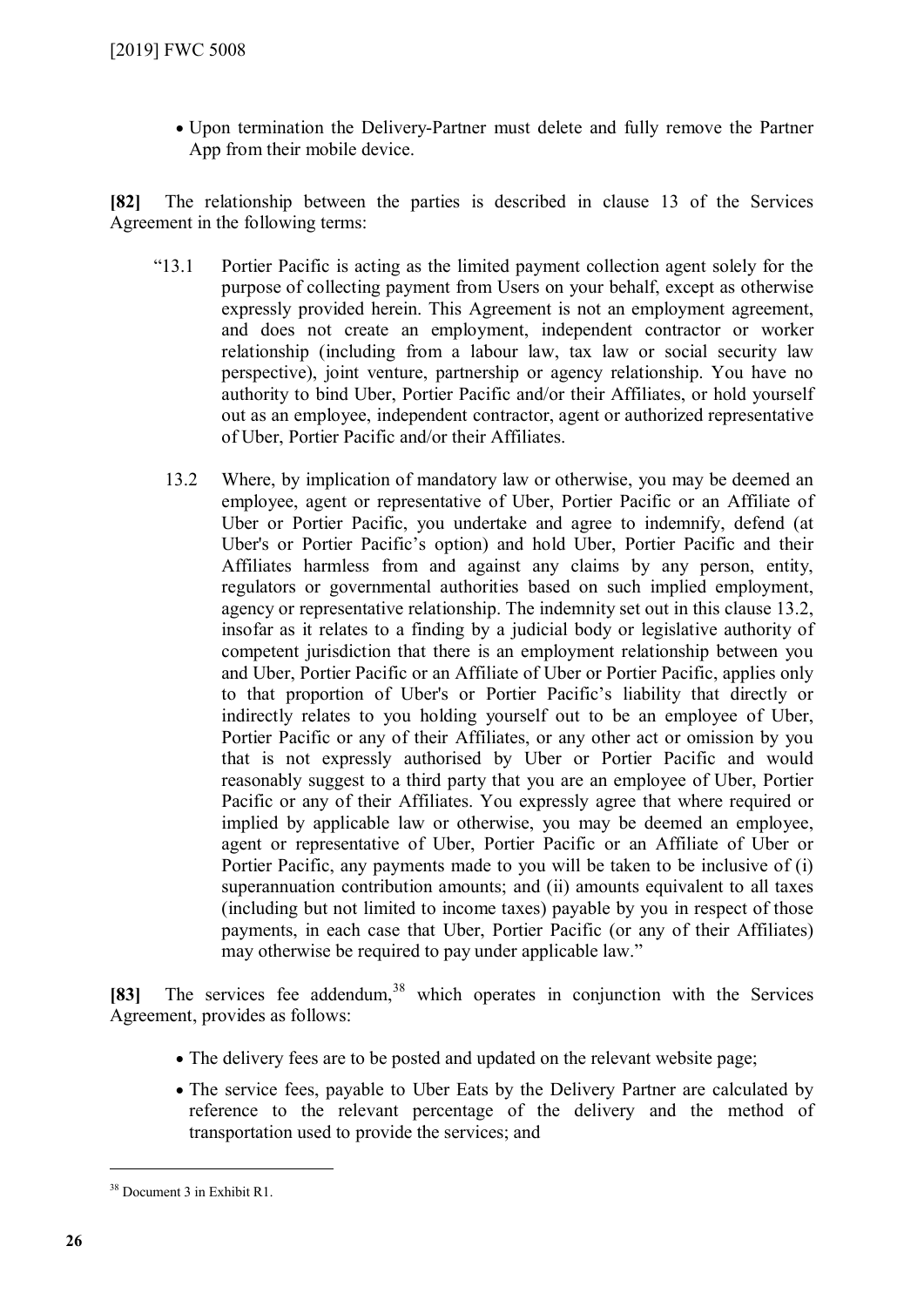• The relevant percentage ranges from 25% for a car that is registered on uberX, 30% for a car that is not registered in uberX and scooters and motorcycles, and 35% for a bicycle.<sup>[39](#page-26-0)</sup>

**[84]** The Community Guidelines<sup>[40](#page-26-1)</sup> are referenced in the Services Agreement and designed for the information of all parties using the Uber Eats system and includes information relevant to the Delivery-Partners such as general behavioural standards (of all parties), the circumstances in which they can lose access to the App, and the requirement to comply with anti-discrimination and other laws.

#### **7.2 The application of the indicia**

**[85]** In assessing the application of the Uber Eats model to the present circumstances I have noted the following observations cited by the Deputy President in *Kaseris*:

**"[5]** Uber commenced its operations in approximately 2010 and is now one of the most widely used means of private transportation across the globe. Uber is the trademark name for the software application which is more popularly known as the "Uber App". The Respondent describes Uber as a technology based business premised on supplying lead-generation software and is in no way affiliated with providing transport services in Australia. Respectfully, the distinction drawn by the Respondent is one that is in reality, without a difference. Whilst it may be correct that the Respondent does not directly provide transport services in Australia, it and the technology upon which its business is based facilitate the provision of transport services. Moreover, it generates its revenue directly as a consequence of the transport services provided by drivers to members of the public who are brought together by the Uber App. To quote from a recent United States District Court decision concerning a similar issue to this application:

"First, Uber's self-definition as a mere "technology company" focuses exclusively on the mechanics of its platform (i.e., the use of internet enabled smartphones and software applications) rather than on the substance of what Uber actually does (i.e., enable customers to book and receive rides). This is an unduly narrow frame. Uber engineered a software method to connect drivers with passengers, but this is merely one instrumentality used in the context of its larger business. Uber does not simply sell software; it sells rides."" (all footnotes omitted)

**[86]** I would respectfully agree with these observations as applied to the Uber Eats model but with the necessary and important qualification that, in this case, it is the delivery of food ordered from, and prepared by others, that is being sold. Further, the Services Agreement operates in conjunction with an additional agreement between Uber Eats and the participating restaurants. This means that the agency or facilitator role stated in the written arrangements here is more evident in practice.

<span id="page-26-0"></span><sup>&</sup>lt;sup>39</sup> UberX is apparently a reference to the type of car that is registered to conduct that class of passenger transport services under that particular Uber passenger transportation model.

<span id="page-26-1"></span><sup>40</sup> Document 5 of Exhibit R1.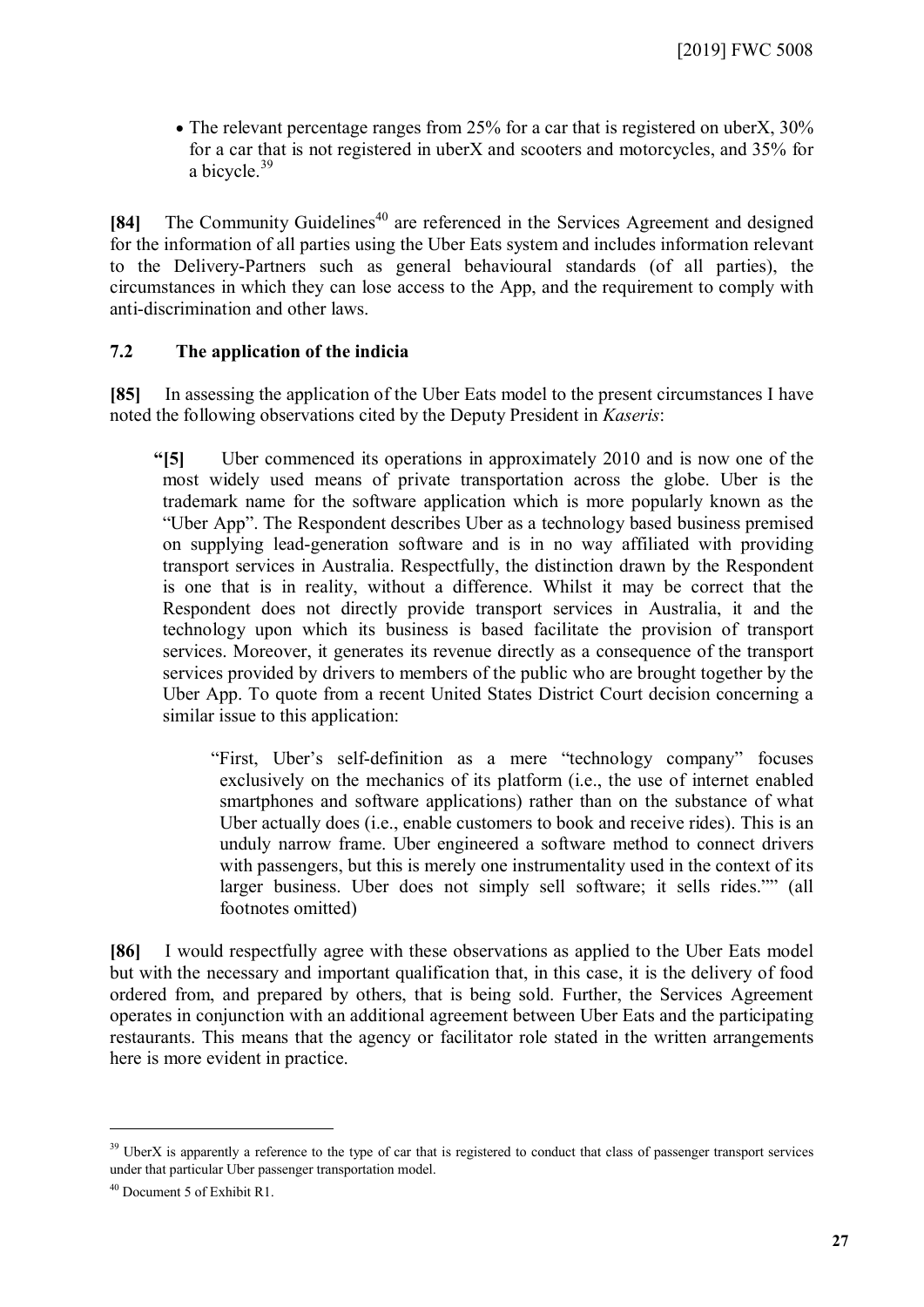### **Control**

**[87]** On the evidence, Ms Gupta appears to have had very significant control over the way in which she wanted to conduct the services she provided. This included the ability to choose when to log on to and log off of the Partner App, control over the hours she wanted to dedicate to the task, and was able to accept or refuse delivery requests (with some very limited caveats) and was free to choose which vehicle<sup>[41](#page-27-0)</sup> and how she operated and maintained her vehicle – provided that any car had to be registered and kept in a clean and sanitary condition. All of these factors tend to weigh in favour of an independent contractor relationship.

**[88]** However, weighing against these factors is what I would describe as the "soft control" that Uber Eats exercised over Ms Gupta. This included the link between the ratings, which was undertaken at least in part based upon the rating person's perception of work performance, and the capacity to continue to use the Partner App. Further, although Ms Gupta could use any route to undertake the deliveries, the link between the Delivery Fee and the suggested route was very influential in a practical sense. Further, Uber Eats, in practice, set the **maximum** Delivery Fee.

**[89]** Although these and some other factors illustrate some control, they are the kind of business efficiency rules that one might expect in any relationship and are not of themselves particularly strong signals of the type of relationship. Moreover, evidence of the kinds of control commonly associated with employment, principal amongst them the obligation to attend work and to perform work when in attendance, are not present. In that regard, the following findings of the Commission in *Suliman* in the context of the work-wages bargain issue when conceptually applied to a casual employee, are also apposite to the degree of control exercised in, and the nature of, the relationship:

"**[37]** I do not agree with Mr Suliman's submission that the arrangement he has with Uber is no different to that of a casual employee. His characterisation of the workwages bargain as no more than if you work you will be paid but you are not required to work when you do not want to (for a causal employee) is an overly simplistic characterisation of the relationship between an employer and employee, when the employee is engaged on a casual basis. The relationship between the Driver and Uber cannot be equated to that of a casual employee and employer with the compulsion to perform work a key differentiator. Whilst it is true that neither a casual employee nor an Uber Driver can be compelled to *attend* work (if the casual employee refuses casual work offered or the Driver decides not to log on to the Partner App), having attended work the casual employee can be compelled to work for the period present in exchange for wages paid. Conversely the Driver, having logged on, cannot be compelled to accept any requests that are sent to the Partner App. The failure of a casual employee to provide services has consequences for the offer of future work whilst, for a Driver, there are none as the Driver controls when and if they will accept a request. That they have refused a request has no consequences for them.

**[38]** The option to attend work is not the totality of the work-wages bargain – it is that in attending work there is a requirement to provide the services for which the casual employee is engaged and seeks to be paid. The Uber Driver differs from a

<span id="page-27-0"></span><sup>41</sup> Provided that, if using a car, it was manufactured after 1990 – Exhibit R1 at 66.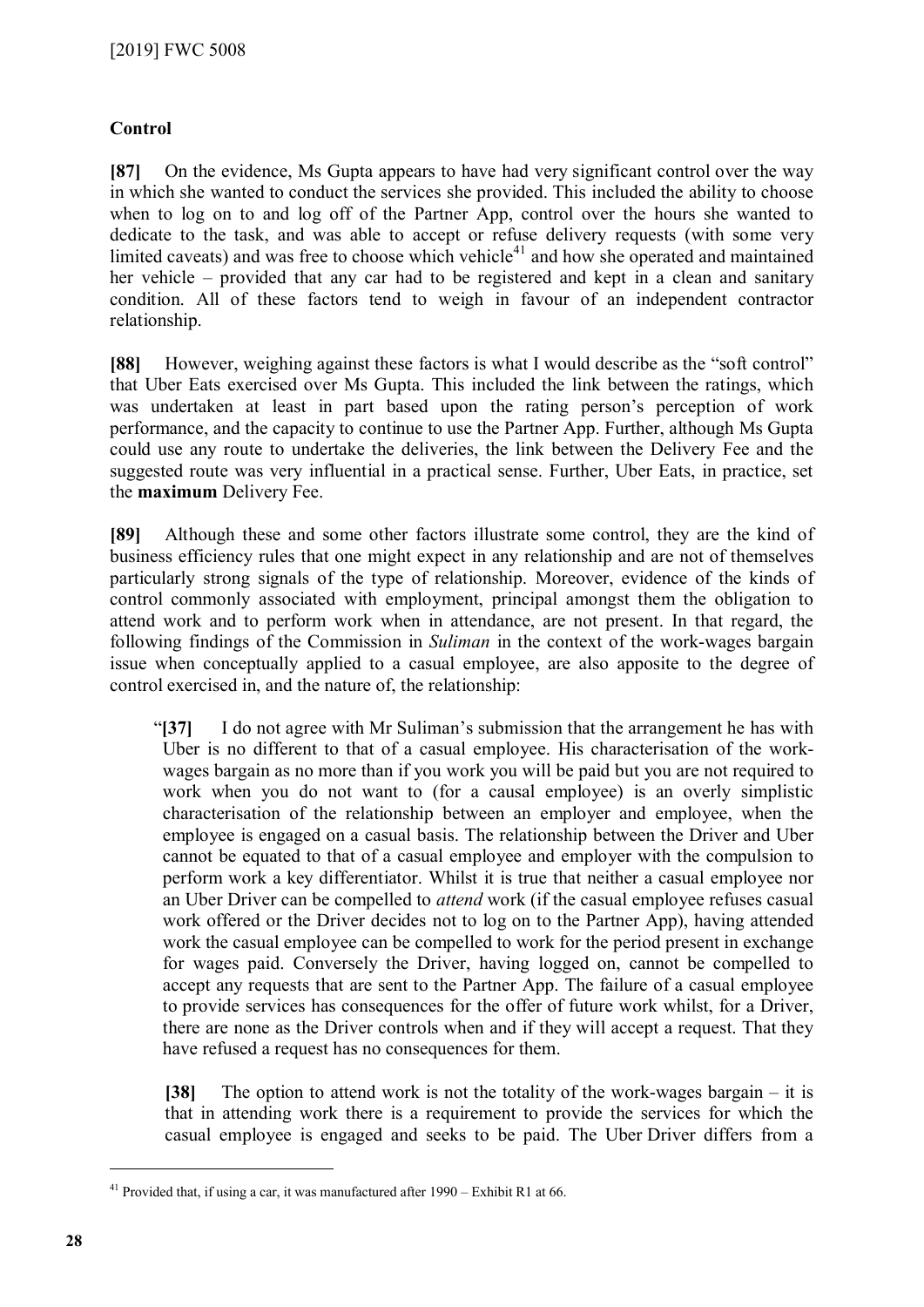casual employee as the Driver, having attended "work" (by logging on) is not required to offer any service."

**[90]** This is a factor that weighs against a finding that an employment relationship existed.

#### **The entitlement to work for others**

**[91]** Ms Gupta had the express and practical right to sign up to and use other food delivery systems in parallel with the Uber Eats Services Agreement. This included the capacity to be logged onto multiple apps and to use the vehicle for whatever other services intended.

**[92]** However, the need to respond to the delivery requests (accept if she so chose) within a short period of time must also be taken into account. This would practically have meant that it would have been difficult to be logged on and accept requests from multiple apps at the same time, but does not mean that Ms Gupta could not work for other food delivery or transport operations using exactly the same equipment; being her vehicle and mobile phone.

**[93]** Accordingly, this is a factor that weighs against a finding that an employment relationship existed.

#### **A separate place of work and the advertising of the services**

**[94]** Ms Gupta undertook work, for the most part, in and around her own vehicle and visiting restaurants and the homes or business premises of customers.

**[95]** There is no evidence that Ms Gupta advertised her services or had any promotional material for her work at all. The Uber Eats model would not appear to provide any scope for her to directly generate further work as an individual, at least in that context.

**[96]** Ms Gupta could, at least in theory, promote the use of Uber Eats through informal channels and was encouraged to have others sign-on as Delivery-Partners through the incentive system.

**[97]** I consider this to be a neutral consideration.

#### **The provision and maintenance of tools and equipment**

**[98]** Ms Gupta was required to provide her own capital equipment. That is, in order to use the Partner App and ultimately be paid for the deliveries Ms Gupta supplied her own vehicle, smart phone and wireless data plan. In addition, Ms Gupta, at her own cost, maintained a valid registration and at least compulsory third party insurance on the vehicle.

**[99]** The fact that this equipment is largely the sort of things that many people have in their normal life, is also a factor to be weighed in assessing the import of this indicia.

**[100]** The evidence is that Ms Gupta was supplied with a large insulated (delivery) bag by Uber Eats. However, despite a contrary view taken by the Applicant, the evidence is also that this was subject to a refundable deposit that was deducted from her payments. That bag was not branded. It is also the case that whilst it would be reasonable to assume that the bag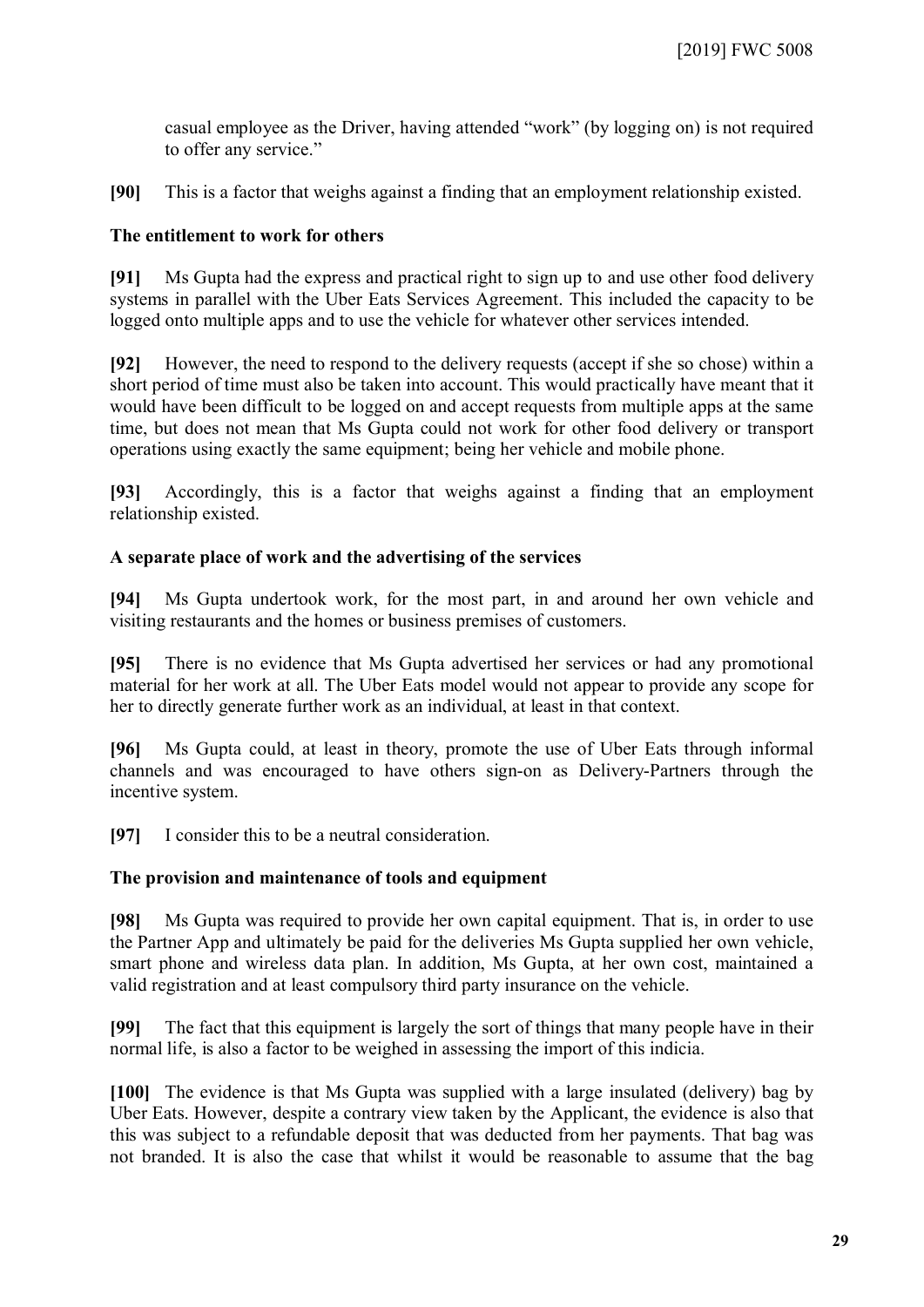supplied would be used by Ms Gupta, this was not required and Ms Gupta could use any suitable insulated bag, where one was required, for deliveries.

**[101]** On balance, this is a factor that marginally weighs against a finding that an employment relationship existed.

#### **The entitlement to delegate or sub-contract work**

**[102]** Under the terms of the Services Agreement, Ms Gupta was required to personally register as the service provider, have the motor vehicle registered in her name, and to undertake the actual pickups and deliveries herself. There was nothing that prevented Ms Gupta from being assisted in those duties by others and the evidence is that this occurred on most occasions. Indeed, for the most part, Mr Gupta undertook many of the actual activities involved with the deliveries and the administration of Ms Gupta's role under the Services Agreement.

**[103]** There was no formal right to delegate or subcontract the work itself and this is a factor that weighs for a conclusion of an employment relationship However, the reality of the fact that many of the activities could be undertaken by someone other than Ms Gupta, which does not sit well with the concept of employment, remains relevant to the characterisation of the relationship more generally.

### **The right to suspend or dismiss**

**[104]** It is clear that Uber Eats had the right to suspend or dismiss (conclude) the relationship on certain grounds set out in clause 12 of the Services Agreement and described earlier in this decision.

**[105]** The circumstances in which Portier and/or Uber B.V. may seek to rely on clause 12 of the Services Agreement in Australia are also set out in the Community Guidelines, which reflect the service standards that apply to use of the Partner App.<sup>[42](#page-29-0)</sup> Some of the circumstances that may lead to a Delivery-Partner's account in the Partner App being deactivated include if the Delivery-Partner's overall rating continually falls below 85%; if the Delivery-Partner's account in the Partner App is associated with fraudulent activity; or if the Delivery-Partner's account is associated with a critical incident as defined.

**[106]** Such rights tend to exist in any business or employment relationship and this aspect is not significant in this case. However, the right to suspend access to the service in the manner contemplated in the Services Agreement does not sit well with the concept of employment.

## **The public presentation of the workers (uniforms and other badging)**

**[107]** Ms Gupta did not, and was not permitted to, display any of the Respondents' or affiliates' names, logos or colours on the vehicle. She did not, and was required not to, wear any uniform or other clothing which had the Uber Eats logo or other identification that would illustrate to the world that she was attached to or connected or associated with the Respondents or the Uber brand. I observe that this is also consistent with the right to

<span id="page-29-0"></span><sup>42</sup> Document 5 of Exhibit R1.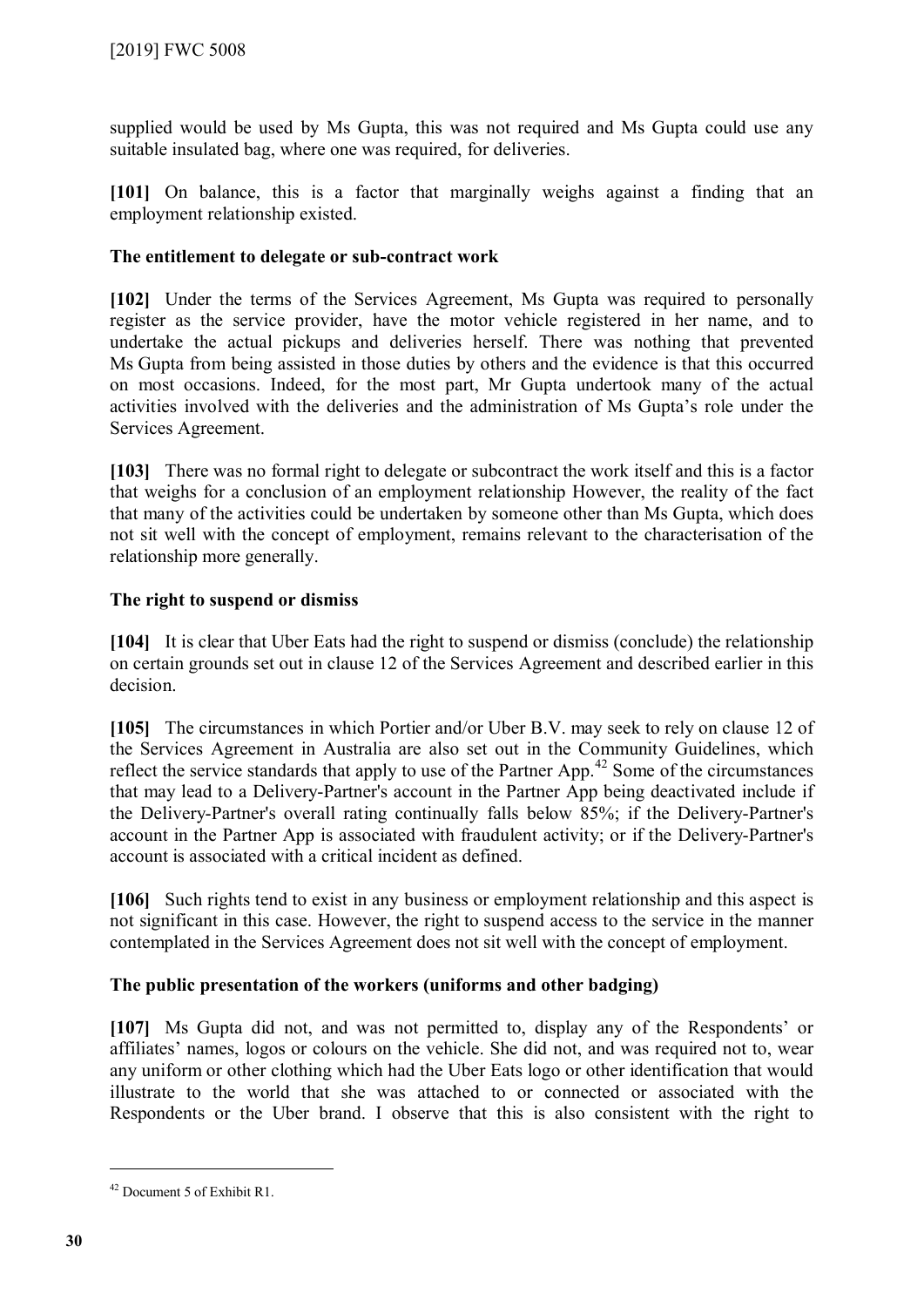undertake any other work in connection with, or in parallel to, being available to do the Uber Eats deliveries.

**[108]** However, the marketing and delivery of the Uber Eats services to the world contemplate the delivery being provided by Uber Eats because the User has made an order using the Uber Eats App and when the service is provided, it is the Delivery-Partner that is advised to the User by the relevant App as conducting the services and they attend to the final destination, sometimes with a paper bag carrying the Uber Eats logo provided by the restaurant. This type of arrangement is not inconsistent with an independent contractual relationship, as many business subcontract part of their service delivery, but does further inform the real world public presentation of Ms Gupta.

**[109]** Accordingly, this is a neutral factor.

#### **Deduction of income tax - Goods and Services Tax (GST)**

**[110]** Clause 4.9 of the Services Agreement provides that Ms Gupta was required to remit all tax liabilities and to register for GST, if required to do so under the relevant law. The income received by the Applicant was not treated by the parties as being subject to PAYG tax. The Applicant was expected to maintain her own private taxation affairs and there is no evidence that the Respondent had any dealings with the Australian Taxation Office on behalf of Ms Gupta. In that regard, I do note that clause 4.9 of the Services Agreement enabled Portier to collect and remit taxes on behalf of Ms Gupta, including if required to do so under the law.

**[111]** The fact that the Ms Gupta was expected to deal with any applicable GST and none of the income was treated as being subject to PAYG taxation, marginally weighs against a conclusion of an employment relationship.

#### **The provision of invoices/periodic payment of "wages"**

**[112]** Invoices were, in effect, generated by Portier on behalf of the Applicant and the Apps enabled Ms Guta to be paid the Delivery Fee, less the service charge for each delivery.

**[113]** The parameters of the Delivery Fee were, in effect, controlled by Uber Eats and had the components outlined earlier in this Decision. However, Ms Gupta had the capacity to negotiate a separate lower fee with the other parties; being the Restaurant and the User. Ms Gupta also had the choice to accept any particular delivery, depending upon her view as the likely remuneration to be generated, amongst other factors. Ms Gupta was also not obliged to accept any work at all, even when logged onto the Partner App.

**[114]** Ms Gupta could also dispute the Delivery Fee on certain grounds, normally associated with how the trip distance was calculated, and the evidence is that she did so successfully on a reasonable number of occasions.<sup>[43](#page-30-0)</sup>

**[115]** The absence of anything that approximates a wage and the associated arrangements weigh against a finding that an employment relationship existed.

<span id="page-30-0"></span> $43$  96 times – Exhibit R1 at 55.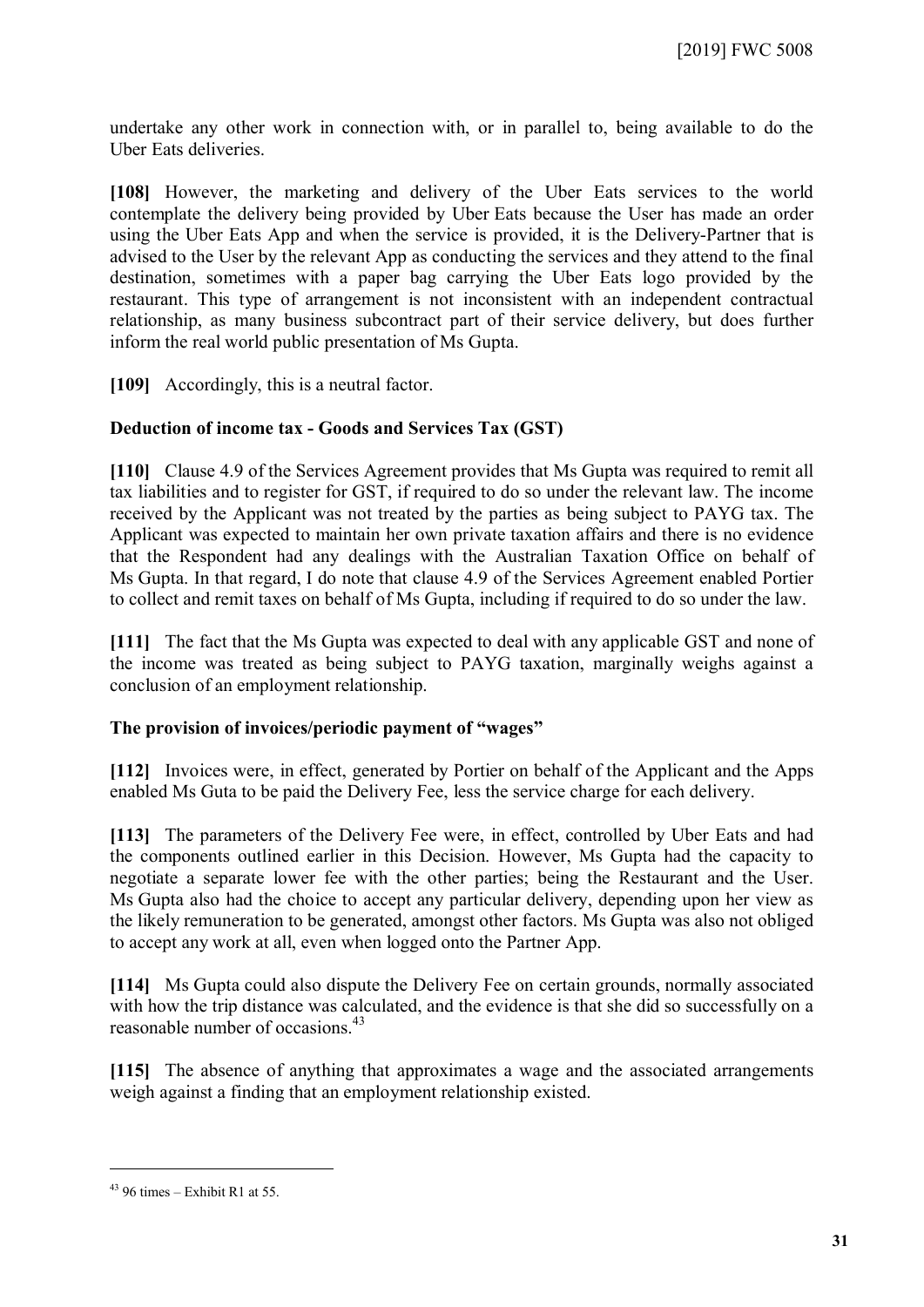## **Paid holidays and leave**

**[116]** There was no provision of paid leave of any description as part of the arrangements.

**[117]** However, all of the indicia must be weighed in the context of each circumstance, including the potential for the equivalent of casual employment.

**[118]** In this case, I do not consider that this factor is of particular assistance.

## **The nature of the work (profession, trade or special calling)**

**[119]** Ms Gupta contends that the Uber Eats work was unskilled work, akin to labouring. There is some support for this proposition in *Pallage*<sup>[44](#page-31-0)</sup> and the evidence is that apart from some very limited guidance on the registration process provided by Uber Eats (by chance) when Ms Gupta collected the delivery bag, there was no training provided or required.

**[120]** I would not consider the work involved to be unskilled but I do accept that it does not involve a profession, trade or special calling as contemplated by the authorities.

**[121]** This factor weighs for a finding that an employment relationship existed.

## **The creation of goodwill and other saleable assets**

**[122]** Ms Gupta did not have any capacity to generate goodwill or saleable assets as a result of her work with Uber Eats.

**[123]** Accordingly, this is a factor that weighs for a finding that an employment relationship existed.

## **The proportion of remuneration on business expenses**

**[124]** There is very little objective material before the Commission to inform this consideration. There is some evidence of Ms Gupta's income and a comparison undertaken with wages that would have been due under the relevant modern award if all of the time spent with the App operating was treated as being hours worked. However, there is no evidence about the "business" expenses" incurred.

**[125]** It would be possible to make some reasonable assumptions about the costs of operating the vehicle and mobile phone. However, given that these, according to Ms Gupta, were normal personal use items in any event and there is no evidence of the actual total mileage driven on deliveries, it is not appropriate to attempt to formulate such an assessment for present purposes.

**[126]** I would accept that there was little by way of "business" expenses in relative terms, apart for the (additional) operating costs of the vehicle and the mobile phone.

<span id="page-31-0"></span><sup>&</sup>lt;sup>44</sup> At [26] to [28].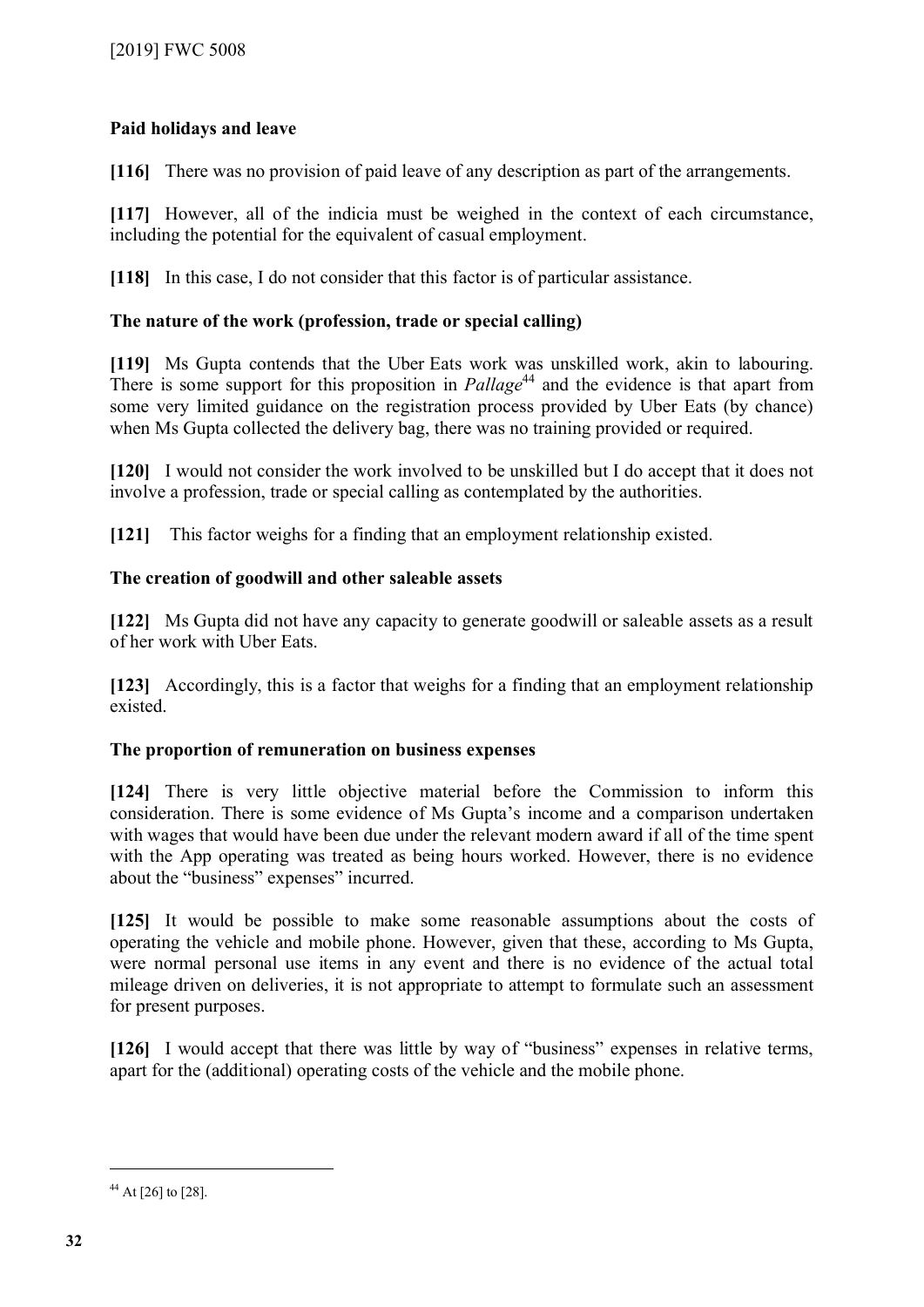#### **7.3 The import of the** *Independent Contractors Act 2006* **and the** *A New Tax System (Goods and Services Tax) Act 1999*

**[127]** In determining this matter, I have not overlooked the propositions advanced by Ms Gupta arising from the other legislation referred to in submissions. As will become clear, whilst they do not have the direct import claimed by Ms Gupta, the substance of the related propositions are not without merit and have been taken into account in the application of the various indicia.

**[128]** The principal objects of the *Independent Contractors Act 2006* (Cth) (IC Act) are stated to be to protect the freedom of independent contractors to enter into services contracts, to recognise independent contracting as a legitimate form of work arrangement that is primarily commercial; and to prevent interference with the terms of genuine independent contracting arrangements.[45](#page-32-0)

**[129]** Section 9(1)(f) of the IC Act as relied upon by Ms Gupta defines an unfairness ground in the following terms:

#### **"9 What is an unfairness ground**

- (1) Subject to subsection (2), each of the following grounds is an *unfairness ground* in relation to a services contract:
	- (a) the contract is unfair;
	- (b) the contract is harsh or unconscionable;
	- (c) the contract is unjust;
	- (d) the contract is against the public interest;
	- (e) the contract is designed to, or does, avoid the provisions of:
	- (i) the *Fair Work Act 2009*; or
		- (ia) the *Workplace Relations Act 1996*, as in force at any time before the WR Act repeal day, or as that Act applies after that day because of the *Fair Work (Transitional Provisions and Consequential Amendments) Act 2009*; or
		- (ii) a State or Territory industrial law; or
		- (iii) an award, agreement or other instrument made under a law referred to in subparagraph (i), (ia) or (ii);

#### **(f) the contract provides for remuneration at a rate that is, or is likely to be, less than the rate of remuneration for an employee performing similar work;**

(g) any other ground that is substantially the same as a ground specified in any of paragraphs (a) to (f);

(h) any other ground specified in regulations made for the purposes of this paragraph.

<span id="page-32-0"></span><sup>45</sup> Section 3 of the IC Act.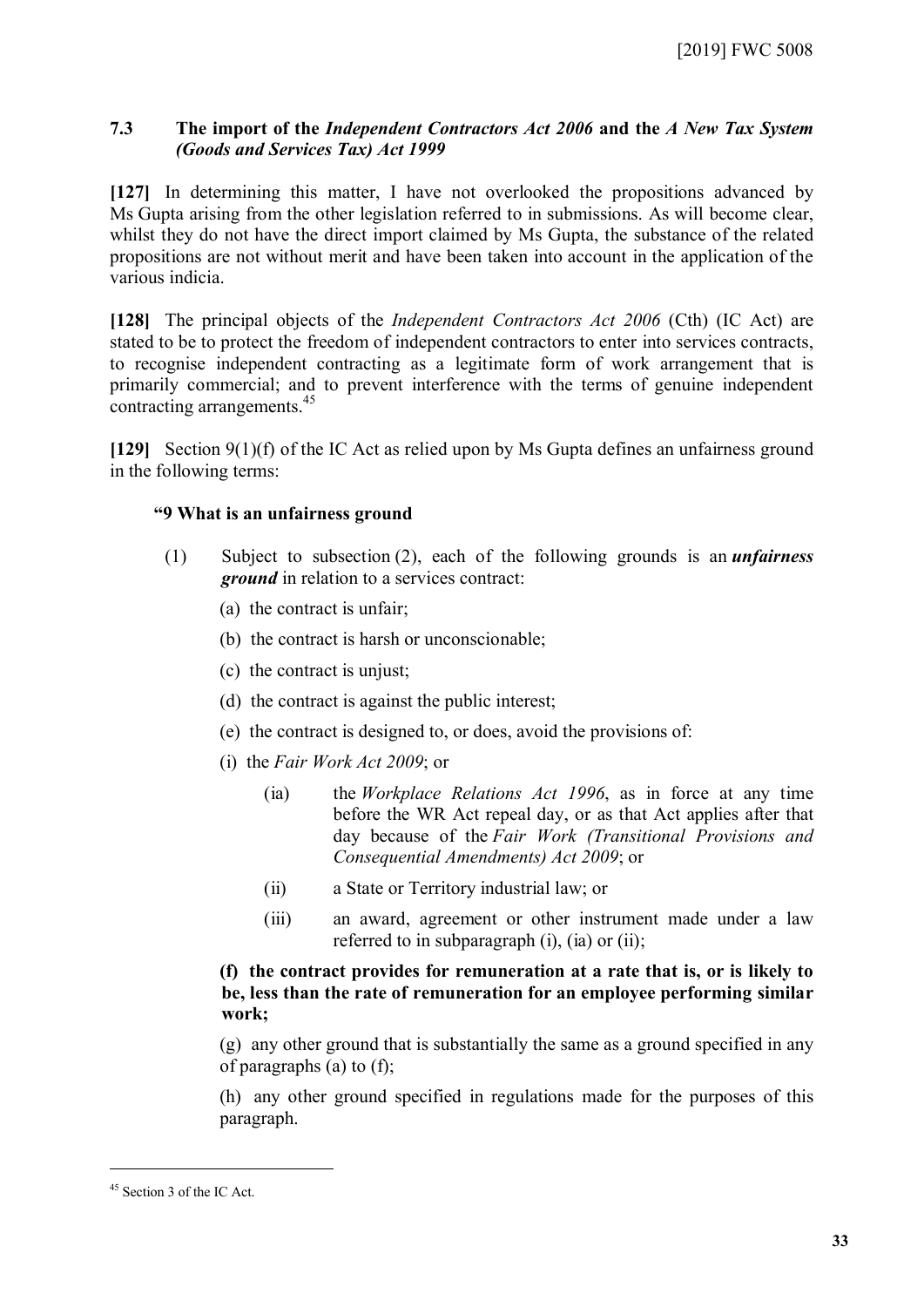- (2) A ground specified in subsection (1) is not an *unfairness ground* in relation to a services contract to the extent that the ground relates to matters that, because of subsection 8(2), are not workplace relations matters.
- (3) In this section:

**WR Act repeal day** has the meaning given by Schedule 2 to the Fair Work (Transitional Provisions and Consequential Amendments) Act 2009." (emphasis of s.9(1)(f) added to recognise the Applicant's proposition)

**[130]** This definition, and the scheme of the IC Act more generally, is linked to the capacity for a contractor to make an application to the Court to seek that the terms of a certain services contract be set aside or varied<sup>[46](#page-33-0)</sup> on the basis of opinions formed<sup>[47](#page-33-1)</sup> that a contract is unfair or harsh.<sup>[48](#page-33-2)</sup> Although the approach evident in s.9 of the IC Act might form the basis of an alternative policy approach to defining the scope of employment,<sup>[49](#page-33-3)</sup> this is not the intention or import of that legislation. That is, if a finding of unfairness or harshness was to be made by the Court in relation to the present circumstances (I am not doing so) the consequences might be an order under s.16 of the IC Act, but these provisions do not mean that an unfair contract becomes one of employment or cannot (on that ground alone) be an independent contract.

**[131]** To the extent that Ms Gupta relied upon aspects of what she contended to be **unfair control**, I have considered those in the application of the multifactorial approach discussed earlier.

**[132]** Ms Gupta also relied upon the definition of an enterprise under the *A New Tax System (Goods and Services Tax) Act 1999* (Cth) (GST Act) to support her contention that an enterprise or business cannot exist by individuals who do not expect a reasonable profit. Section 9-20 of the GST Act relevantly provides as follows:

#### **"9-20 Enterprises**

- (1) An *enterprise* is an activity, or series of activities, done:
	- (a) in the form of a \*business; or
	- (b) in the form of an adventure or concern in the nature of trade; or
	- (c) on a regular or continuous basis, in the form of a lease, licence or other grant of an interest in property; or
	- (d) by the trustee of a fund that is covered by, or by an authority or institution that is covered by, Subdivision 30-B of the \*ITAA 1997 and to which deductible gifts can be made; or
	- (da) by a trustee of a \*complying superannuation fund or, if there is no trustee of the fund, by a person who manages the fund; or

<span id="page-33-0"></span><sup>46</sup> Section 16 of the IC Act.

<span id="page-33-1"></span><sup>47</sup> Section 15 of the IC Act.

<span id="page-33-2"></span><sup>48</sup> Section 12 of the IC Act.

<span id="page-33-3"></span><sup>49</sup> This is a matter for the Legislature and not the Commission. See also *French Accent* at [26] on this aspect.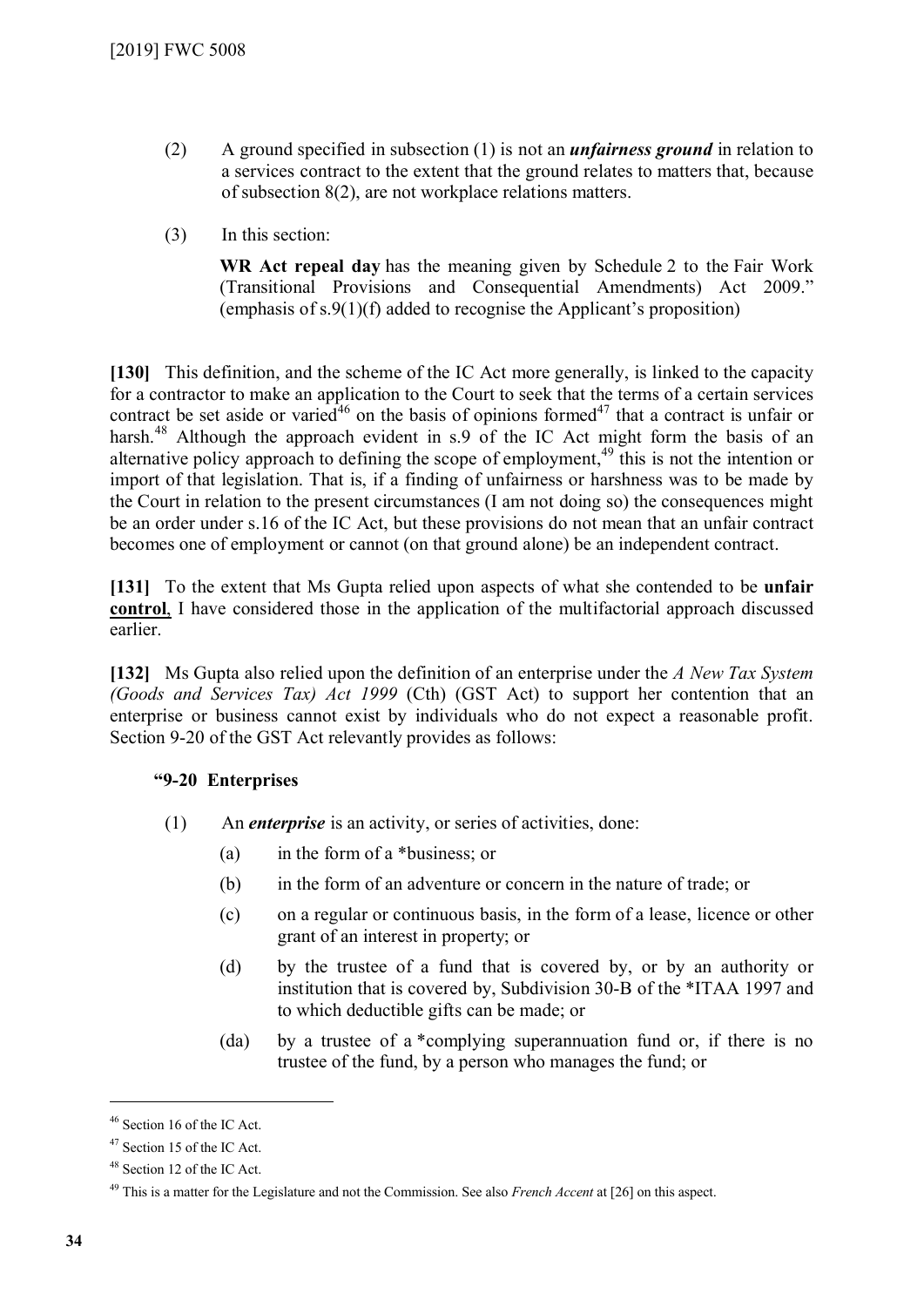- (e) by a charity; or
- (g) by the Commonwealth, a State or a Territory, or by a body corporate, or corporation sole, established for a public purpose by or under a law of the Commonwealth, a State or a Territory; or
- (h) by a trustee of a fund covered by item 2 of the table in section 30-15 of the ITAA 1997 or of a fund that would be covered by that item if it had an ABN.
- (2) However, *enterprise* does not include an activity, or series of activities, done:
	- $(\ldots)$
	- (c) by an individual (other than a trustee of a charitable fund, or of a fund covered by item 2 of the table in section 30-15 of the ITAA 1997 or of a fund that would be covered by that item if it had an ABN), or a \*partnership (all or most of the members of which are individuals), without a reasonable expectation of profit or gain; or
	- (…)" (sub-paragraphs (a), (b) and (d) were not pressed by Ms Gupta, subsections (3) and (4) are not relevant to this discussion)

**[133]** The evident purpose of the cited provisions of GST Act is to define terms for the application of the GST and to differentiate between enterprises involving individuals where there is (objectively) a reasonable expectation of profit or gain from those which are not undertaken with that expectation. It is not directed at the present consideration. In any event, the present limited information before the Commission would not support a conclusion that Ms Gupta did not have a reasonable expectation of some gain from her Uber Eats activities; albeit that her actual income (and profit) appears not to be substantial.

**[134]** I have taken this latter aspect into account as part of my earlier consideration of the multifactorial approach.

#### **7.4 UK Court of Appeal Decision**

**[135]** In the lead up to the hearing, I put both parties on notice that I intended to further explore the implications of a decision of the United Kingdom Court of Appeal (Civil Division) in *Uber B.V. and Others v Aslam and Others*<sup>[50](#page-34-0)</sup> (*Uber v Aslam*). This concerned an Uber business model somewhat similar to that applied by Uber Eats and involved an appeal of a decision of the Employment Tribunal (ET) and the Employment Appeal Tribunal (EAT) that the drivers concerned were covered by certain employment rights. *Uber v Aslam* was considered by Gostencik DP in *Kaseris* who pointed out<sup>[51](#page-34-1)</sup> that the findings were based upon an extended definition of worker<sup>[52](#page-34-2)</sup> rather than the common law contract of employment required by the FW Act.

**[136]** However, in reaching its conclusion the UK Court of Appeal made findings that included :

<span id="page-34-0"></span><sup>50</sup> [2018] EWCA Civ 2748.

<span id="page-34-1"></span> $51$  At [64].

<span id="page-34-2"></span><sup>52</sup> Section 230 of the *Employment Rights Act 1996* (UK).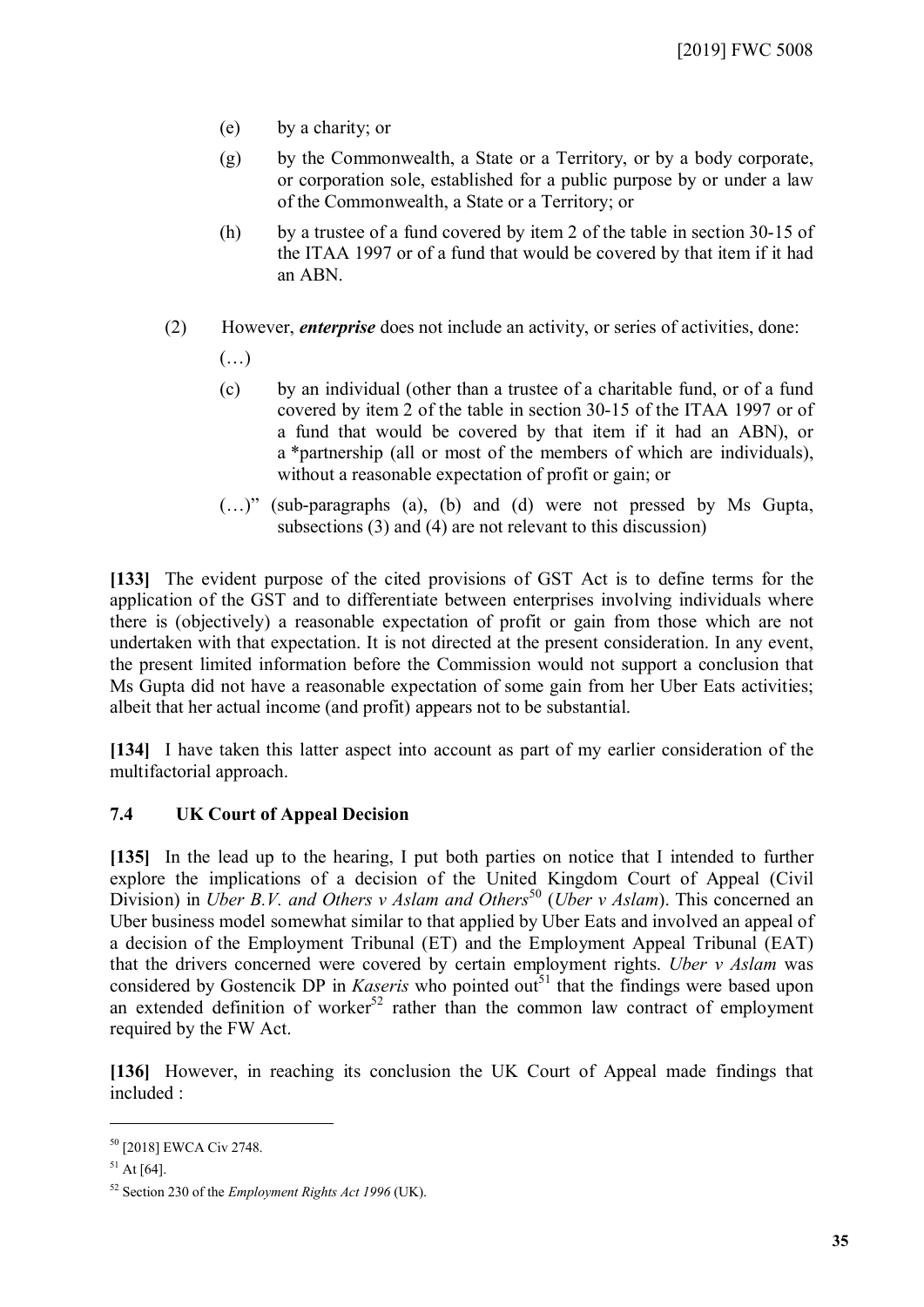- There was a high degree of fiction in the standard form agreement arising from the absence of an Uber Entity (Uber London Limited - ULL) that in fact "enforced a high degree of control over the drivers …. In order to protect its positon as PHV [Private Hire Vehicle] operator in London."[53](#page-35-0)
- "It is not real to regard Uber as working for the drivers and that the only sensible interpretation of the relationship is the other way around. Uber runs a transportation business. The drivers provide skilled labour through which the organisation delivers its services and earns its profits."[54](#page-35-1)
- : "…at the latest that the driver is working for Uber from the moment when he accepts any trip."[55](#page-35-2)

**[137]** The question that arises is whether, notwithstanding the broader definition (of worker) being considered by the UK Court of Appeal, these findings may be relevant when considering the approach evident in *Hollis v Vabu* and as applied in *On Call Interpreters and Translators Agency Pty Ltd v Commissioner of Taxation (No 3)* referenced earlier in this Decision.

**[138]** For reasons advanced by Counsel for the Respondents, the broader statutory context in which *Uber v Aslam* was decided significantly reduces the import of that decision for present purposes. That context includes the following:

- "87. The Appellant's submissions repeatedly referred to the regulatory regime as if it were irrelevant or of trivial importance. We disagree. In our view the statutory position strongly reinforces the correctness of the ET's conclusion that the drivers were providing services to Uber (specifically to ULL), not the other way round.
	- 88. ULL is the PHV operator for the purposes of the PHVA 1998 and the regulations made under it. It is ULL which has to satisfy the licensing authority for the purposes of section  $3(3)(a)$  of the Act that it is a fit and proper person to hold a PHV licence. It is ULL which alone can accept bookings, and ULL which is required by the PHV Regulations to provide an estimate of the fare on request. For ULL to be stating to its statutory regulator that it is operating a private hire vehicle service in London, and is a fit and proper person to do so, while at the same time arguing in this litigation that it is merely an affiliate of a Dutch registered company which licenses tens of thousands of proprietors of small businesses to use its software, contributes to the air of contrivance and artificiality which pervades Uber's case."

**[139]** Further, the findings as to the point at which the drivers were found to be working arises in the specific context of the relevant minimum wage legislation<sup>[56](#page-35-3)</sup> being considered.

<span id="page-35-0"></span><sup>53</sup> [2018] EWCA Civ 2748 at [90] and [91].

<span id="page-35-1"></span> $54$  [2018] EWCA Civ 2748 at [95] - agreeing with the ET decision.

<span id="page-35-2"></span> $55$  [2018] EWCA Civ 2748 at [103] - agreeing with the ET decision.

<span id="page-35-3"></span><sup>56</sup> *National Minimum Wage Act 1988* (UK).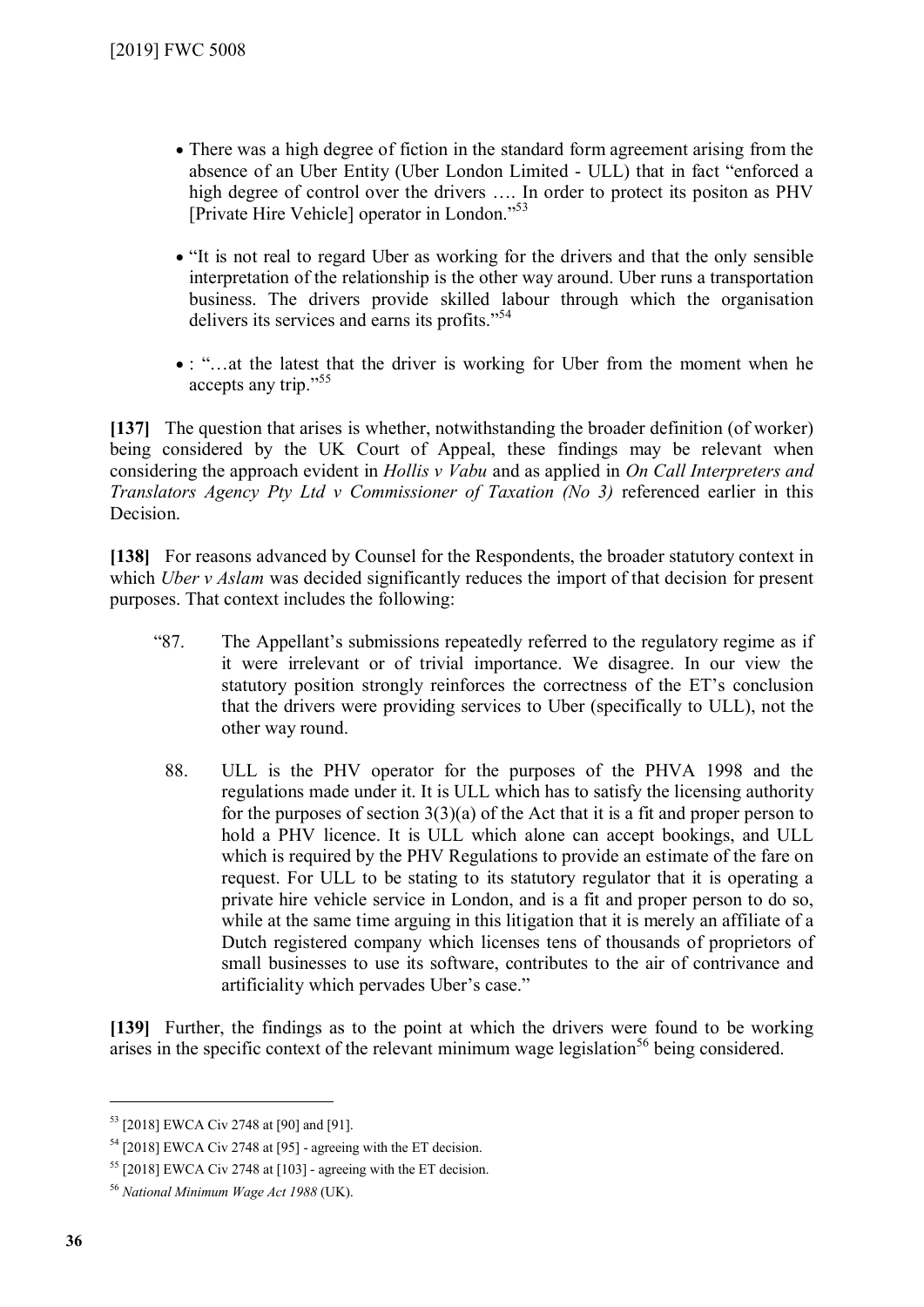**[140]** More importantly for present purposes, there is no equivalent regulatory regime in Australia for the provision of the Uber Eats model and as a result none of the Uber Eats entities plays the role undertaken by ULL as discussed in *Uber v Aslam*. In addition, some of the elements of control exercised by ULL in the context of that matter arising from its role as the actual PHV operator are not replicated in this case. Further, given the quadripartite nature of the arrangements and Uber Eats' relationship with Restaurants, Delivery-Partners and the Users in this case, its claimed agency role has much more substance both in theory and in practice.

**[141]** This does not mean that the approach taken by the UK Court of Appeal is not of some assistance in analysing the Uber business model more generally but must be applied with care having regard to the statutory context; including both the particular employment and PHV legislation being considered. This is particularly so as, despite the influence of the regulatory environment upon the role of ULL, the ET, EAT and the Court of Appeal did not find that the relationship was that of common law employment, despite that being a category of "worker"<sup>[57](#page-36-0)</sup> available under the relevant legislation.

**[142]** As a result, the discussion in *Aslam* is of some aid in considering this matter but its findings are not of direct assistance to Ms Gupta's case.

#### **7.5 The overall assessment**

**[143]** As would be clear from *French Accent*, the Commission's present role is to ascertain the objective character of the relationship having regard to the terms of the contract and the totality of the relationship. The indicia discussed earlier in this Decision are part of this assessment but are not exhaustive and must also be weighed according to their importance in the circumstances being considered. It is also not appropriate to treat them as part of a mechanical exercise; rather, it is the overall effect that must be assessed.

**[144]** There are some competing indicia however in my view the more significant factors tend to weigh in favour of this particular relationship not being that of employment. These include the major elements evident in the control indicia and the manner in which the delivery work was organised, actually carried out and remunerated, and the various roles of the parties under the Services Agreement. All of the contrary factors outlined earlier, including the personal contractual obligations, the non-specialist nature of the work, the inability to generate goodwill and related features, must also be weighed into the assessment to inform the overall picture.

**[145]** I also consider that what was described in *Kaseris,* and further discussed in *Suliman,* as the absence of the "work-wages bargain" is significant in the assessment of the nature of this relationship.[58](#page-36-1) Amongst the authorities relied upon in this context in *Kaseris* is *Forestaff Pty Ltd v Chief Commissioner of State Revenue*<sup>[59](#page-36-2)</sup> (*Forestaff*). In *Forestaff*, the Supreme Court of New South Wales explored the impact of a number of Federal Court decisions in the context of labour hire arrangements and stated:

<sup>57</sup> Section 230 of the *Employment Rights Act 1996* (UK).

<span id="page-36-1"></span><span id="page-36-0"></span><sup>58</sup> In this regard I also note the observations of the Deputy President in *Kaseris* at [66] as to the relevance of the work-wages bargain in the present statutory context and the potential deficiency of this approach in contemporary policy terms.

<span id="page-36-2"></span><sup>59</sup> [2004] NSWSC 573, (2004) 144 IR 1 per McDougall J.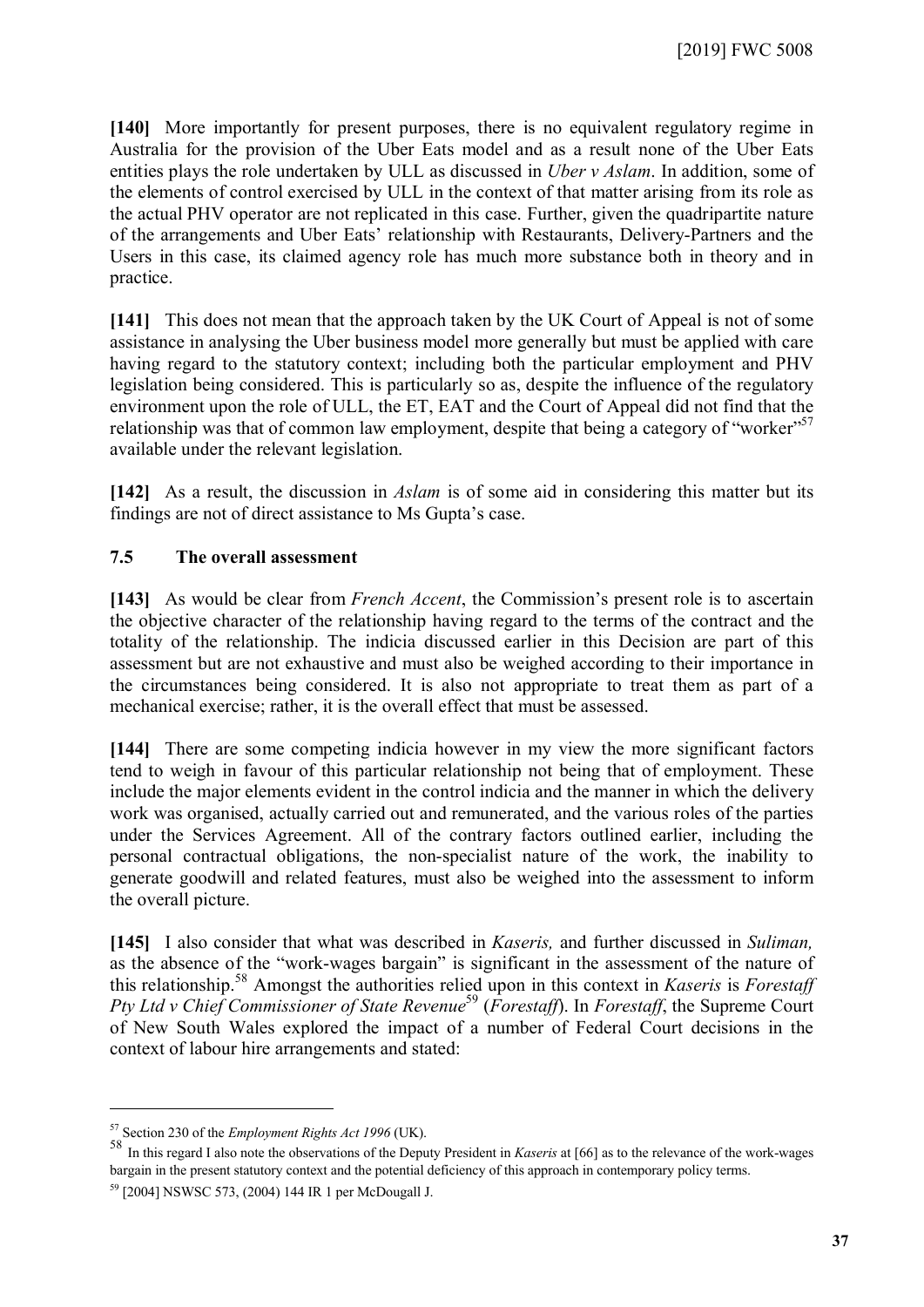"91 In any event, having regard to what was said in *Automatic Fire Sprinklers, BWIU v Odco* and *Curro*, I think that, for there to be a relationship of employer and employee, it is essential that the putative employer be obliged to pay the putative employee in accordance with the terms of the contract for services reasonably demanded under it, and that the putative employee be obliged to perform such services. That is as much so where the service consists of standing and waiting as where it is active. $10^{60}$  $10^{60}$  $10^{60}$ 

**[146]** The application of that approach in *Forestaff* included consideration of whether the client business had an obligation to pay the worker. The Court ultimately found that Forestaff had that obligation under its contracts and did so as the principal (party).<sup>[61](#page-37-1)</sup>

**[147]** When applied to this matter, there was never an obligation upon Ms Gupta to elect to provide any delivery service, even when the Partner App was activated, which of itself was also optional. Further, given the manner in which the quadripartite arrangements operate, and the absence of an obligation upon Uber Eats to pay for the delivery service, including in the event of a default by another party,<sup>[62](#page-37-2)</sup> both elements of the work-wages bargain are problematic. I also observe that under the Services Agreement, the Delivery-Partner indemnifies<sup>[63](#page-37-3)</sup> Uber Eats for claims arising from the performance of the deliveries, subject to certain statutory and other caveats.

**[148]** This analysis also informs the ultimate question and the extent to which it might said that Ms Gupta is conducting a business in her dealings with Uber Eats.

**[149]** Clause 13 of the Services Agreement outlines the extent of the relationship between Uber Eats and Ms Gupta. The relationship is said to be limited to Portier and Uber B.V. acting as a payment collection agent and providing technology services respectively. I have made certain observations about that narrow statement in this Decision. The Services Agreement also expressly provided that the relationship is that involving an independent contractor. Simply labelling a relationship in that manner alone does not necessarily equate to the relationship being just that and the parties cannot alter the true relationship with the adoption of a label. However, when the totality of this particular relationship is considered, together with the fact that the Applicant and Respondent declared that the relationship was solely of one independent contractor and that description is a reasonable one in light of the evidence and considerations before the Commission, any ambiguity that exists can be resolved by the parties themselves.<sup>[64](#page-37-4)</sup>

<span id="page-37-0"></span><sup>60</sup> *Forestaff* (2004) 144 IR 1, [91].

<span id="page-37-1"></span> $61$  At 99.

<span id="page-37-2"></span> $62$  Both in practical and legal terms, any cancellation fee that is payable when a User cancels after the delivery has been commenced, is payable by the User and Uber Eats do not have an obligation itself to pay that fee or the normal delivery fee to the Delivery-Partner. Indeed, Uber Eats is permitted under cl 4.6 of the Services Agreement to charge the defaulting User a delivery fee on the Delivery-Partner's behalf, with a Service Fee payable by the Delivery Partner to Portier. There is also no obligation upon Uber Eats itself to pay for the delivery that is undertaken.

<span id="page-37-3"></span> $63$  Clauses 10 and 11.

<span id="page-37-4"></span><sup>64</sup> *French Accent* at [30], (5).